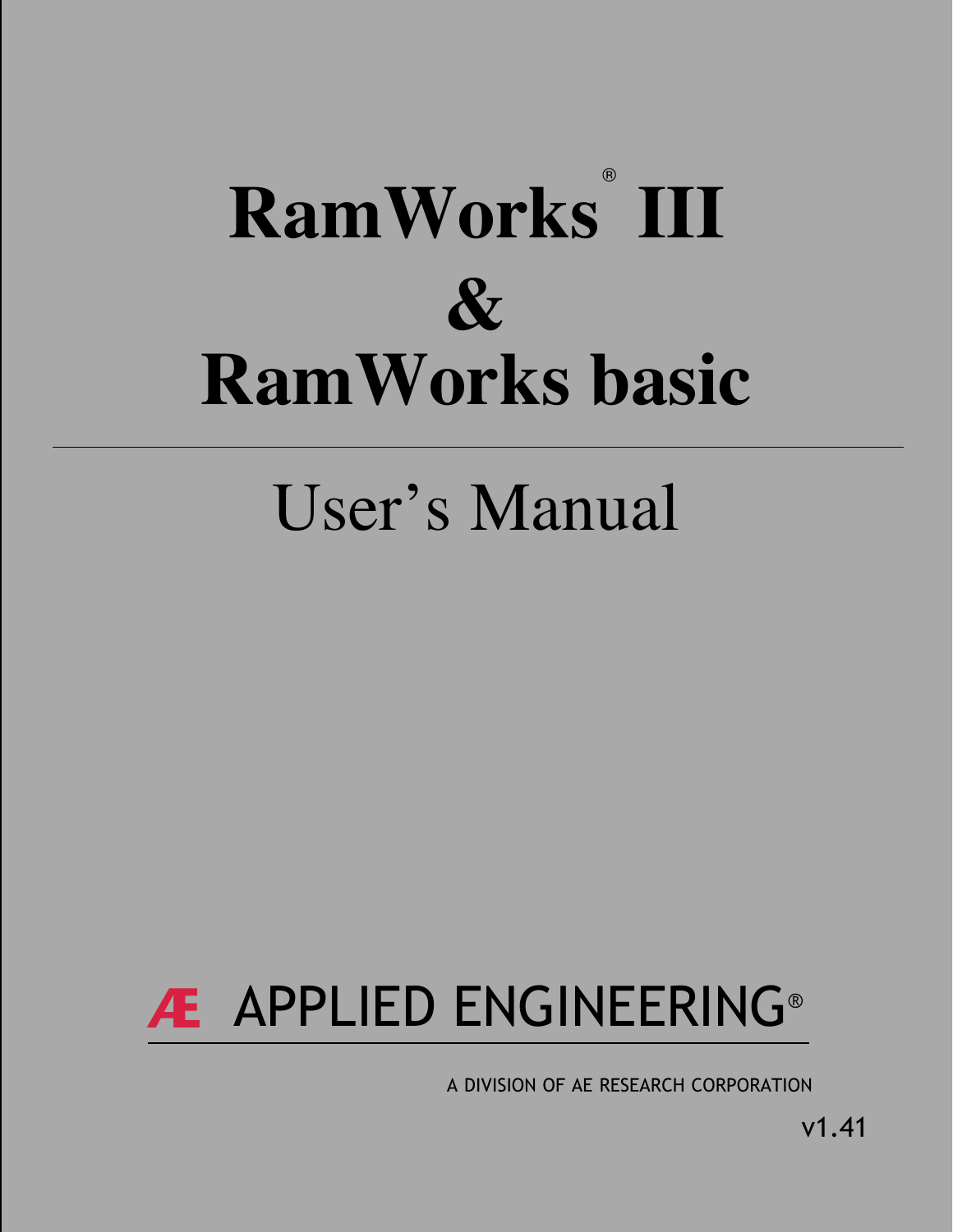# $\mathbf{RamW}$ orks III **& RamWorks basic**

User's' Manual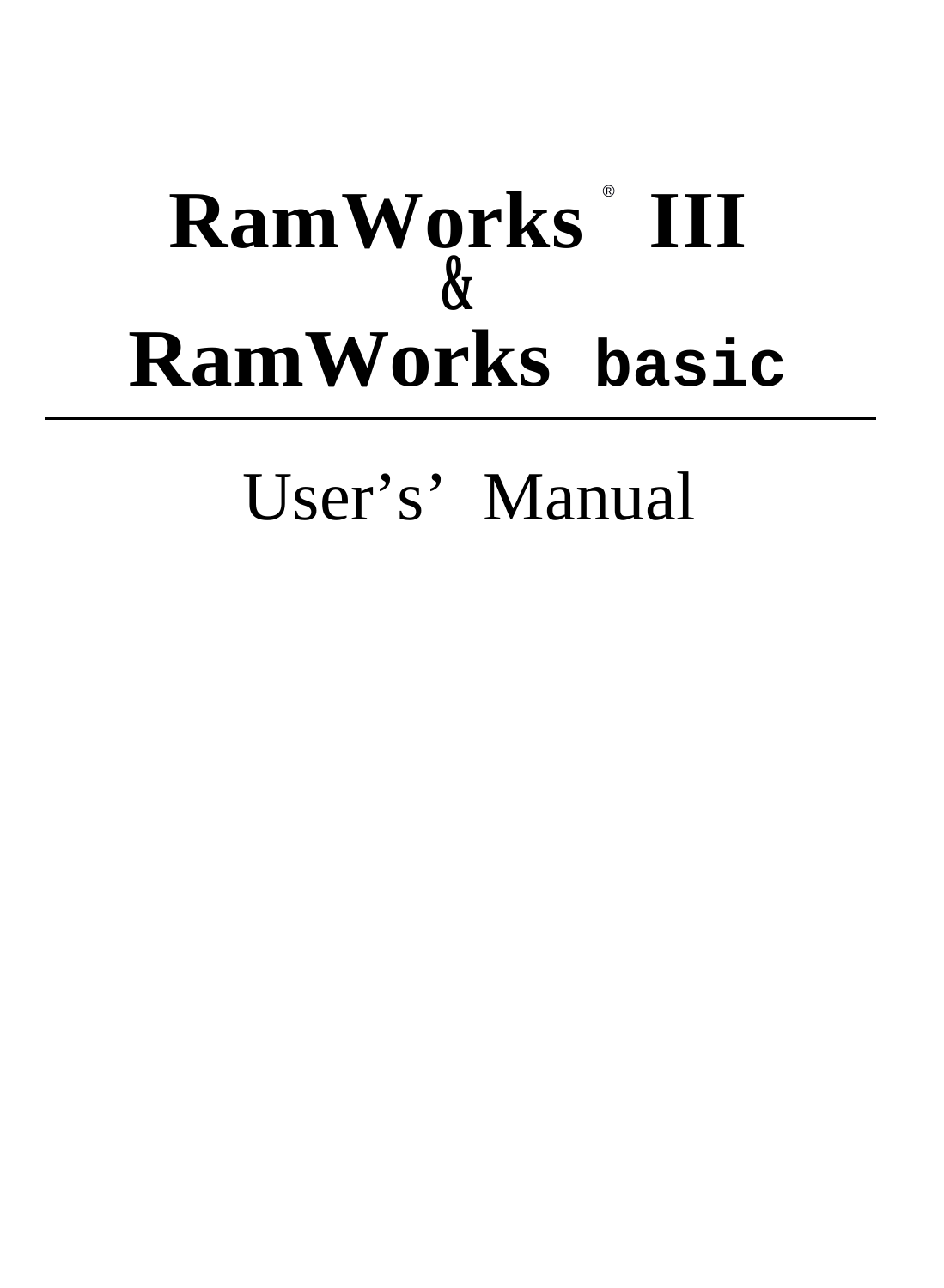## **Table of Contents**

<span id="page-2-0"></span>

| <b>Preface</b>                               | iii                     |
|----------------------------------------------|-------------------------|
| About This Manual                            | $\overline{\text{iii}}$ |
| Comments or Suggestions?                     | iv                      |
|                                              |                         |
| <b>Introduction</b>                          | 1                       |
| <b>About RamWorks III and RamWorks basic</b> | 1                       |
| <b>System Requirements</b>                   | 1                       |
| For More Information                         | $\overline{2}$          |
|                                              |                         |
| <b>RamWorks III Installation</b>             | $\frac{3}{3}$           |
| Before You Begin                             |                         |
| <b>Installing RamWorks</b>                   |                         |
|                                              |                         |
| <b>Super Desktop Expander</b>                |                         |
| <b>AppleWorks Enhancements</b>               | 5<br>5<br>5<br>6<br>7   |
| Before You Begin                             |                         |
| <b>Enhancing AppleWorks</b>                  |                         |
| <b>About the New Features</b>                | $\overline{7}$          |
|                                              |                         |
| <b>Using RamWorks</b>                        | 13                      |
| <b>RamWorks and Application Software</b>     | 13                      |
| To Activate RamWorks with Pascal or CP/M     | 13                      |
| <b>To Activate RamWorks</b>                  |                         |
| using Applesoft BASIC                        | 13                      |
| the upper case restrict feature              | 14                      |
| The Escape Mode Features                     | 15                      |
| <b>Display Features with RamWorks</b>        | 16                      |
| <b>Controlling RamWorks Display</b>          |                         |
|                                              |                         |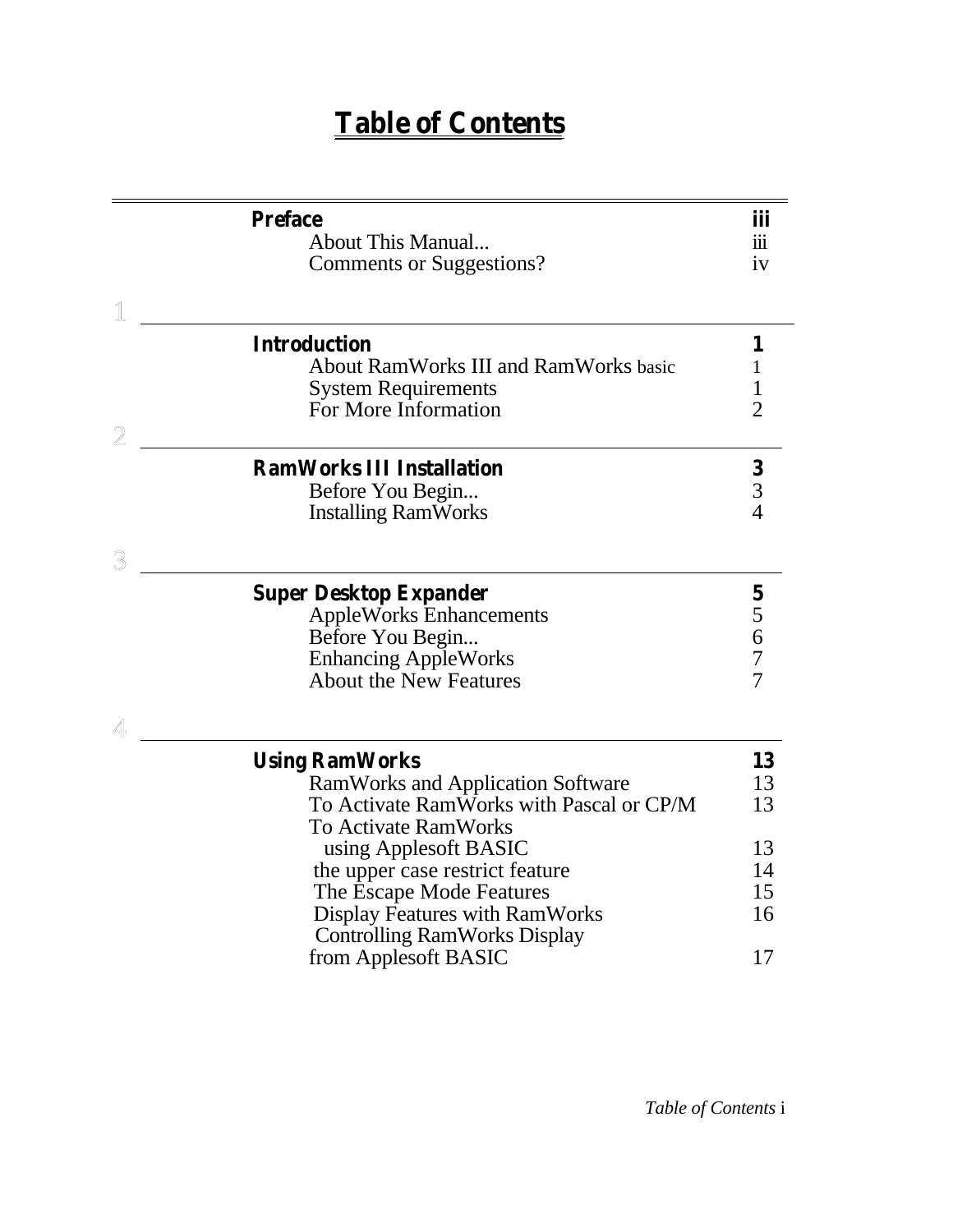|             | <b>RamWorks III RamDrive</b>                  | 19 |
|-------------|-----------------------------------------------|----|
|             |                                               |    |
|             | Introduction to RamDrive                      | 19 |
|             | DOS 3.3 RamDrive                              | 20 |
|             | <b>RAMCOPY</b> Instructions                   | 27 |
|             | <b>SPEEDOS</b> Documentation                  | 27 |
|             | <b>RamDrive Technical Information</b>         | 28 |
|             | <b>ProDrive for ProDOS</b>                    | 29 |
|             | AppleWriter II Patch                          | 38 |
| б           |                                               |    |
|             | <b>RamWorks Memory Configuration</b>          | 39 |
|             | Introduction                                  | 39 |
|             | The Proper Memory Chips                       | 39 |
|             | <b>Memory Chip Installation</b>               | 39 |
|             | <b>Still Not Enough?</b>                      | 41 |
|             | 512K Rev. B Note                              | 41 |
|             | 2 Meg / 2 Meg Plus Note                       | 42 |
|             | <b>Memory Bank Configurations</b>             | 42 |
|             |                                               |    |
|             | <b>RamWorks III Auxiliary Memory</b>          | 45 |
|             | For Programmers Only                          | 45 |
|             | <b>Bank Switching</b>                         | 45 |
|             | <b>Programming Suggestions</b>                | 46 |
| A           |                                               |    |
|             | <b>Early "Revision A" Apple //e Computers</b> | 48 |
| $\mathbb B$ |                                               |    |
|             | <b>RamWorks III Memory Test</b>               | 49 |
|             |                                               |    |
|             | <b>RGB Color Option for RamWorks III</b>      | 50 |
|             | <b>A Brief ProDOS Tutorial</b>                | 51 |
| $\mathbb E$ |                                               |    |
|             | <b>Getting Help</b>                           | 53 |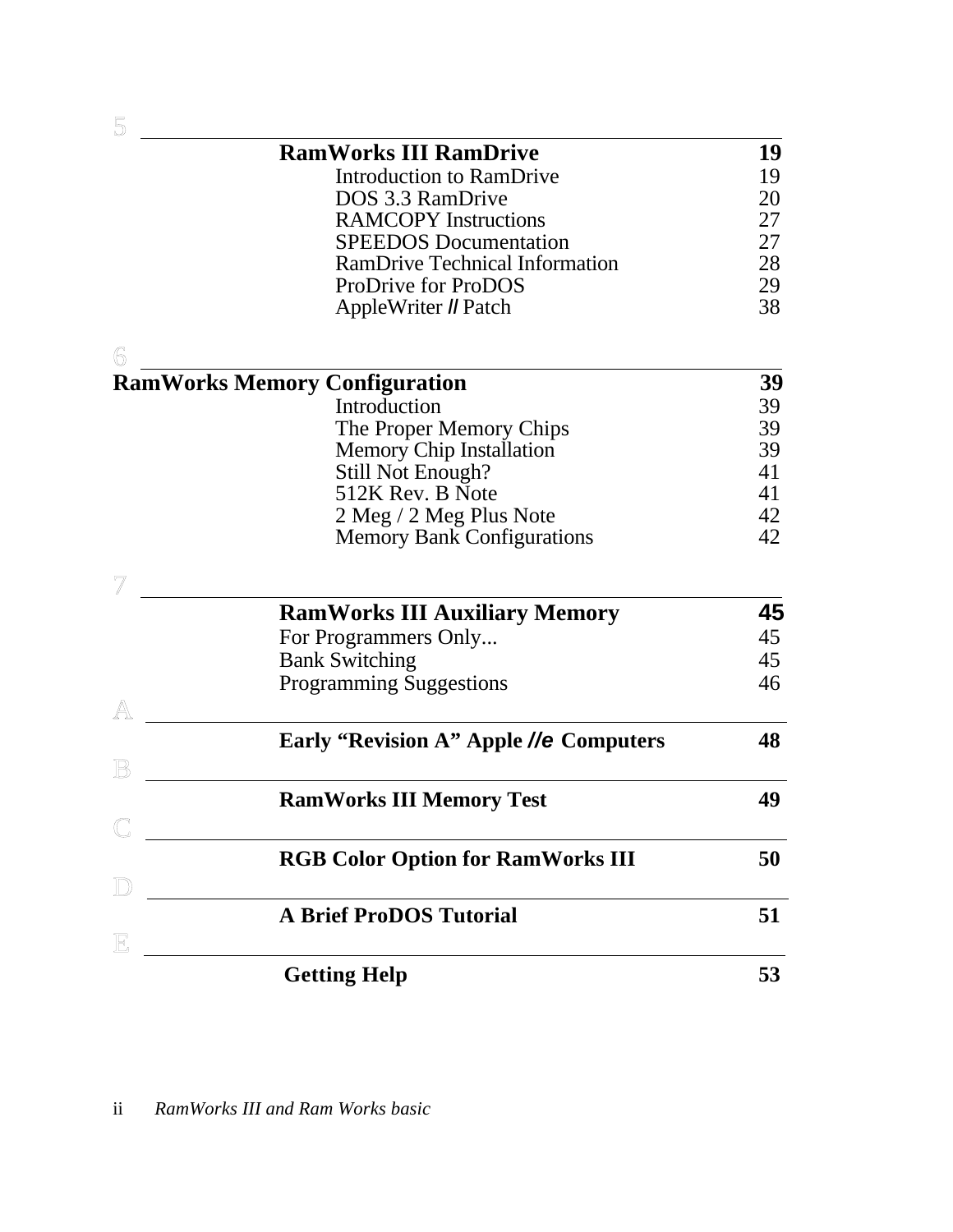## **About This Manual...**

This manual is included with the Applied Engineering RamWorks Ill and RamWorks basic accessoiy cards for the Apple IIe. It tells you all about installing and using your RamWorks Ill or RamWorks basic card. Don't worry! You don't have to be a

programmer to take advantage of RamWorks' extended memory, 80 column screen display, or other special features, like the Super AppleWorks Desktop Expansion. Everything is explained in this manual.

This manual should provide all of the information required to install and use RamWorks Ill and RamWorks basic. If you feel something has been left out or not adequately explained, please let us know.

Here's a summary of what is covered in this manual:

<span id="page-4-0"></span>

| <b>Chapter 1</b> | is an introduction to the RamWorks III and RamWorks basic<br>cards. It explains what they are and what you need to make<br>them work for you.             |
|------------------|-----------------------------------------------------------------------------------------------------------------------------------------------------------|
| <b>Chapter 2</b> | tells you how to install the RamWorks in your Apple //e                                                                                                   |
| <b>Chapter 3</b> | explains how to use RamWorks and the Super Desktop<br>Expander software provided to enhance the performance of<br>AppleWorks 1.0 through 1.3.             |
| <b>Chapter 4</b> | provides information about the use of RamWorks display<br>features with application programs and system software.                                         |
| Chapter 5        | contains the instructions on how to use the RamDrive software<br>to use the extended memory of RamWorks to emulate solid state<br>disk storage.           |
| <b>Chapter 6</b> | provides the necessary information for adding or rearranging<br>memory on RamWorks as well as notes about RamWorks<br>Memory Expander "piggy-back" cards. |
| <b>Chapter 7</b> | is intended for experienced assembly-language programmers<br>only. It deals with the access and control of RamWorks bank-<br>switched memory.             |
|                  | Appendix A details the special action required when using the RamWorks<br>with the early Revision A Apple //e Computer.                                   |
|                  | <b>Appendix B</b> contains the instructions for the RamWorks Memory Test.                                                                                 |
|                  | Appendix C provides an overview of the Applied Engineering Digital Prism<br>RGB Option card for RamWorks.                                                 |
|                  | <b>Appendix D</b> is a brief ProDOS tutorial for those unfamiliar with volume<br>names and pathnames. Several ProDOS resources are also<br>listed.        |
|                  | <b>Appendix E</b> tells you what to do when you don't know what to do.                                                                                    |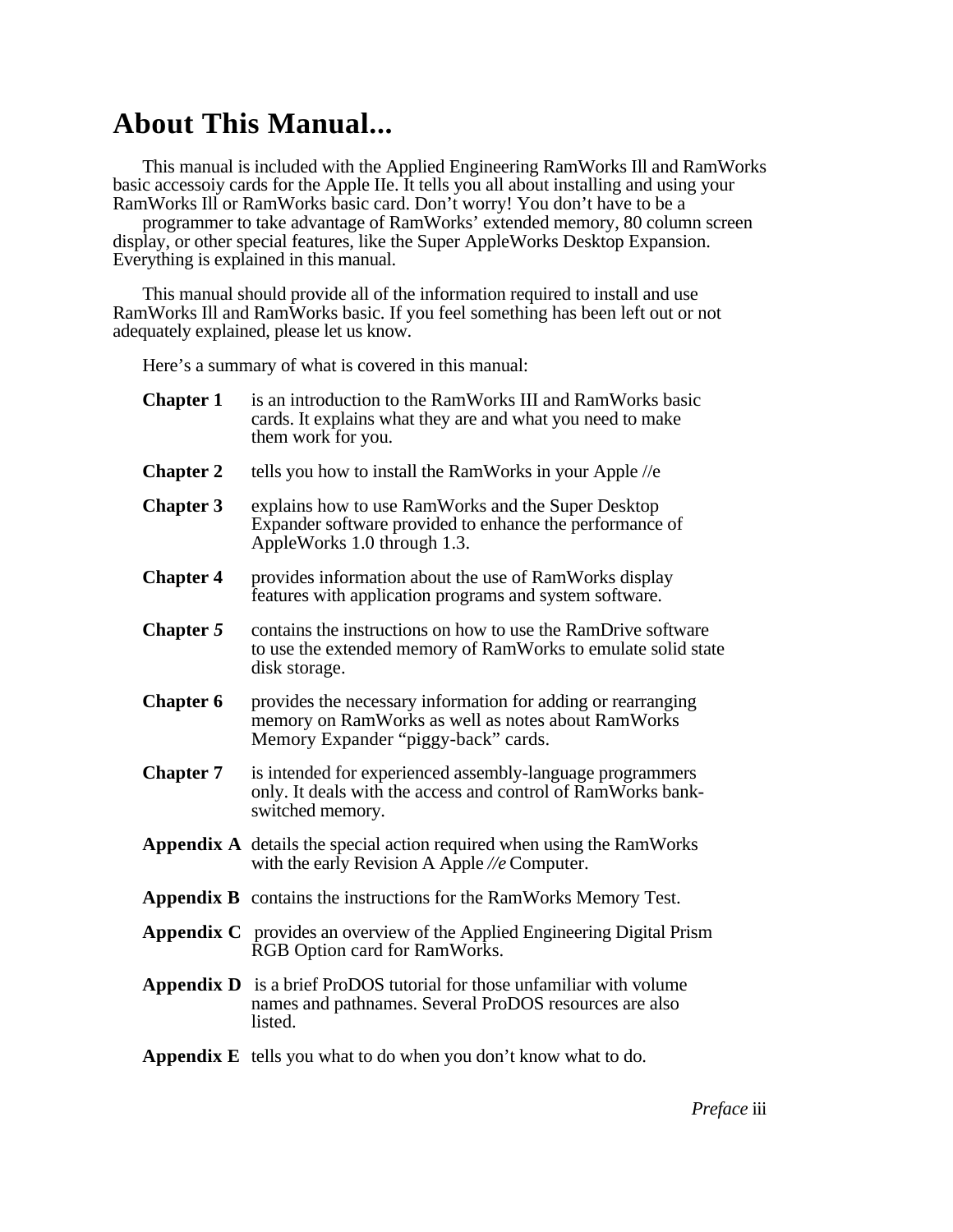## <span id="page-5-0"></span>**Comments or Suggestions?**

We have tried to make this manual as informative, understandable, and error-free as possible. Any comments or suggestions regarding this manual or any other Æ manual, will be greatly appreciated both by  $E$  and by others who use our products. Please address any comments or suggestions to:

Applied Engineering P.O. Box 5100 Carroilton, Texas 75011 Attention:Manager, Technical Publications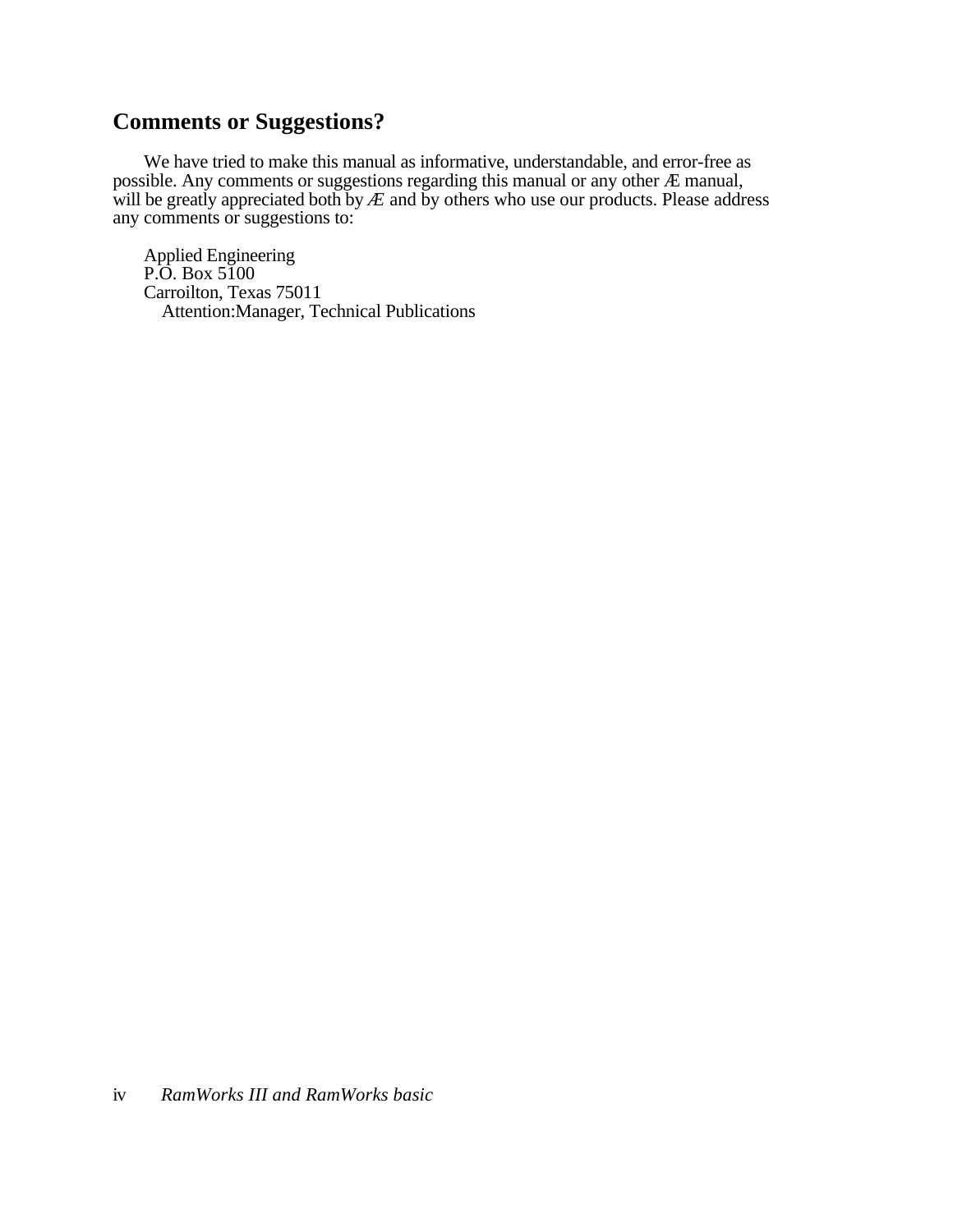## <span id="page-6-0"></span>**1**: *Introduction*

## **About RamWorks III and RamWorks basic**

RamWorks® III and RamWorks basic are peripheral cards that expand the memory of the Apple® *lle.* The two cards are virtually the same, the main difference being in the amount of memory each card will support; RamWorks III can hold up to 1 Meg of memory on the main board and with the 2 Meg Plus (or 2 Meg) Expander, up to a total of 3 Meg. RamWorks basic recognizes up to 512K on the main board and up to *2.5* Meg total with the 2 Meg Plus (2 Meg) installed.

The other noteable difference is the bank configuration of each card. The different configurations are detailed in Chapter 7.

Applied Engineering's reason for offering the two different cards is to give those customers who want to increase their memory a little, the chance to do so without paying a lot while still offering RamWorks III to those memory-hungry people who can never have enough.

Note: Unless otherwise specified, "RamWorks" refers to both RamWorks III and RamWorks basic.

RamWorks emulates all of the features of the Apple Extended 80 Column Text card. With the optional RGB Color Option installed, RamWorks also duplicates all features of the Apple Extended 80 Column Color card. (See Appendix C for details on the RGB option.)

RamWorks provides a full 80 column by 24 line video screen display and is 100% compatible with all software written for the Apple Extended 80 Column card. Even some programs written for other memory expansion cards are compatible with RamWorks. You can use the expanded memory to enhance application software like AppleWorks™, Magic Office System<sup>™</sup>, SensibleWriter<sup>™</sup>, Supercalc<sup>™</sup>, and many others. Programs from Applied Engineering, included in the RamWorks package, also allows you to use the additional memory to emulate one or more high speed "solid-state" disk drives, called "RamDrives."

## **System Requirements**

Simple. All you need is an Apple IIe (domestic or European) and a video monitor capable of displaying 80 column text. (You can install RamWorks in the auxiliary slot of the Apple lie only; it cannot be installed in the Apple II, II Plus, //c or Apple IIGS.)

Most monochromatic computer monitors can display 80 column screens. Most TV sets, on the other hand, can't. Televisions are acceptable only for software which outputs a 40 column text display. The narrower 80 column characters tend to blur and are very difficult to read when displayed on a TV screen.

Note: If your RamWorks has more than 1.5 Megabytes of RAM installed, Applied Engineering recommends that you protect your system from excessive heat build-up with a cooling fan, such as the Kensington Microware System Saver®, available through many computer dealers.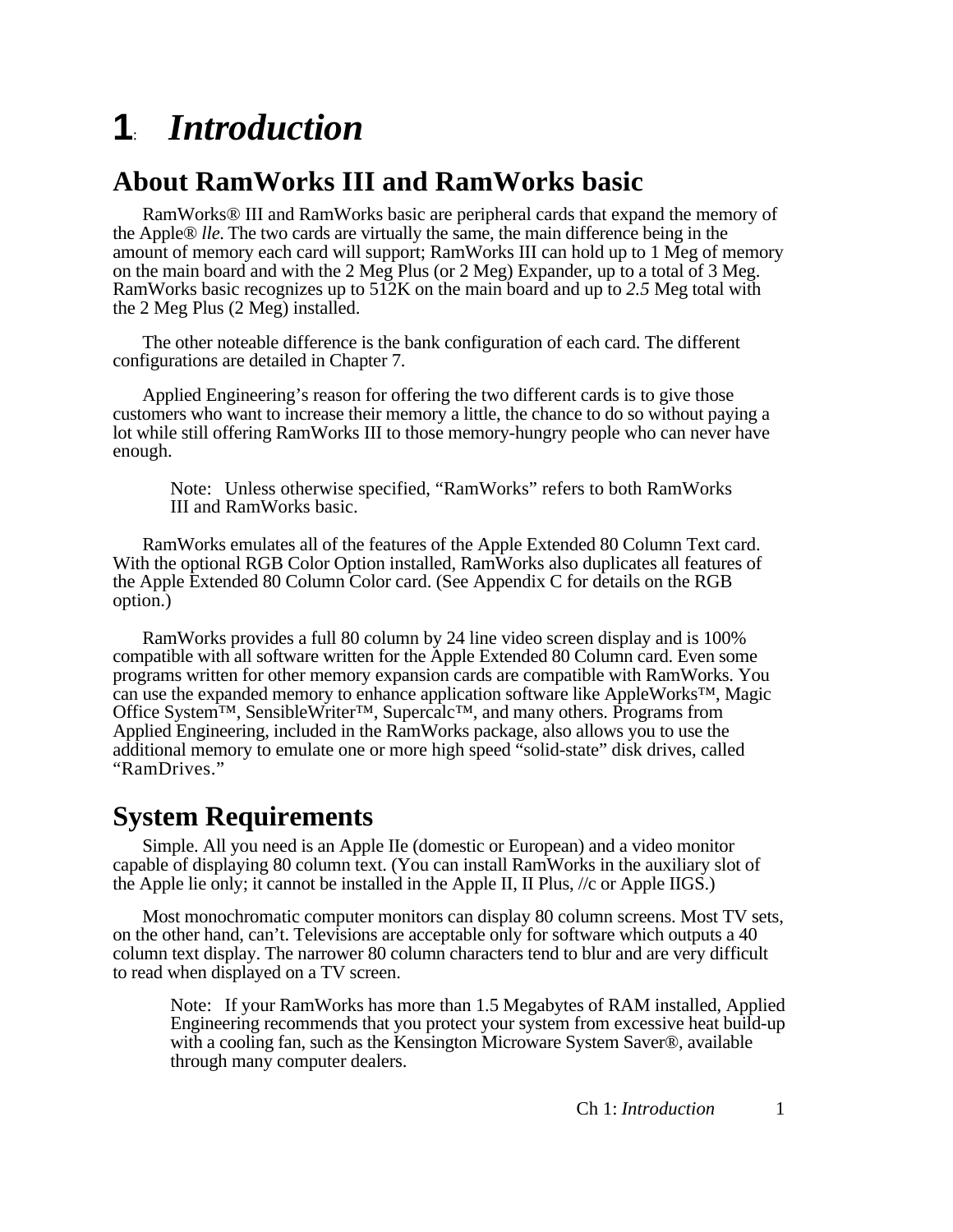## <span id="page-7-0"></span>**For More Information**

In order to install and use RamWorks, you should at least be familiar with how to set up and operate your IIe computer and its peripheral devices. Be sure you've read the Apple *lie* Owner's Manual. Especially the section entitled "Meeting Your Apple IIe*"!* You can find more valuable information in the following manual:

*Apple lie Reference Manual* (Apple Computer, Inc.) Contains nuts and bolts information about the bits and bytes of the //e. A must for serious programmers.

*Applesoft Tutorial* (Addison-Wesley Publishing 1-800-238-3801) is a step by step guide for first-time Applesoft BASIC programmers.

*Applesoft BASIC Reference Manual* (Addison-Wesley Publishing 1 -800-238-3801) gives in depth details on the Applesoft BASIC programming language. It is intended for serious programmers.

*AppleWorks Reference Manual* (Apple Computer, Inc.) describes all the features of AppleWorks.

*AppleWorks* (Microsoft Press), by Charles Rubin, is an excellent presentation of AppleWorks.

*Apple Works: The Program for the Rest of Us* (Scott, Foresman, and Company), by Michael L. Sloan, explains not only the features of AppleWorks, but also how to increase the usefulness of AppleWorks.

*ProDOS User's Manual* (Apple Computer, Inc.) provides an overview of Apple's Professional Operating System (ProDOS) and explains how to use the ProDOS User's Disk.

*Beneath Apple ProDOS* (Quality Software), by Don Worth and Pieter Lechner, provides additional information about ProDOS for both the novice Apple user and the advanced programmer.

*BASIC Programming with ProD OS* (Addison-Wesley Publishing 1-800-238-3801) gives a more detailed explanation of ProDOS and its commands.

*The DOS User's Manual* (Apple Computer, Inc.) provides an overview of Apple's Disk Operating System (DOS 3.3) and explains how to use the DOS 3.3 System Master Disk.

*The DOS Programmer's Manual* (Apple Computer, Inc.) describes DOS 3.3 and its commands and file structure.

*Beneath Apple DOS* (Quality Software), by Don Worth and Pieter Lechner, is an indepth presentation of DOS in an interesting and understandable format.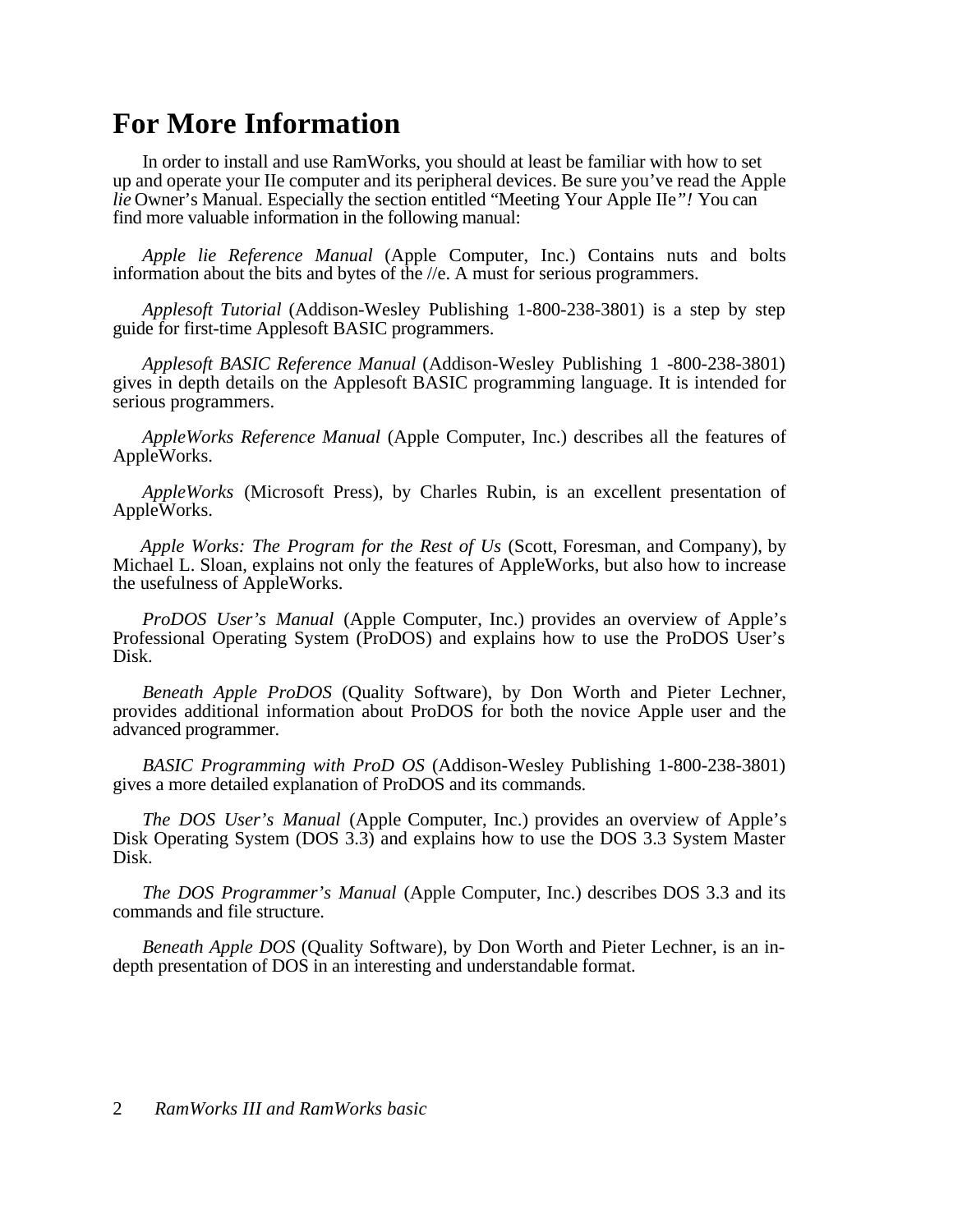## <span id="page-8-0"></span>2: *Ram Works Installation*

## **Before You Begin...**

You should have no trouble installing RamWorks. You don't even have to be an Electrical Engineer! If you follow the directions carefully, it should take you no more than a couple of minutes. If you are not familiar with the inside of your Apple //e, please read the chapter entitled "Meeting Your Apple //e*"* in your Apple //e Owner's Manual. illustration 2- 1, below, points out the  $\bar{e}$ 's components that are important in the installation of RamWorks.

## **Illustration 2-1 Inside Your Apple //e**

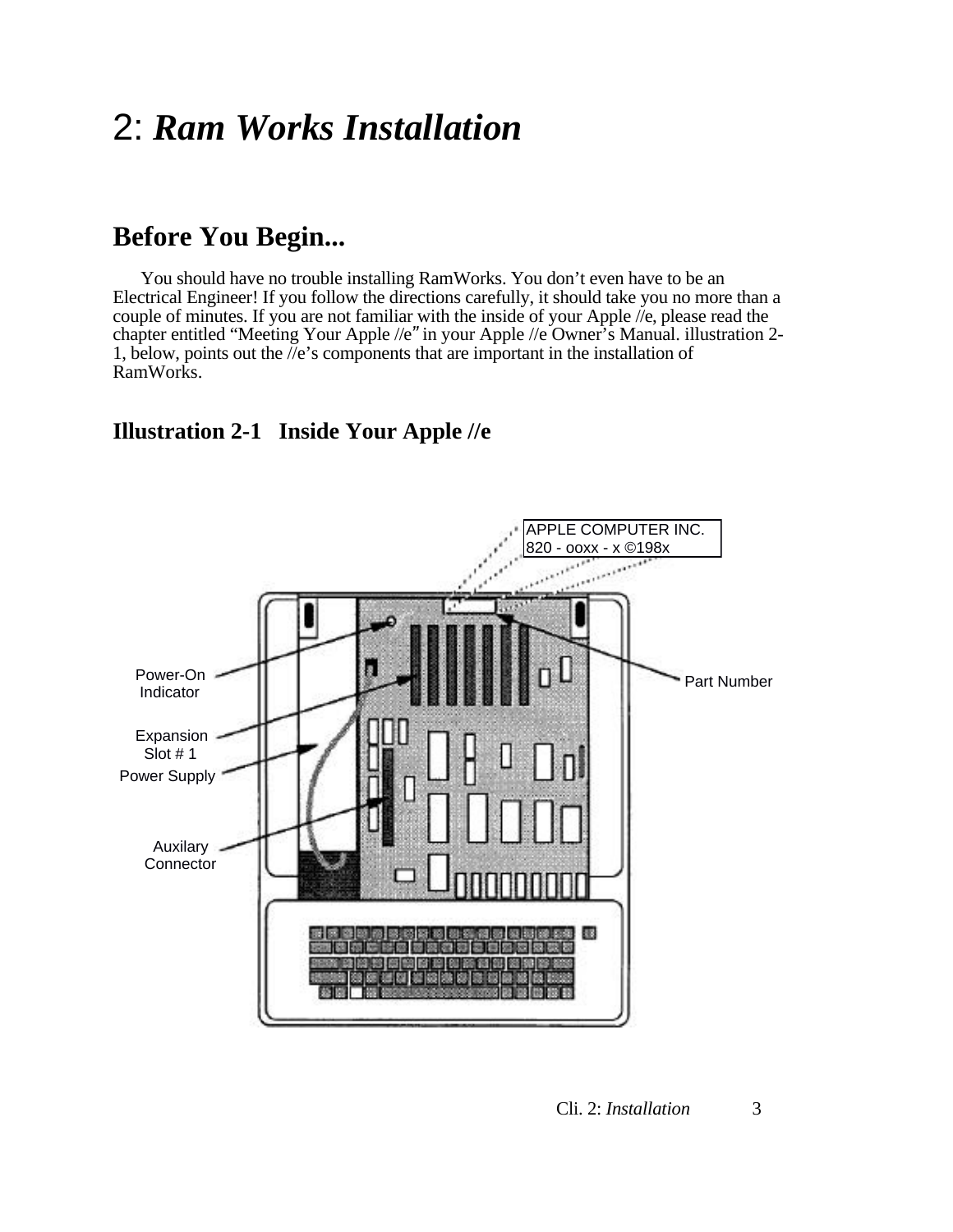<span id="page-9-0"></span>READ THESE STEP BY STEP INSTRUCTIONS COMPLETELY before you install your RamWorks.

> Leave your computer plugged in, but switch the //e power switch to the OFF position.

Remove the lid from the //e.

Make sure the power-on indicator light inside the computer is OFF. (See Illustration 2-1)

Check the upper left corner of the computer s main printed circuit board. If the He copyright year is not 1982—go on to the next step. If it says Apple IIe © 1982, check the part number of the computer's circuit board located between the *IIe* rear panel and expansion slots 3,4, and *5.* Look closely. If the number directly to the left of ©1982" is 820-0064-A please see Appendix A before installing your RamWorks.

Discharge any static electricity that may be on your body or clothing by gently touching the power supply. *This is important!!!* Static electricity can ruin chips on your card and motherboard.

Remove the RamWorks from its anti-static bag. Do not touch the gold edge connectors.

Position the RamWorks card above the Auxiliary Slot, with the long end of the card toward the rear of the computer.

Gently but firmly insert gold edge connector of the RamWorks into the Auxiliary Slot.

Replace the computer's lid and the installation is complete!

You don't have to test the RamWorks, but if you'd like to, Appendix B tells you how.

*4 RamWorks III and RamWorks basic*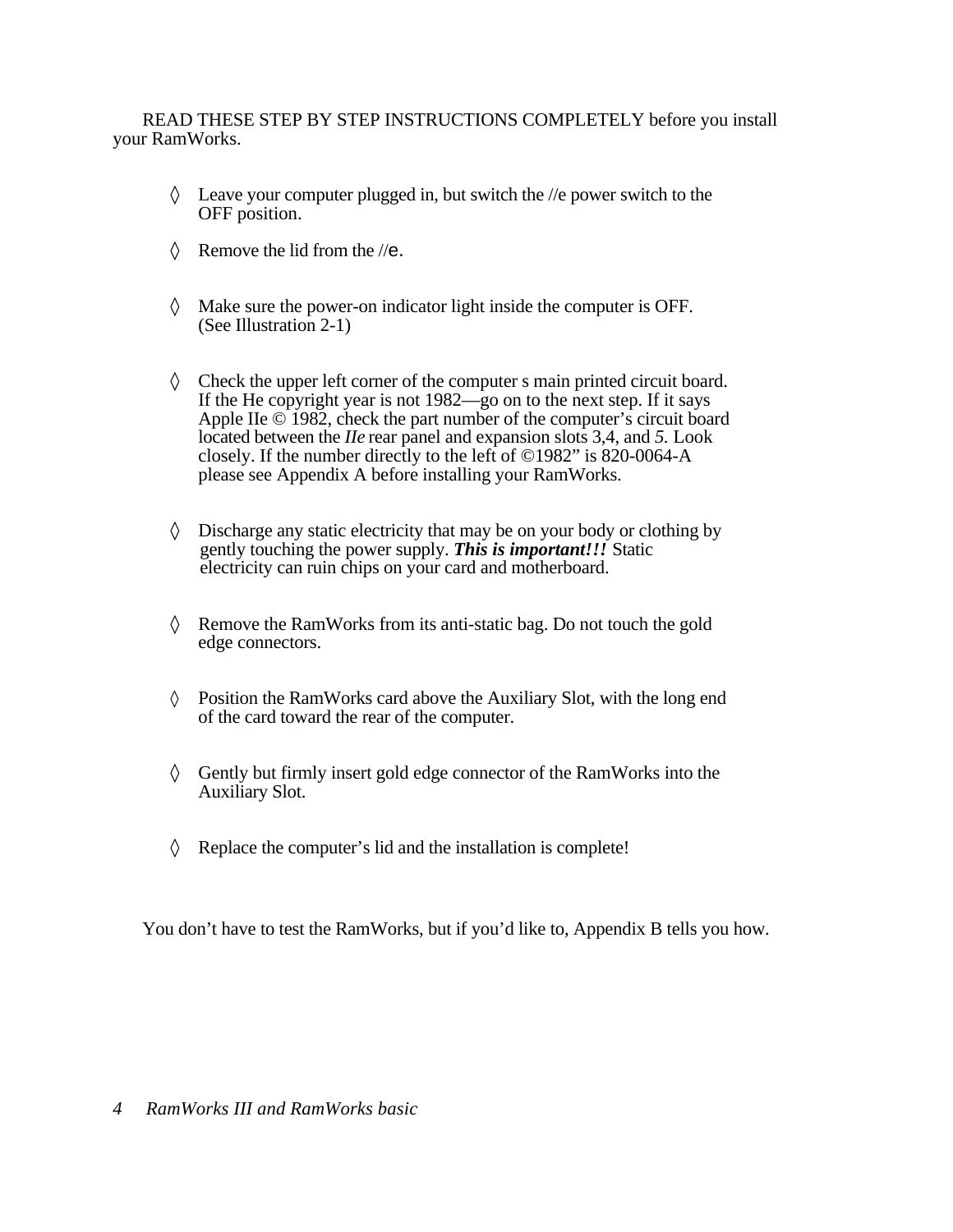## <span id="page-10-0"></span>**3:** *Super Desktop Expander*

**READ THIS FIRST**: this chapter tells you how to use the Super Desktop Expander disk to enhance AppleWorks versions 1.0 through 1.3. If you have AppleWorks version 2.0, 2.1 or 3.0, skip this chapter and refer to the *AW 3 Expander User's Manual.*

AppleWorks, the best selling program from Apple Computer, combines a word processor program, data base program, and a spreadsheet program into one "integrated software package". Evaluated separately, each of these programs would be an outstanding "stand-alone" program. When these programs are integrated into one program, AppleWorks becomes an extremely versatile and useful productivity tool. But with a RamWorks installed, AppleWorks can be extraordinary!

Here's how. AppleWorks uses a portion of the computer's extended memory to store active AppleWorks documents (files). This portion of memory is referred to as the AppleWorks Desktop and its size is expressed in Kilobytes or "K". (A Kilobyte is 1,024 bytes.) With the Apple Extended 80 Column Text card, the Desktop size is limited to only *55K.* But, depending on how much memory your RamWorks has, you could have a Desktop size as large as 2,277K! Since the AppleWorks program only expects to "see" a 64K extended memory card, the Super Desktop Expander Utility disk, included with your RamWorks, will enable you to easily modify AppleWorks disks to use the extra memory available with RamWorks.

## **AppleWorks Enhancements**

Here is a list of the AppleWorks enhancements available with the Super Desktop Expander Utility:

Expanded Desktop. ..allowing larger Desktop files

15,200 records in the Data Base (versus 1,350 records)

15,200 lines in the Word Processor (versus 2,250 lines)

Clipboard expanded to 2,042 lines (versus 250)

Greater Spreadsheet capacity

Multiple disk file saving capability. ..to save larger Desktop files

Auto-Load patch for improved AppleWorks speed

Built-in printer buffer (option when used with standard printer interfaces)

Time display and Data Base time-stamp capability (option for ProDOS clock cards)

Ch. 3: *Super Desktop Expander 5*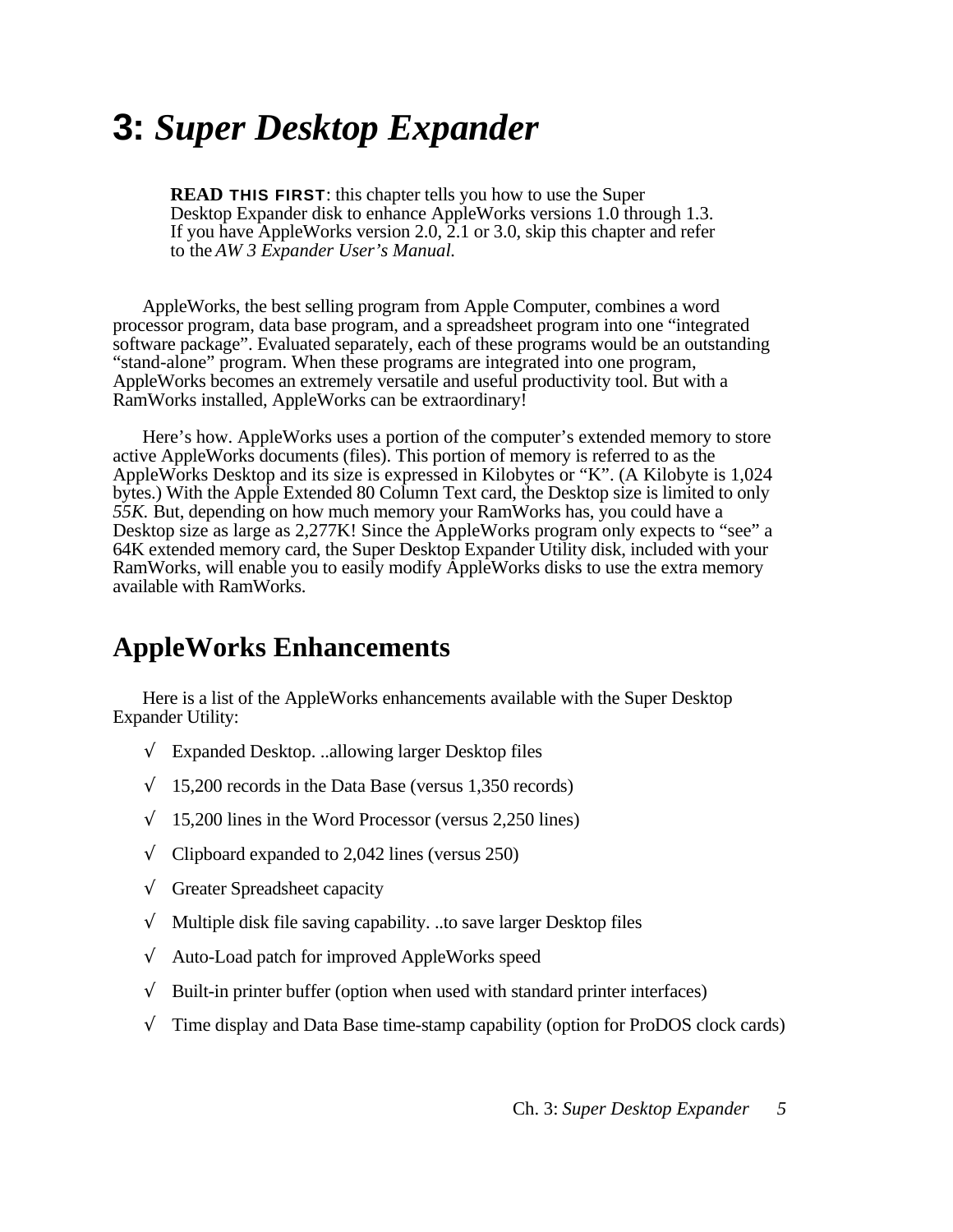## <span id="page-11-0"></span>**Before You Begin...**

This program will allow you to modify your AppleWorks STARTUP and PROGRAM disks to take advantage of RamWorks' capabilities. You have to modify it only once. Even if you add or reconfigure memory on your RamWorks you won't need to run this utility again. If you wish to use an Applied Engineering Timemaster H.O. or any ProDOS compatible clock card, this program will allow you to install the AppleWorks Time Utility.

This is what you will need to modify your AppleWorks disks:

An Apple //e with at least one disk drive

A RamWorks card, with at least 256K, installed in the Auxiliary Slot of the //e

A BACKUP COPY of the Super Desktop Expander Utility disk.

A BACKUP COPY of your ORIGINAL AppleWorks STARTUP and PROGRAM disks--any version of AppleWorks prior to but not including version 2.0

Æ recommends making backups with Apple ProDOS utilities only (Filer - included on the AW 2 Expander disk or System Utilities), due to the fact that AppleWorks is stored on a non standard disk format. Some programs may not duplicate the disk correctly and, as a result, the "patched" AppleWorks disk may not work correctly. For directions on copying disks with the Filer program, refer to the appendices of the *AW 2 Expander User's Manual.*

*+ Note:* You must give the same name to the front and back side of the AppleWorks copy disk.

Use this utility only on unmodified copies of AppleWorks STARTUP and PROGRAM disks. You should make any patches to AppleWorks required by other programs, such as Pinpoint and MacroWorks, after the Super Desktop Expansion.

If you are using a non-Apple parallel-printer interface card and have AppleWorks version 1.0 or 1.1, you may require a special printer-interface "patch" to your STARTUP disk. (The version number is displayed on the AppleWorks STARTUP disk information screen.) If your version of AppleWorks requires this interface modification, you should install it before you use the Super Desktop Expander Utility. AppleWorks versions 1.2 and 1.3 do not require a printer-interface patch. See your authorized Apple dealer for an upgrade to the latest version of AppleWorks.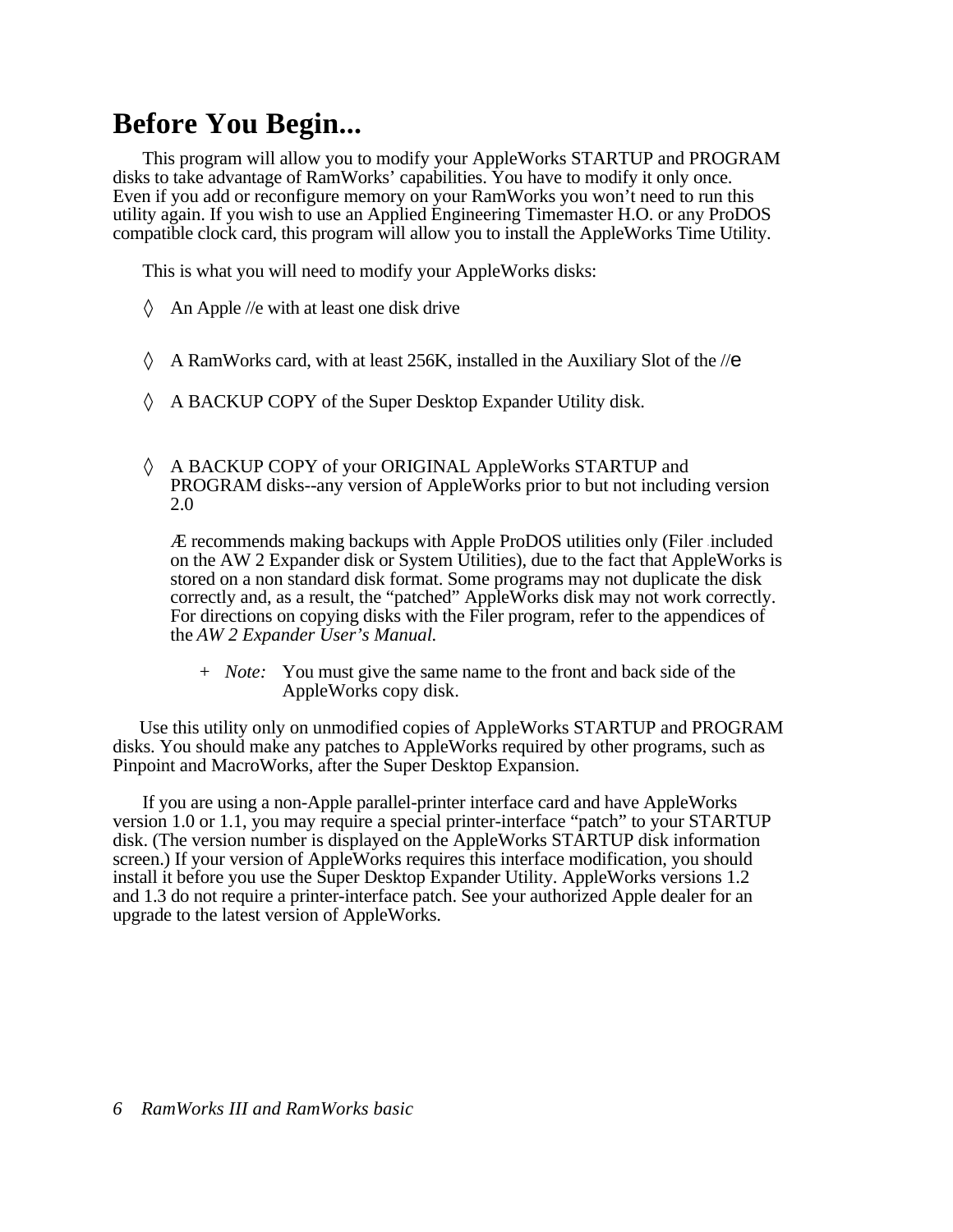## <span id="page-12-0"></span>**Enhancing AppleWorks**

Follow these directions to use the Super Desktop Expander utility to modify the AppleWorks STARTUP and PROGRAM disks:

- 1. Boot the Super Desktop Expander Utility in your startup drive.
- 2. When the Main Menu appears, select the "Execute AppleWorks Desktop Enhancements" option. The Applied Engineering Super Desktop Expander copyright screen will then appear. To display the next screen, press the space bar.
- 3. The features and options available are described briefly on the display screens, and in greater detail in the next section of this chapter, About the New Features. Read each screen carefully.
- 4. When prompted for a yes or no input, enter a Y for yes or an N for No. The prompted options are:

Install Auto Load Option. Install the Printer Buffer Option. Install the Applied Engineering Time Display Option.

*5.* After choosing the options you want to install, the program will prompt you to remove the Super Desktop Expander disk and insert a COPY of the AppleWorks STARTUP disk in drive one. Be sure you have removed the WRITE PROTECT tab from the disk. As prompted at the bottom of the display screen, press the space bar to continue or "Q" to quit and return to BASIC.

The Super Desktop Expander program searches for the file APLWORKS.SYSTEM on the disk in the currently prefixed disk drive. (Usually the boot disk drive.) If, at this point, the program displays the following message:

```
Cannot find correct file
Please enter the prefix of the AppleWorks program
7
```
Enter the complete ProDOS pathname of your AppleWorks STARTUP disk. If you press the Return key before you specify a pathname, the program will automatically search the available ProDOS devices for the volume name /APPLE WORKS. If the AppleWorks program you want to modify is in a ProDOS subdirectory, enter the complete ProDOS pathname of the subdirectory that contains the AppleWorks files. Be sure to include the (/) slashes. An example ProDOS pathname of an AppleWorks subdirectory on a Profile hard disk (with a volume directory name of /PROFILE) might be:

#### **/PROFILE/APPLEWORKS**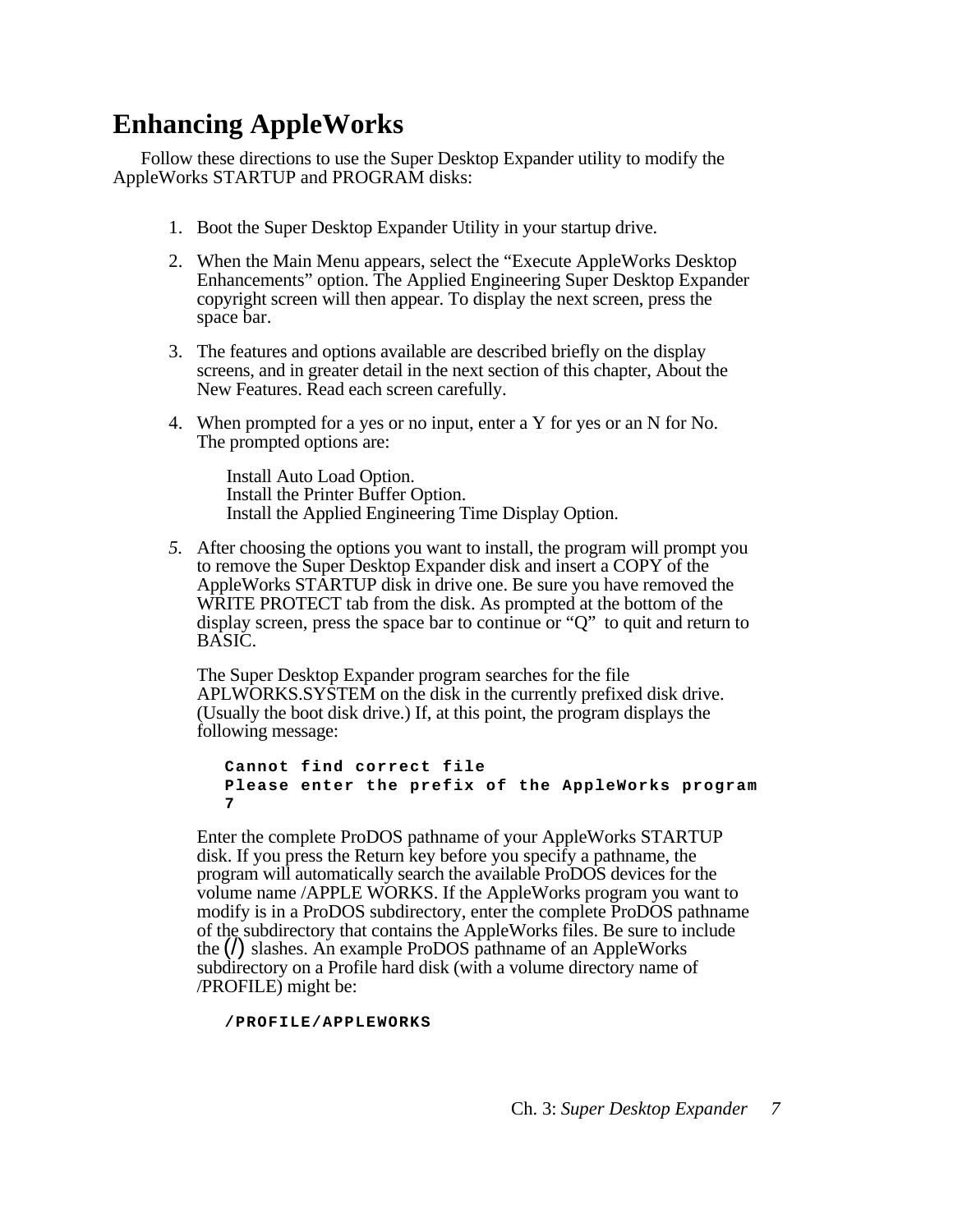*+ Note:* If you don't understand volume names and pathnames, refer to, "A Brief ProDOS Tutorial" in the appendices of this manual.

While the enhancements are being made, the message, 'Working..." will appear at the bottom of the screen.

- 6. After the STARTUP disk has been successfully modified, the program will prompt you to remove it from the disk drive and insert a COPY (write enabled) of the AppleWorks PROGRAM disk. The Expander also expects the volume directory name of this disk to be /APPLE WORKS. If all of the AppleWorks startup and program files you are modifying are in a hard disk or Disk *3.5* directory, press the space bar when prompted to insert the PROGRAM disk.
- 7. When the Expander completes the modification to the AppleWorks PROGRAM disk, the program will beep the *lie* speaker and exit to Applesoft BASIC. You can now boot the modified AppleWorks disks in the normal manner. (Please read the section entitled, "About the New Features.")
- 8. You should make any modifications required by other AppleWorks accessory programs at this time. (You may wish to make an archive copy of the modified "Super Desktop" disk prior to any other modifications.)
- 9. If you will be using the modified AppleWorks from a hard disk drive, you can copy the modified AppleWorks files to the hard disk according to the instructions provided with your hard disk file management program.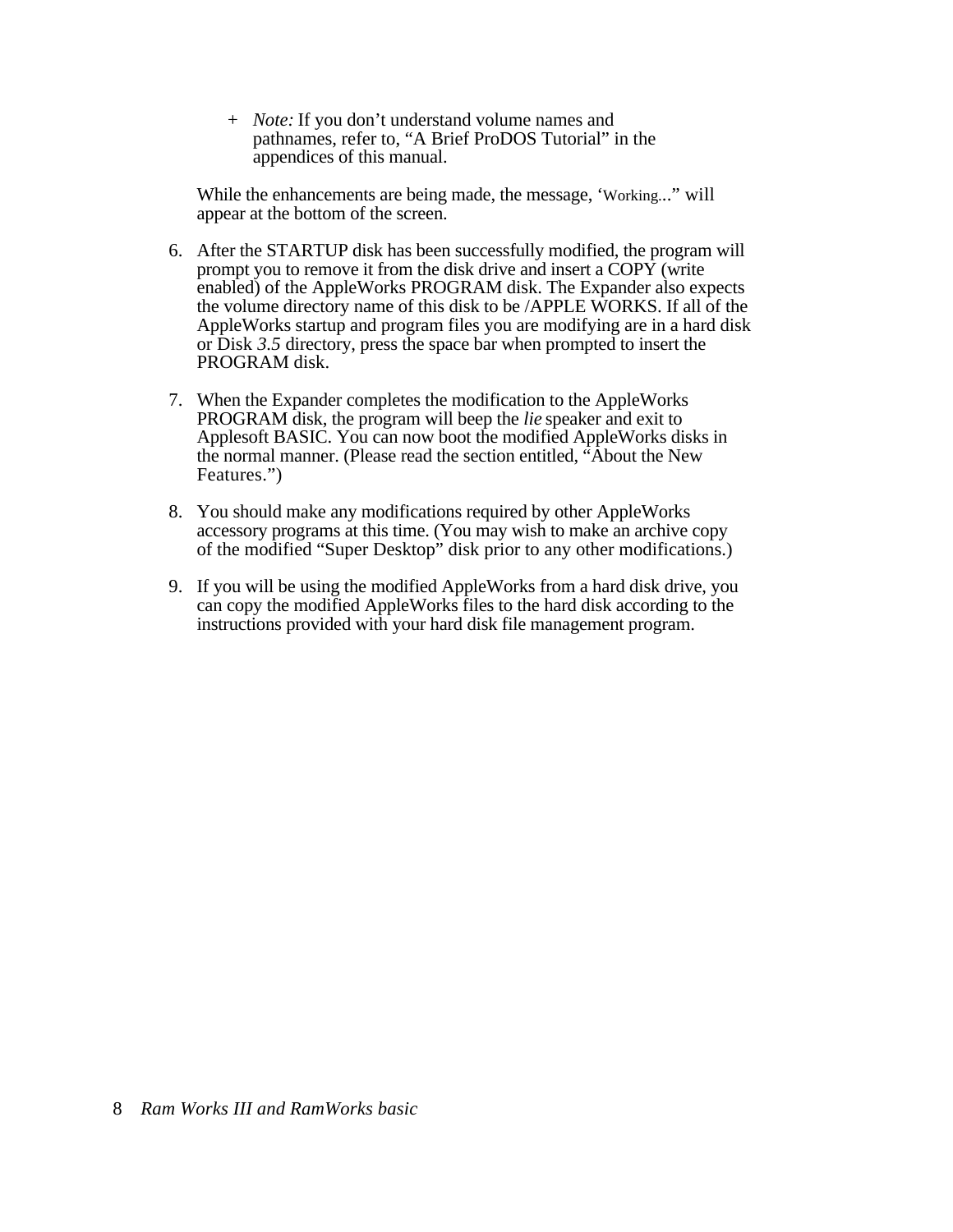## **About the New Features**

The following paragraphs describe the new features of the Expanded AppleWorks and the instructions for using them. Please read this section very thoroughly.

#### **Desktop Expansion**

This feature expands the AppleWorks Desktop to accommodate larger files. It increases the maximum number of records in the data base and lines in the word processor from 1,350 and 2,250, respectively, to 15,200 for both! It also enlarges the Desktop size from the standard 55K up to 2,245K, depending on the amount of memory on the RamWorks card. The Desktop Expansion feature is invoked automatically when you boot the modified AppleWorks program.

In order to achieve the extraordinary increase in the number of lines and records, a small portion of the AppleWorks Desktop space was sacrificed. Compared to the additional memory available on RamWorks, this sacrificed Desktop space is negligible.

#### **Clipboard Expansion**

The standard AppleWorks clipboard is limited to only 250 lines of information. The Super Desktop clipboard expansion increases the clipboard for the Word Processor and Data Base functions to 2,042 lines. Only clipboard activities within and originating from the Spreadsheet function are limited to 250 lines. The clipboard expansion is one of the standard features of the Super Desktop Enhancements.

#### **Multiple Floppy-Disk Files**

Data storage problems arise when the size of a file on the Desktop exceeds the amount of storage space on the data disk. A standard floppy disk can store only 135K of AppleWorks data. The modified AppleWorks will segment, or "split," Desktop files larger than the available disk space and save them in sections to two or more disks. The following paragraphs explain how to use this feature to save and load segmented Desktop files.

This seems to be a good time to remind you of Murphy's Law:

#### **Whatever can go wrong will go wrong.**

Back up your Desktop files! A power failure during a disk save operation could conceivably wipe Out a file that had taken months to create! You should have backup copies of your working data disks, especially if you have large amounts of data stored on them.

#### **Save Desktop Files to Disk**

When you save a Desktop file which exceeds the data disk space available, AppleWorks will prompt you with the following message:

Ch. 3: *Super Desktop Expander 9*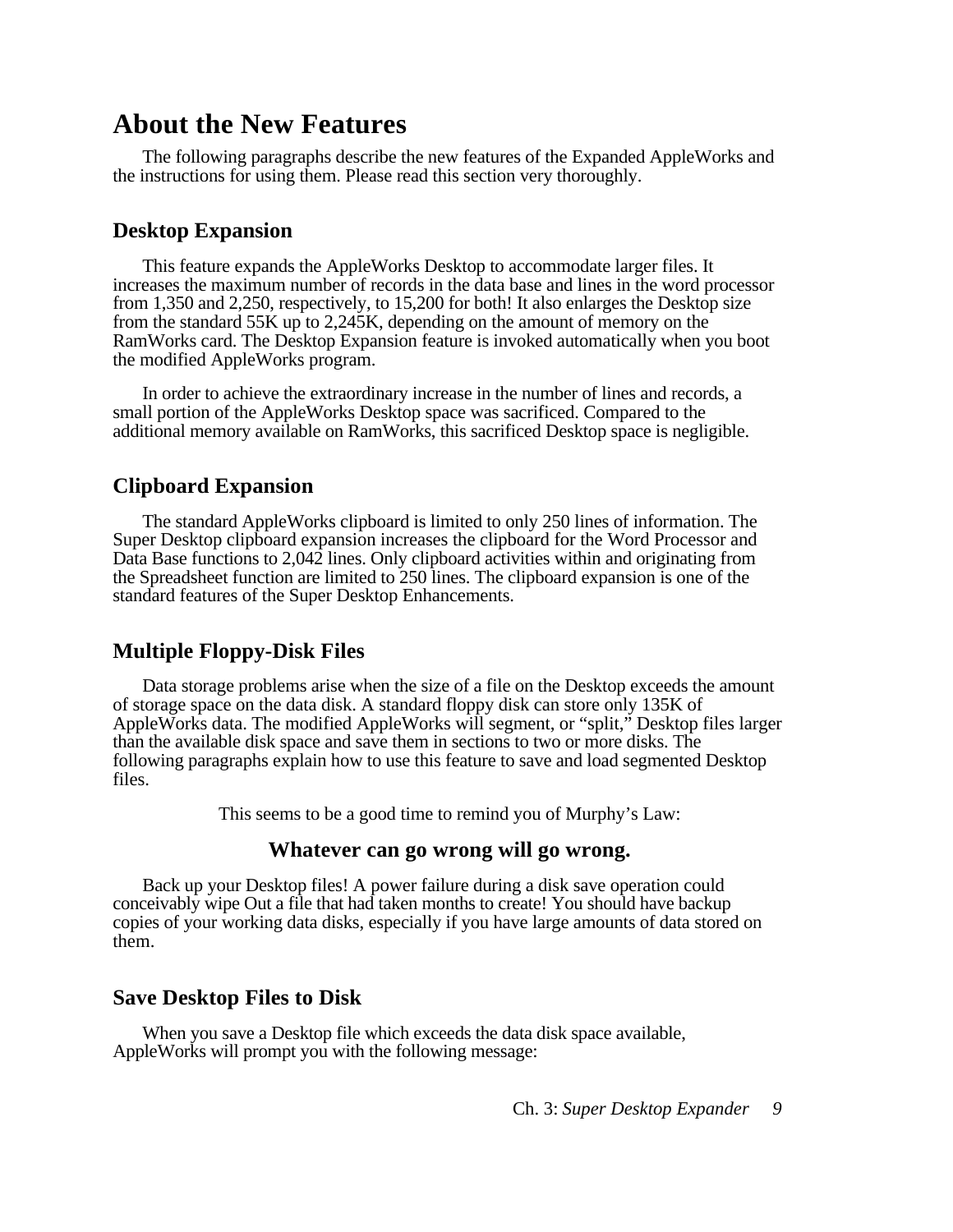**Segmented Desktop File... Please insert NEXT disk with SAME VOLUME NAME**

Remove the data disk from the current disk drive and replace it with the next data disk. You must save all segments of a given segmented Desktop file MUST on data disks having the same volume (disk) name as the primary (first) data disk.

If you discover that you don't have enough formatted blank disks with the same volume name, don't panic! Just use the AppleWorks Disk Formatter utility under the "Other Activities" menu. First, use the Esc key to stop saving the Desktop file and to return to the AppleWorks Main Menu. Do not turn the computer off. Doing so will erase the Desktop file from memory.

In order to enable the multiple disk save capability, one of AppleWorks' safety features had to be overridden. Ordinarily, AppleWorks would save a changed file to the disk before it deletes the original file. Now it will replace the original file by writing over it. Pressing the Escape key at any time during a save operation will cancel the save and DELETE the current disk file or file segment on disk. (The Desktop file does remain in memory until removed in the normal manner or power is turned off.) BE CAREFUL!

#### **Add multiple-disk files to the Desktop**

When you add multiple-disk, or segmented, files to the Desktop, you must load the file MUST from the data disks in the same sequence as it was saved. AppleWorks will prompt the user to insert the NEXT data disk(s) until the file is completely loaded.

If you list the files on disks that contain segmented files you will notice that the first segment has the filename that you gave it. The next segment (on the NEXT disk) will have a ".2" appended to the end of your filename. The next disk in the sequence will have a ".3" appended to the filename and so on. When it reaches the ninth disk (.9), the Super Desktop Expander goes back to .1, then .2 etc. This is the way AppleWorks keeps track of the segmented Desktop file sequence. You will need to label your data disks in such a way that you too can keep track of the proper sequence. If you do not keep track of the disks yourself, you may confuse the first disk with the tenth (both are appended with .1).

#### **AppleWorks Auto-Load feature**

AppleWorks was designed for use with only 64K of additional memory, so not all of the PROGRAM disk information is loaded into memory during program startup. Some special "functions", like displaying help screens, adding files, or using the clipboard, are left on the disk and retrieved only when they are needed. If you have a RamWorks with 256K memory or more you can load these special functions into memory, and minimize the time consuming disk accesses. This allows you to move between Desktop files and AppleWorks' special functions very quickly.

The Auto-Load feature loads all of the AppleWorks special functions into memory along with the rest of the AppleWorks PROGRAM disk. This extends the AppleWorks startup time by about a minute. The PROGRAM disk startup screen will display a counter indicating the number of functions it still needs to load. (During the countdown it may appear that the counter has skipped a function. This is because some of the relatively small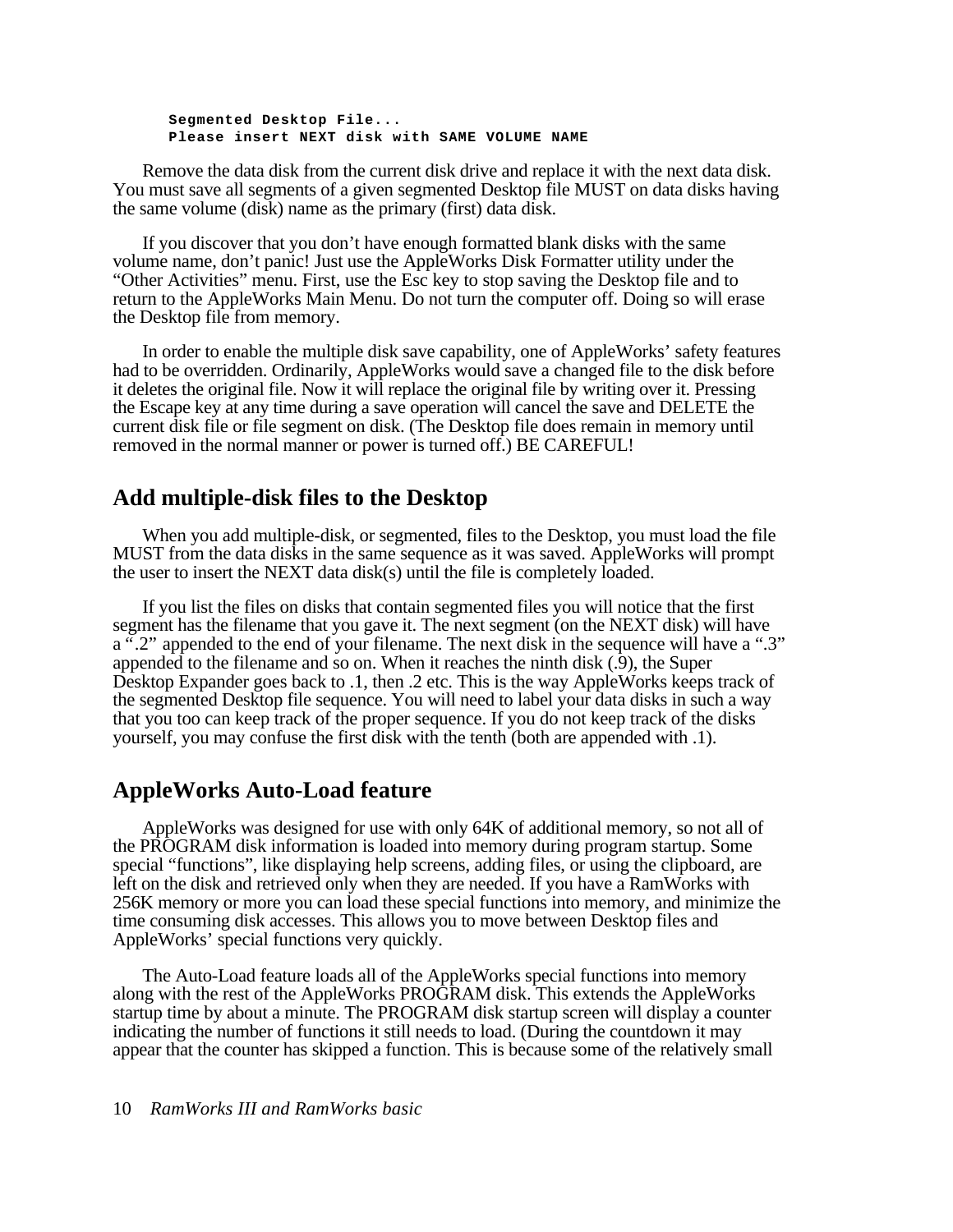functions load faster than indicated by the counter.) Pressing the Escape key during this count-down will stop the loading of special functions and immediately display the AppleWorks Main Menu. AppleWorks will access the functions in memory that were loaded before you pressed the Escape key and access the PROGRAM disk for those functions that it had not loaded.

The AppleWorks special functions are loaded into RamWorks memory, but they don't decrease the size of the available Desktop. Magic? Nope! The functions are originally " hidden" in an unused portion of the Desktop memory and as the files on the Desktop grow larger, they "bump" the special functions from memory individually to make room. If AppleWorks can't find a special function in memory it will go back to the PROGRAM disk.

This brings up an interesting point about the convenience of using the Auto-Load feature to replace the AppleWorks PROGRAM disk in drive one of a single disk system. if you have all of the special functions Auto-Loaded in memory, you can first specify drive one as the standard location of your data disk and then replace your PROGRAM disk with your data disk. Keep your PROGRAM disk handy, though. AppleWorks may prompt you to insert your AppleWorks PROGRAM disk whenever you specify new information about your printer, change the standard location of your data disk, or change the date.

**Note:** if you copy all AppleWorks files to a ProDrive and execute the program from the /RAM emulated disk volume, the AutoLoad feature is not required. This method of executing AppleWorks is tricky; those not familiar with AppleWorks and Apple ProDOS ™' (Professional Disk Operating System) should not attempt this. This method also requires an AppleWorks file (APLWORKS.SYSTEM) to be modified before being executed from a ProDrive. See the PARTiTION instructions in Chapter *5.*

## **Printer Buffer Option**

if your RamWorks has *256K* or more of memory the Printer Buffer option will automatically enable you to continue to work with files on the AppleWorks Desktop even while your printer is printing. This option will support two printers printing at the same time, each printing multiple files.

**Note:** This feature will not work with all printer interfaces. It was designed to work with all standard interfaces supporting the Pascal 1.1 protocol for status checking. if you cannot get this option to work, your interface does not support this official protocol. Contact the manufacturer of your printer card for details on upgrades.

Even as the Desktop file to be printed is being loaded to the buffer, the printer will begin printing, if the printer is printing an exceptionally large file and the computer seems to be locked, it is probably caused by insufficient buffer space. The AppleWorks Desktop will return as soon as the buffer can hold the remainder of the print file.

if you press the Esc key while the print buffer is filling, it will cause AppleWorks to stop sending the remainder of the print file to the buffer, if you send an  $(\mathbb{C}$  Control-C from the keyboard at any time while the printer is printing, it will reinitialize (clear) the AppleWorks internal print buffer. (An  $(\mathbb{C}$  Control-C is issued by simultaneously pressing the Open-Apple "Control" and "C" keys.) if your printer or printer interface has an internal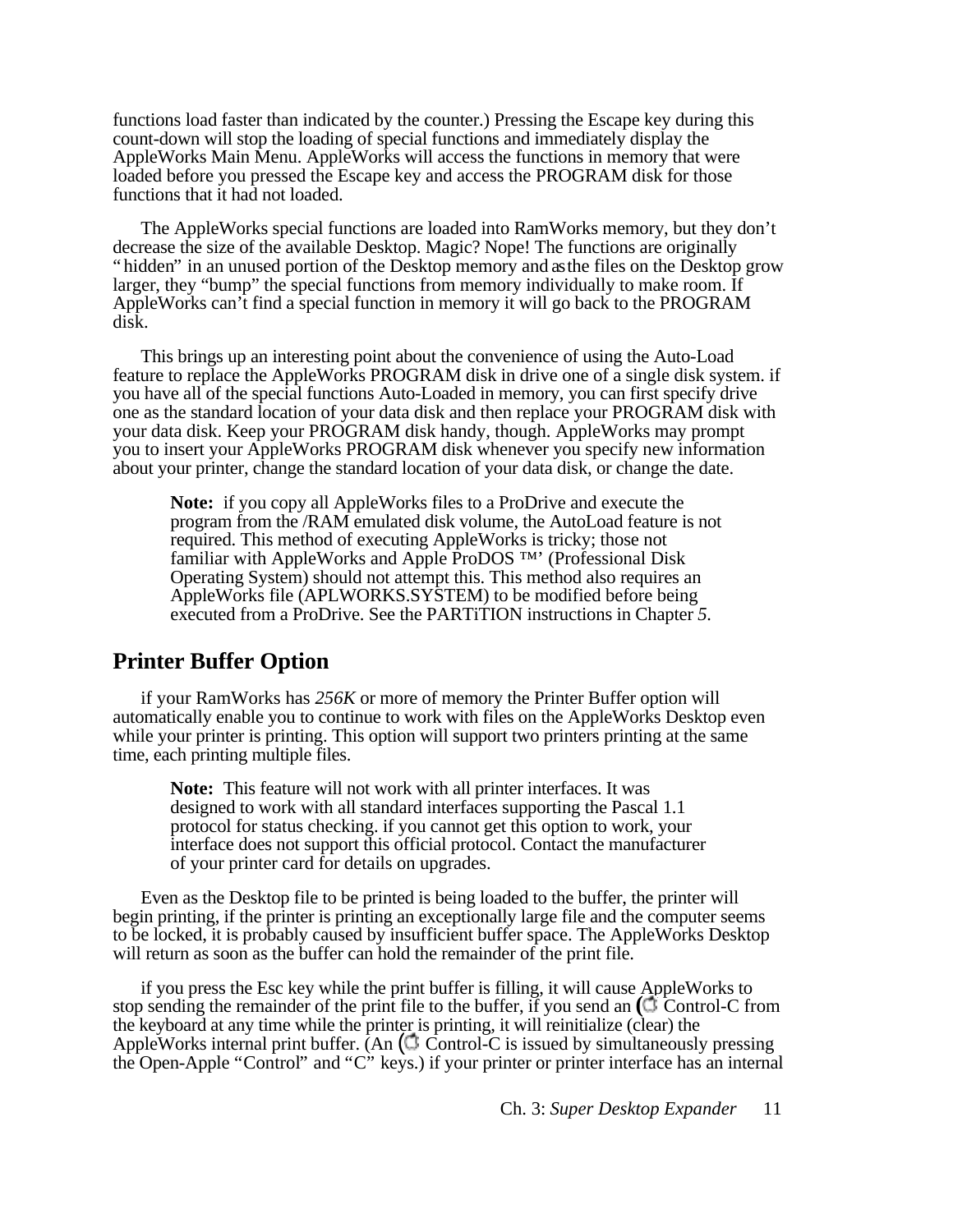print buffer of its own, the printer may continue to print the remaining contents of its buffer even after the AppleWorks buffer has cleared.

## **AppleWorks Time Utilities Option**

We designed this option to take advantage of the Applied Engineering Timemaster H.O. (High Output) clock card but it will support all ProDOS compatible clock cards. (The Timemaster H.O. has many features that leave the competition far behind!) It will replace the "Open-Apple-? for Help" message in the bottom line of the AppleWorks screen with a current date and time display. This option also allows the AppleWorks user to enter the current date and time into a Data Base category by typing the  $\omega$  character as the only entry in that category.

**Note:** The category name must contain either the word DATE or TIME, but should not contain both. For example, you should not use this feature in a category named "Date and Time".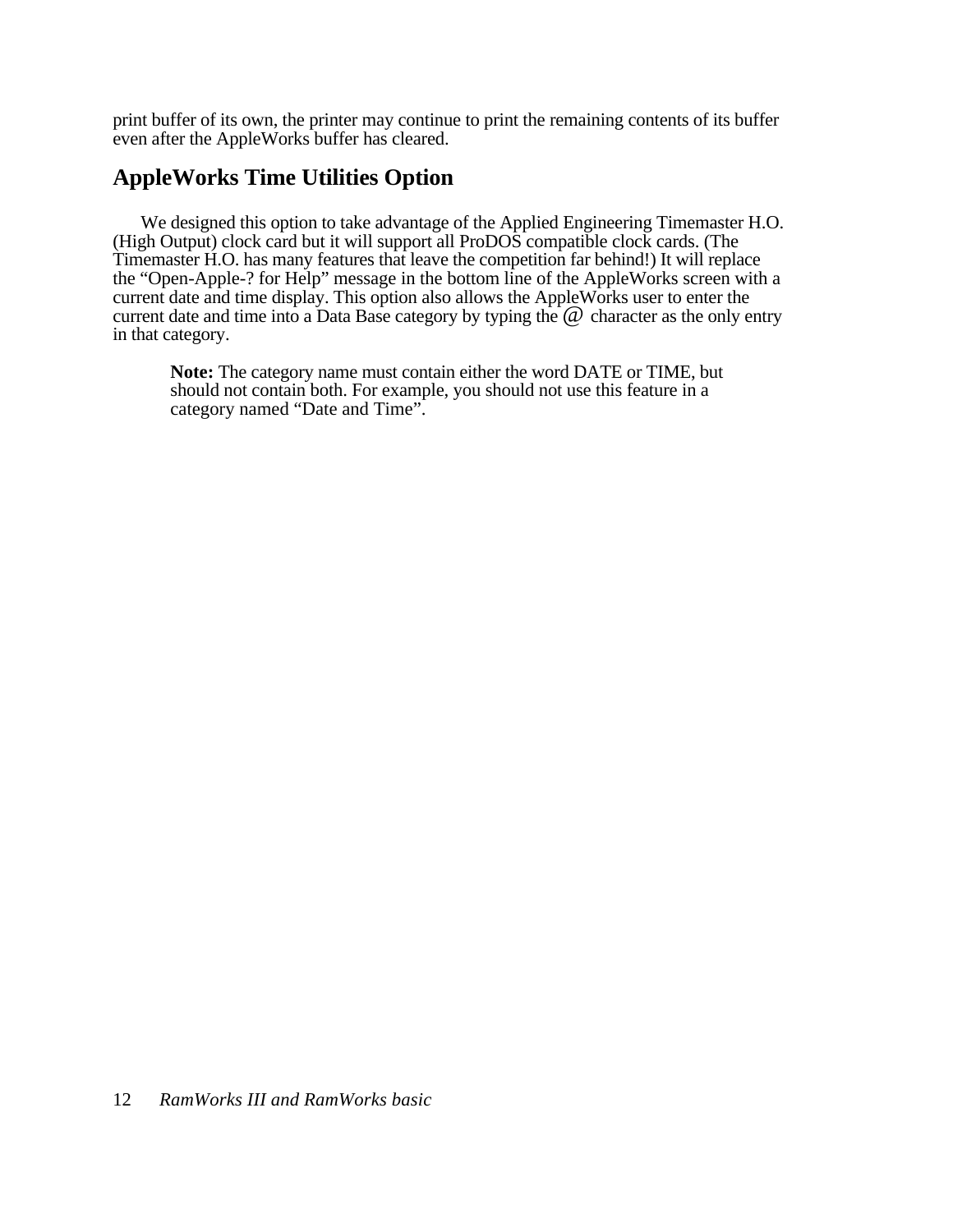## <span id="page-18-0"></span>*4: Using Ram Works*

RamWorks is an accessory card for the //e, and like most other accessory cards, you must activate (or deactivate) it somehow. This chapter provides the essential information for the various ways to activate, deactivate,, and control the 80 column text features of RamWorks. This chapter also explains some of the differences between the standard //e 40 column display features and those available with the RamWorks 80 column screen. Ch. 6 explains the use of the expanded auxiliary memory from a programmer's standpoint.

## **RamWorks and Application Software**

Programs written for specific purposes, such as word processing or record keeping, are referred to as commercial or application software. If the application software that you wish to run expects an 80 column text card installed m the computer, then RamWorks automatically activates the 80 column mode (unless your particular software package gives you an option for 40 or 80 column screen). If your software was not designed to take advantage of the 80 column screen features, it will ignore the RamWorks card and display the screen in the standard 40 column mode.

## **To Activate RamWorks with Pascal or CP/M**

Both Pascal and CP/M automatically activate the 80 column mode. Just boot your Pascal or CP/M disk in the normal manner.

## **To Activate RamWorks using Applesoft BASIC**

You should be familiar with the Applesoft BASIC language and the applicable operating system, either DOS or ProDOS, as explained in the Apple //e Owner's Manual. Please refer to Ch. 1 for a list of additional recommended reference sources.

Follow the steps below to activate and deactivate the RamWorks 80 column firmware from the Apple *//e* keyboard.

- 1. Access Applesoft BASIC (with or without DOS or ProDOS). The cursor should be a flashing checkerboard pattern, indicating 40 column mode.
- 2. Make sure you have the Caps Lock key down.
- 3. Type PR#3 and press the RETURN key to activate 80 column mode. Notice the cursor becomes narrow, solid, and steady (does not flash).
- 4. To switch to 40 column mode while the 80 column feature is active, press and release the Escape key, then the 4 key. The display is 40 columns wide but the 80 column firmware is still activated. Notice, in this case, the cursor is now wide, solid, and steady. This indicates 40 column mode with 80 column firmware active.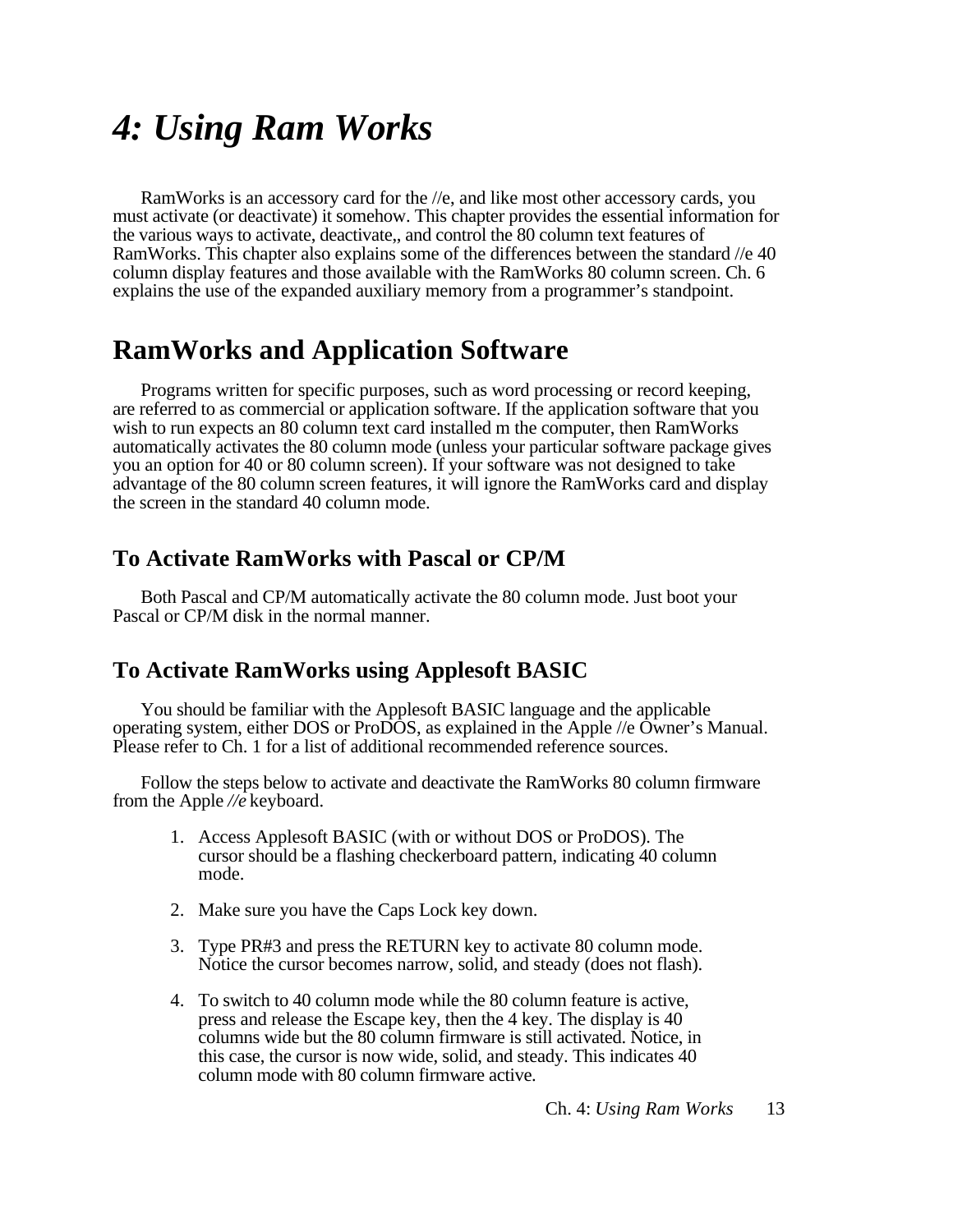- <span id="page-19-0"></span>5. To switch back to 80 column display, press Escape, then 8.
- 6. To deactivate the card completely press the Escape key followed by Control-Q (simultaneously press the Control and Q keys). Another way to deactivate RamWorks is with a Control-Reset. We do not recommended this, however, because it could "clobber" your program currently in memory.

**A word of caution:** Be careful in using PR#0 to deactivate RamWorks. You probably shouldn't access another slot, PR#1 for example, when the 80 column feature is active. The results can be unpredictable. You will want to use Escape Control-Q to turn off the card from the keyboard in most cases.

## **the upper case restrict feature**

When programming in Applesoft BASIC on a "non-enhanced" Apple //e with the RamWorks firmware active, you can use only upper case for program statements. If you try to use lower case, you'll get a SYNTAX ERROR. The upper case restrict mode provides an easy way for owners of the non-enhanced IIe to use lower case letters in PRINT and INPUT statements.

To activate the upper case restrict mode, press the Esc key then the letter R. Release the Caps Lock key (up) and enter an Applesoft BASIC program just as you normally would. You will notice that when you type an opening quotation mark, as in the beginning of a string literal (letters enclosed in quotation marks), all the characters which follow are in lower case. To make one or more of these letters upper case, use the shift key as you normally would. Once you type the closing quotation mark, all letters which follow are in upper case. To cancel the upper case restrict mode, enter the Esc mode, then type the letter T. The upper case restrict mode remains active until cancelled or the 80 column firmware is deactivated.

 **Note:** Owners of the Enhanced Apple //e will discover that this feature is already built in. So Esc-R is not supported by the Enhanced //e.

You can do all programming in lower case letters (except in DOS 3.3 which still expects its inputs in upper case). When you list the program, all Applesoft key words and variable names will appear in upper case; all literal strings, DATA statements, and REM statements will remain as originally typed.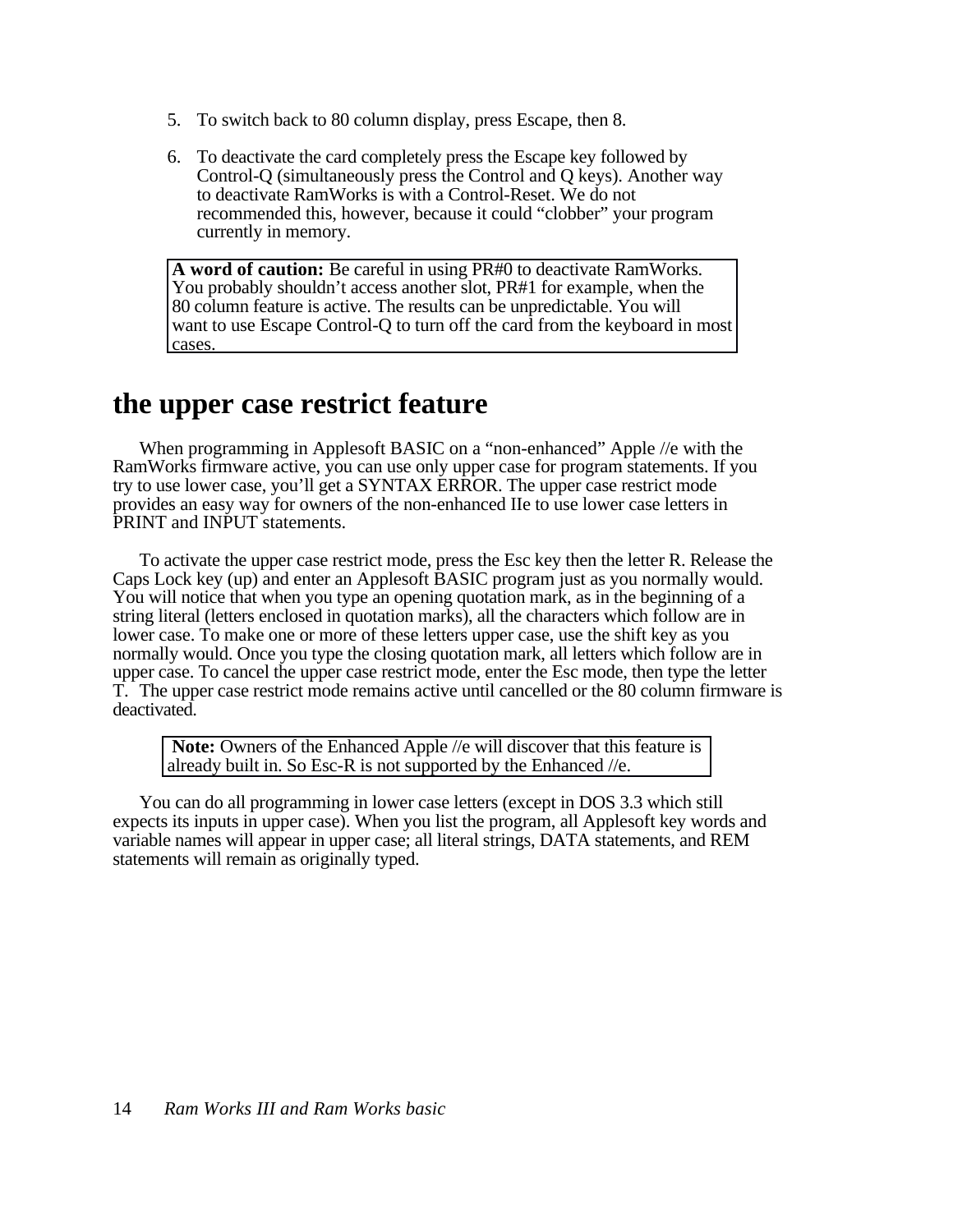## <span id="page-20-0"></span>**The Escape Mode Features**

Press the ESC key while in Applesoft BASIC to put the computer into an "altered state" called Escape Mode. While in the Escape Mode some keys take on special meanings. Some keys will execute a certain function then exit the Escape Mode; other keys will allow the Escape Mode to remain active until canceled by the user. The Escape Mode allows control of the Apple //e display and RamWorks from the keyboard, enables you to edit programs, and allows you to correct typing mistakes. For a more detailed description of the Escape Mode, please refer to the Applesoft BASIC Programmers Reference Manual. For your convenience, we have summarized the Escape Mode code sequences in Table 4-1, below.

| <b>Escape</b>            |                                        |              |
|--------------------------|----------------------------------------|--------------|
| <b>Sequence</b>          | <b>Function</b>                        | <b>Notes</b> |
|                          |                                        |              |
| Esc $\omega$             | Clears screen and homes cursor         | $\ast$       |
| Esc A                    | Moves cursor right one space           | $\ast$       |
| Esc B                    | Moves cursor left one space            | $\ast$       |
| Esc C                    | Moves the cursor down on line          | $\ast$       |
| Esc D                    | Moves the cursor up one line           | ∗            |
| Esc E                    | Clears from cursor to end of line      | $\ast$       |
| Esc F                    | Clears from cursor to bottom of screen | $\ast$       |
| Esc I or Esc             | Moves the cursor up one line           | **           |
| Esc J or Esc"            | Moves the cursor left one space        | **           |
| Esc K or Esc Æ           | Moves the cursor right one space       | $**$         |
| Esc M or Esc $\emptyset$ | Moves the cursor down one line         | $**$         |
| Esc R                    | Activates upper-case restrict mode     | ***          |
| Esc T                    | Deactivates upper-case restrict mode   | ***          |
| Esc <sub>4</sub>         | Switches from 80 to 40 column display  | ***          |
| Esc 8                    | Switches from 40 to 80 column display  | ***          |
| Esc Control-Q            | Deactivates the 80 column firmware     | ***          |

#### **Table 4-1 Escape Codes**

\* These keys perform their function, then exit the Escape Mode.<br>\*\* These keys perform their functions and remain in the Escape N

**\*\*** These keys perform their functions and remain in the Escape Mode. To exit Escape mode, press the SPACE bar once. This is not the only way but it is the most straight forward.

**\*\*\*** These Escape sequences are available in the 80 column mode only.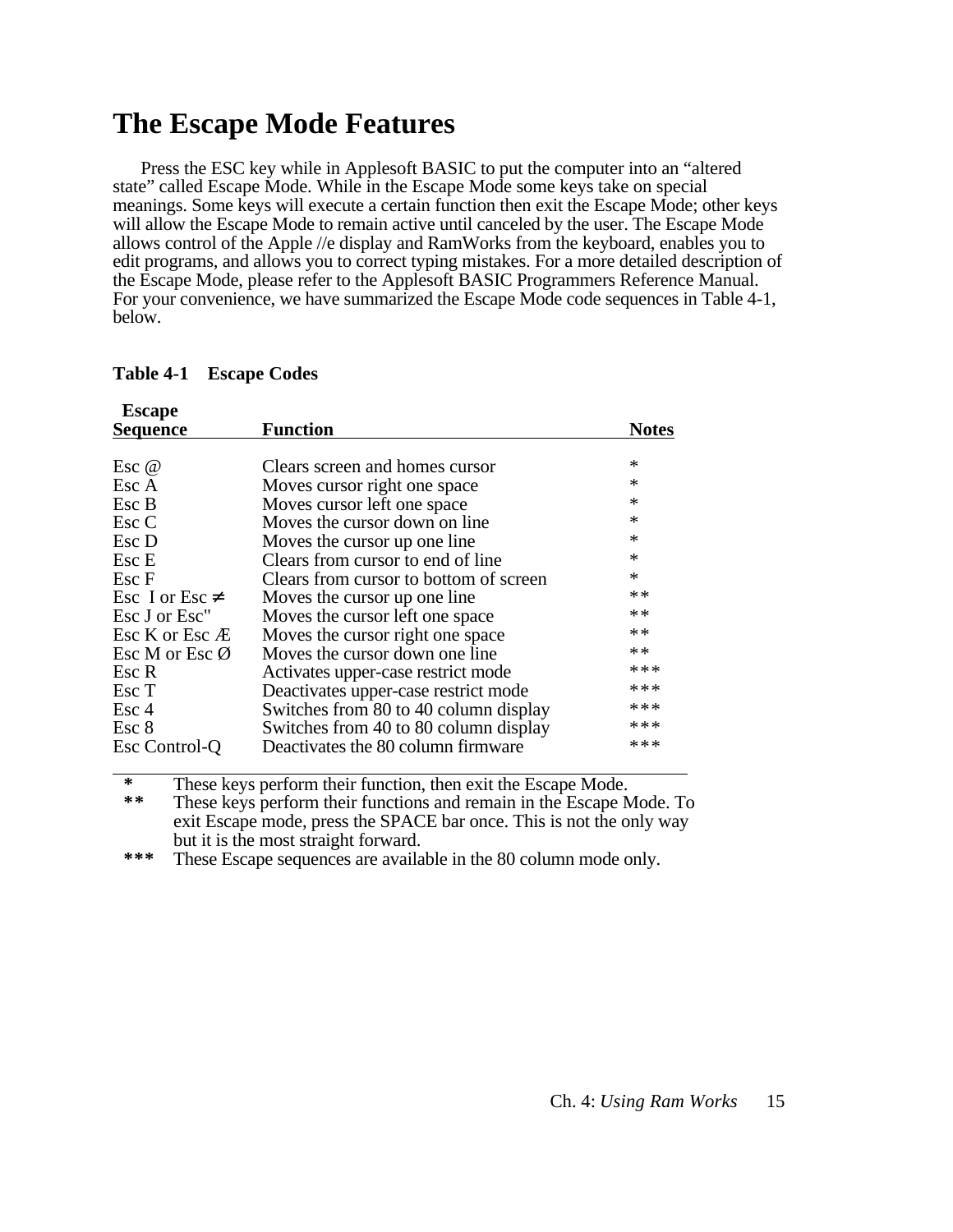## <span id="page-21-0"></span>**Display Features with RamWorks**

Some Applesoft BASIC commands affect the display screen differently when you have activated the 80 column firmware. The display features affected are HTAB, INVERSE, FLASH, and HOME. Using commas in PRINT statements to tab across the screen is also different when you have the 80 column firmware active. To further confuse things, some things are not different if you have the new Enhanced Apple *//e.* Read on.

If you're not sure what the commands listed below do or how to use them, please refer to the Applesoft Tutorial or Applesoft Programmer's Reference Manual.

| <b>IN VERSE</b>  | When you have the 80 column firmware off, the computer will<br>display only upper case characters in inverse. In the 80 column<br>mode, it will display both upper and lower case inverse<br>characters.                                                                                                                                                                                                                                                                                                                                                                       |
|------------------|--------------------------------------------------------------------------------------------------------------------------------------------------------------------------------------------------------------------------------------------------------------------------------------------------------------------------------------------------------------------------------------------------------------------------------------------------------------------------------------------------------------------------------------------------------------------------------|
| <b>HOME</b>      | When the screen shows a NORMAL display (black screen with<br>light letters) with the RamWorks either active or inactive, the<br>HOME command will clear the screen to black and move the<br>cursor to the upper left corner of the screen. if you issue the<br>HOME command when the RamWorks is active and the display<br>mode is INVERSE, the screen will clear to a light display and<br>show black characters. -if you turn the 80 column firmware off<br>and issue the HOME command in INVERSE mode, it will clear<br>the screen to black and remain in the INVERSE mode. |
| <b>FLASH</b>     | The flash command will not work in the 80 column mode. If you<br>use the FLASH command when the 80 column firmware is<br>active, strange things may happen. To recover from this, use the<br><b>NORMAL or INVERSE commands.</b>                                                                                                                                                                                                                                                                                                                                                |
| HTAB             | This command was originally intended for use with a 4() column<br>display only. You cannot HTAB beyond 40 columns on a non-<br>enhanced //e. To position the cursor anywhere on the 80 column<br>line, use the POKE 1403, n command. ("n" is the column<br>number between 1 and 79.) This POKE command will only<br>work when RamWorks is active. If you have an Enhanced //e,<br>the HTAB command works in both the 40 and 80 column modes.                                                                                                                                   |
| Comma<br>Tabbing | Using commas in a PRINT statement to align output into<br>columns only works on a 40 column display. The 80 column<br>firmware can be active, but you must have the display set to 40<br>columns (ESC-4). Unless, of course, you have an Enhanced //e,<br>which supports comma tabbing to a full 80 columns.                                                                                                                                                                                                                                                                   |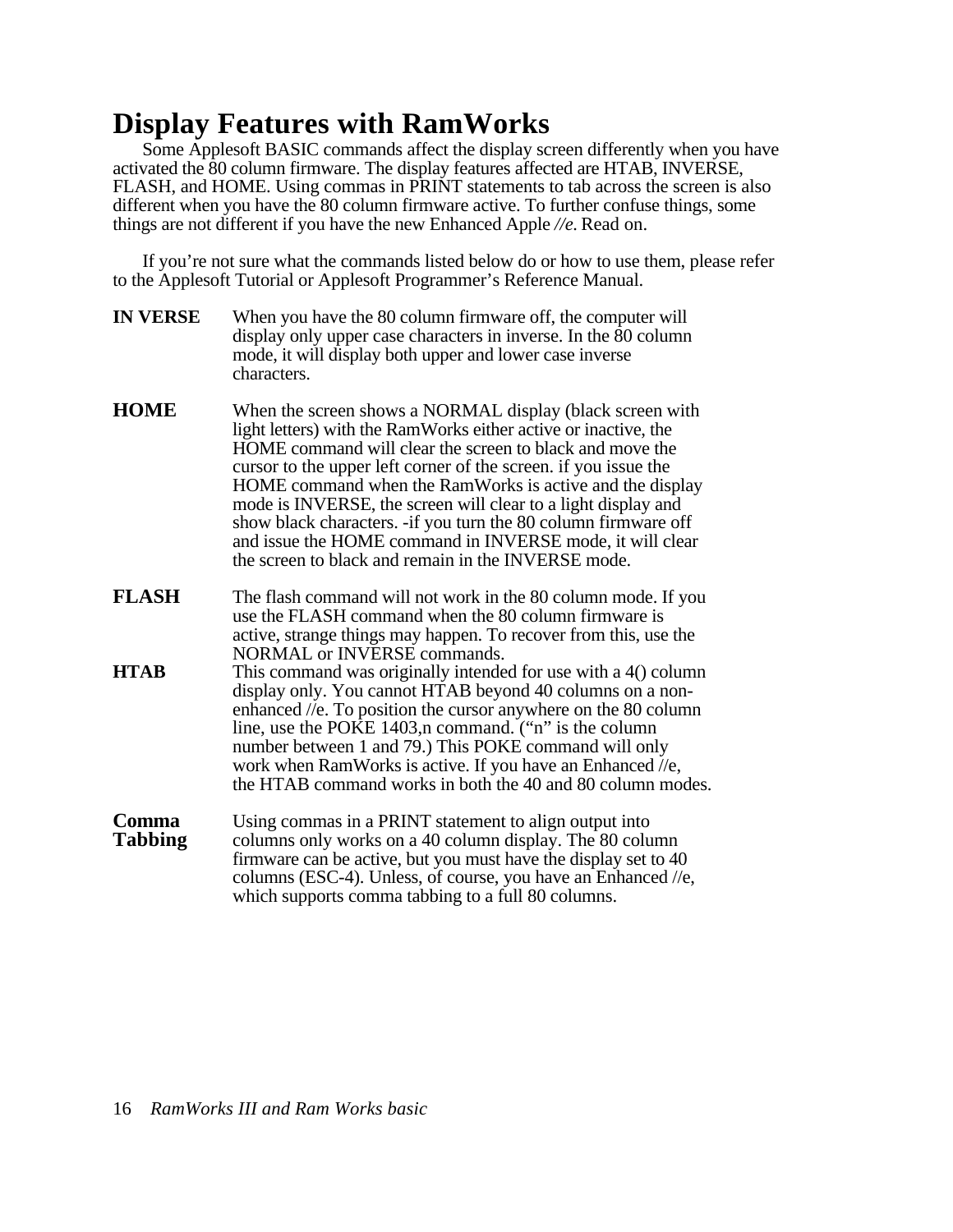## <span id="page-22-0"></span>**Controlling RamWorks Display from Applesoft BASIC**

When you program in Applesoft BASIC, you can access some RamWorks features by using control codes. These codes are actually invisible ASCII characters which have a special meaning to the computer and RamWorks. To enter the control codes from the keyboard, hold the Control key down and press another character key. Or you can issue their codes from Within a BASIC program with the PRINT CHR\$(xx) statement. Please refer to the Applesoft BASIC Programmer's Reference Manual for more details. Table 4-2 presents a summary of control codes and their functions. Note that you can enter some but not all—codes both from the keyboard and from within a program.

| Control               | <b>Decimal</b> | <b>Function</b> |                                            |                |
|-----------------------|----------------|-----------------|--------------------------------------------|----------------|
| Character             | Code           | <b>Name</b>     | <b>Function</b>                            | <b>Notes</b>   |
| Control - G           | 7              | Bell            | Speaker 1000 Hz tone for 100 mS            |                |
| Control - H           | 8              | Backspace       | Cursor moves one space left                |                |
| Control - J           | 10             | Linefeed        | Cursor down one line                       |                |
| Control - K           | 11             | Clear EOS       | Clears from cursor to end of screen        |                |
| Control - L           | 12             | Clear           | Homes cursor and clears screen             |                |
| Control - M           | 13             | Return          | Same as pressing RETURN key                |                |
| Control - N           | 14             | Normal          | Sets the NORMAL display mode               | 1,3            |
| Control $-0$          | 15             | Inverse         | Sets the INVERSE display mode              | 1,3            |
| Control - Q           | 17             | 40 Column       | Sets the display to 40 columns             | 1,3            |
| Control - R           | 18             | 80 Column       | Sets the display to 80 columns             | 1,3            |
| Control - S           | 19             | Stop list       | Stops listing until another key pressed    | $\overline{2}$ |
| Control - U           | 21             | Quit            | 80 Column mode off                         | 1,3            |
| Control - V           | 22             | Scroll          | Scrolls display down one line              |                |
| Control - W           | 23             | Scroll up       | Scrolls display up one line                |                |
| Control - Y           | 25             | Home            | Homes cursor (does not clear screen)       |                |
| $Control - Z$         | 26             | Clear line      | Clears the line the cursor is on           |                |
| Control - $\setminus$ | 28             | Forward         | Cursor moves one space right               |                |
| Control - 1           | 29             | Clear EOL       | Clears from cursor to end of line          |                |
| Control - $\wedge$    | 30             | <b>GOTOXY</b>   | Uses next two characters, minus 32         |                |
|                       |                |                 | as cursor coordinates (Pascal - not BASIC) |                |

## **Table 4-2 Control Codes**

1. Features available only when 80 column mode is activated.

2. Codes will work only in the immediate mode (keyboard)

3. Codes will work only in the deferred mode (program)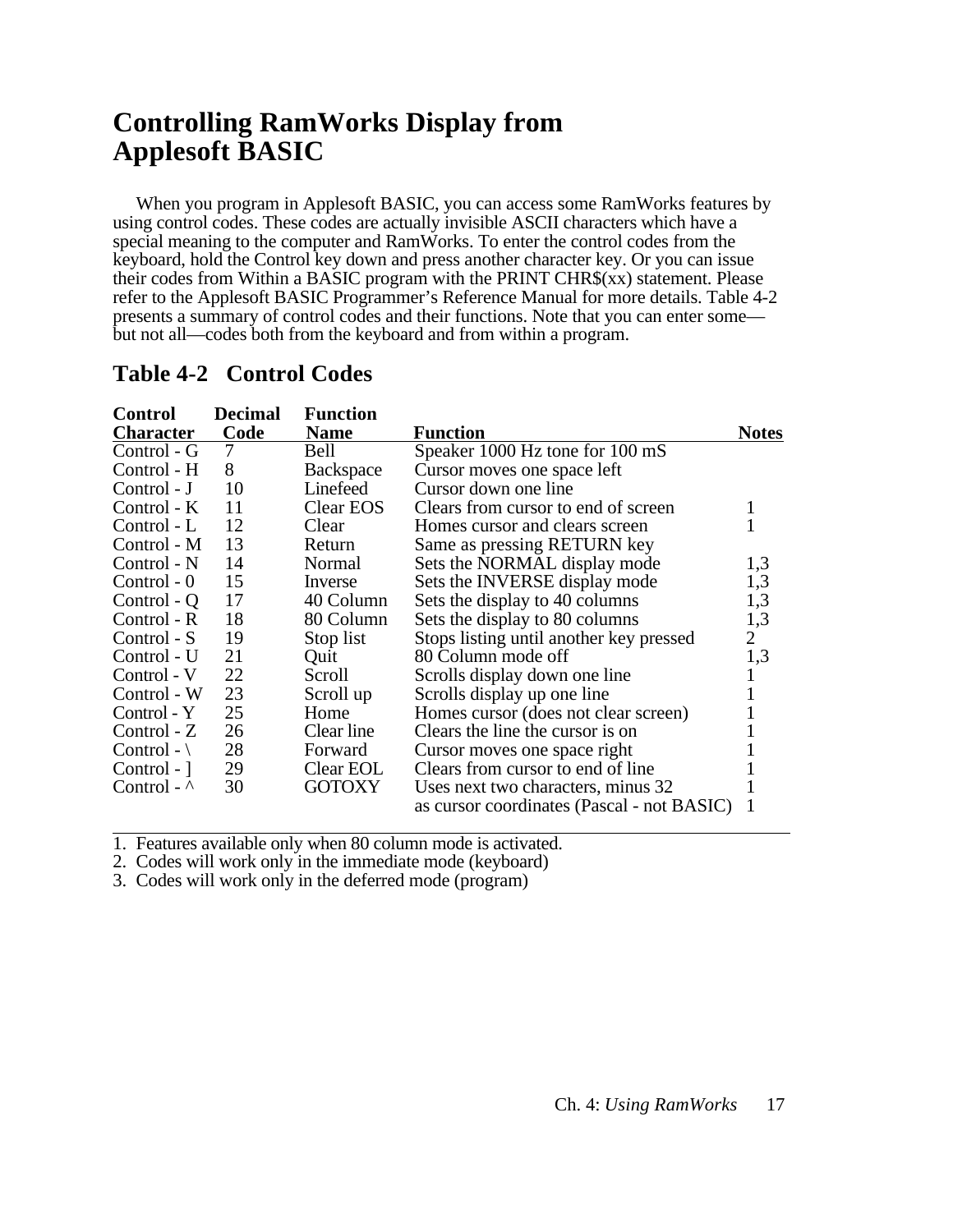## Æ **RamWorks**

18 *RamWorks III and RamWorks basic*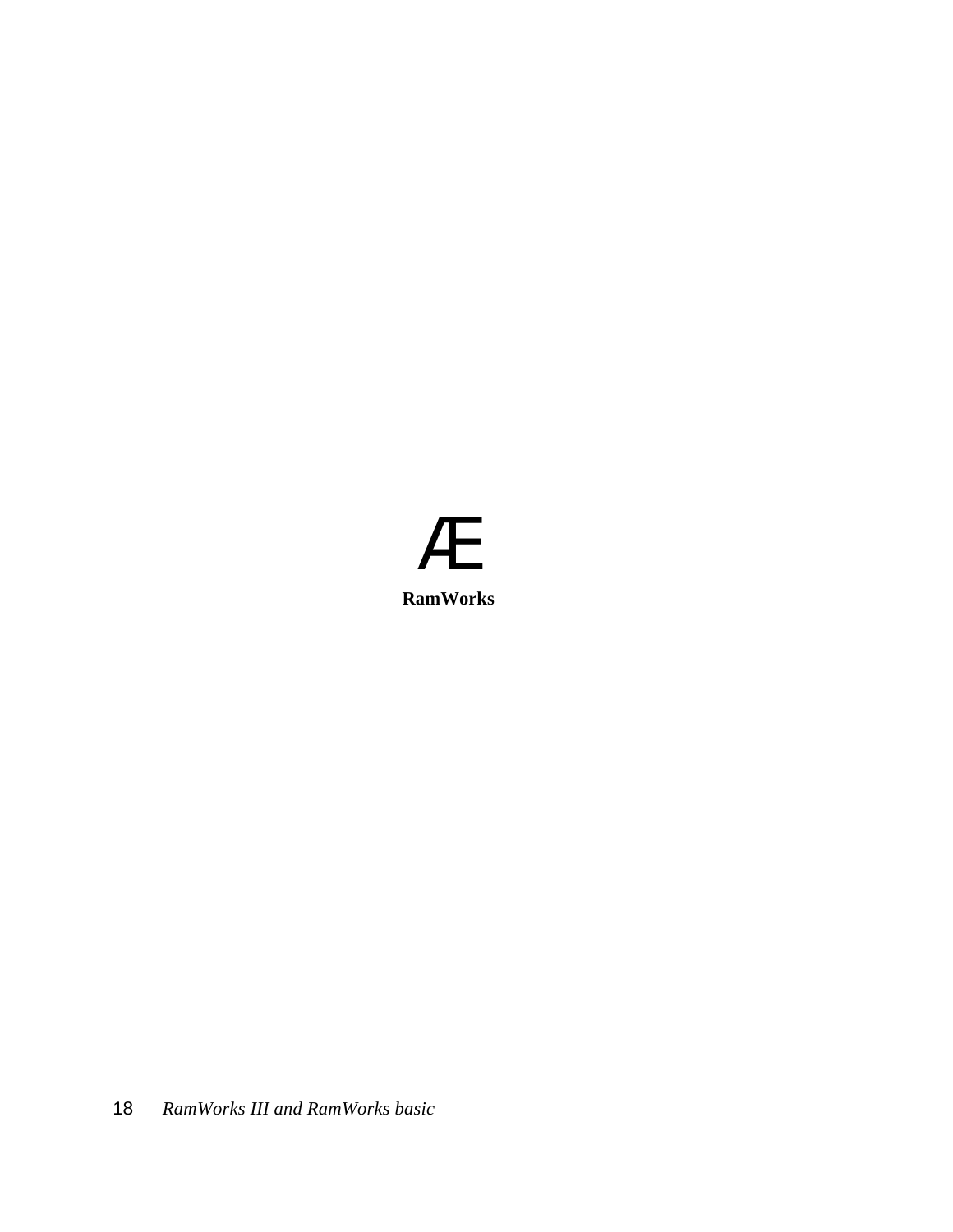## <span id="page-24-0"></span>**5: RamWorks RamDrive**™

## **Introduction to RamDrive**™

RamDrive is nothing more than a program which allocates all or a specified portion of RamWorks extended memory (RAM) to be used as one or more "solid-state" disk drives. This program loads itself into a special reserved area of the //e's memory and uses a portion of the RamWorks memory to store desired programs and files in "disk format". This "tricks" the computer into thinking that it is accessing a disk drive when it is actually retrieving or storing data in memory.

Increased data access speed and potentially greater disk storage capacity make the RamDrive a convenient, low cost alternative to a hard-disk drive. Loading from and saving to a RamDrive can be as much as 20 times faster than a conventional disk drive because it eliminates the mechanical activity that a conventional drive has to perform. The RamDrive data storage capacity depends upon the amount of memory available on your RamWorks.

RamDrive is compatible with almost all DOS 3.3 applications available for the Apple //e. You can load any programs or data files which are not copy-protected into a RamDrive and run or access them just like from any other disk drive. A disk which cannot be duplicated with a standard copy program, like COPYA or FID, are probably copy protected. Although, some copy-protection schemes will allow you to copy the program files from the floppy disk to a hard disk or RamDrive, they do not allow you to copy them to another floppy disk. Due to the rising popularity of hard disk drives and RAM drive software, most software publishers are offering copyable upgrades to their previously copy-protected programs. Check with the software publisher or dealer from whom you purchased the software for details.

RamDrive is a volatile storage medium. Since information stored in a RamDrive is actually stored in RamWorks memory, when the computer is turned off, the information in the RamDrive disappears. This means you will have **to** save the data you want to keep to a regular disk drive before you turn the computer off.

**Proceed with Caution!** Be careful how you use RamDrives. Although the use of emulated disk drives can appreciably speed up those programs that require frequent disk access, RamDrives can be tricky to use and potentially hazardous to your data. Keep Murphy's Law in mind when you weigh the advantages and disadvantages of using RamDrive software.

The ProDOS version of RamDrive, ProDrive, and its utilities are on side one of the Super Desktop Expander disk. Side two of the Super Desktop Expander disk contains the DOS 3.3 version of RamDrive and its special utilities. This chapter explains the installation, configuration, and use of these programs and utilities.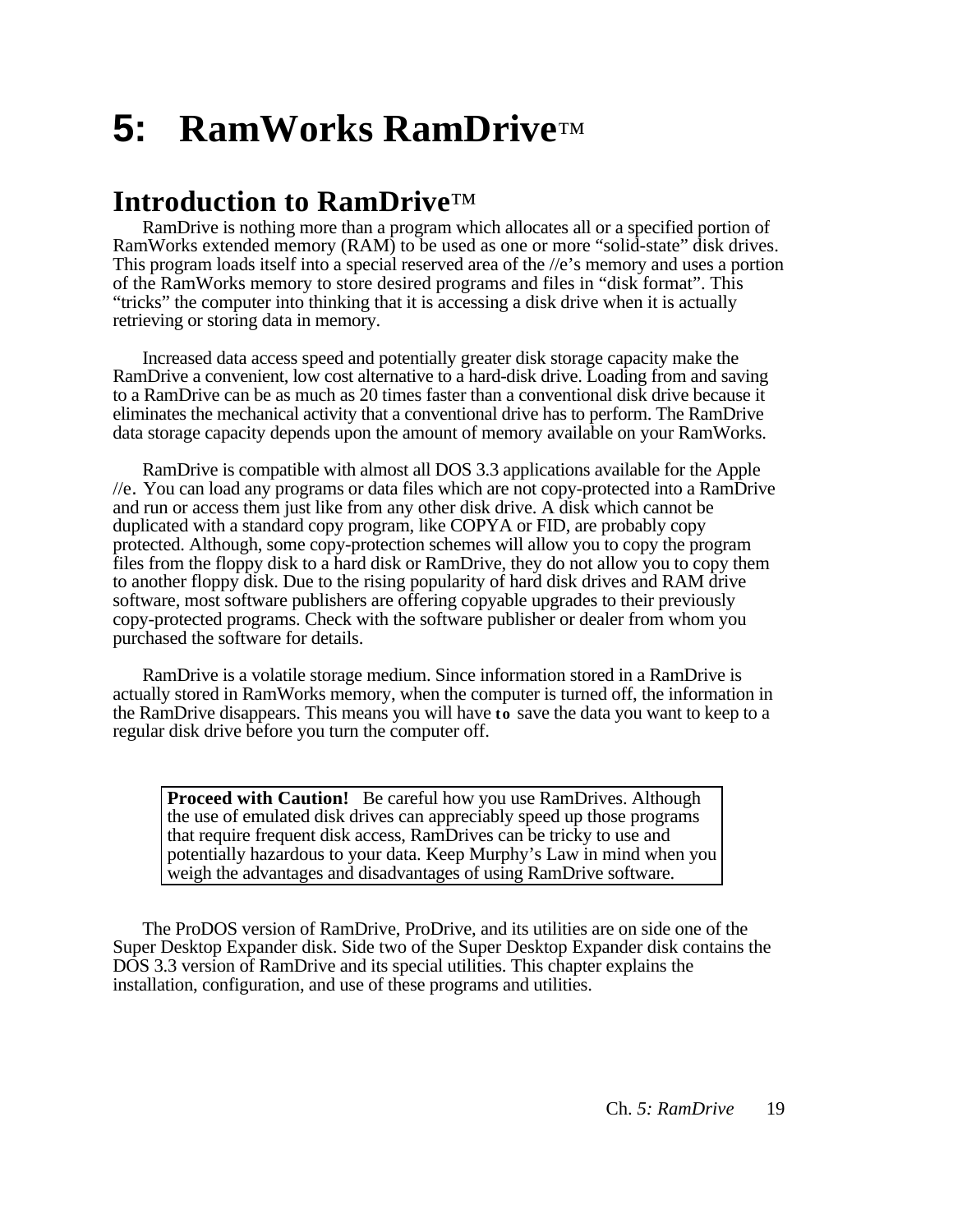## <span id="page-25-0"></span>**DOS 3.3 RamDrive**

You don't have to be an experienced programmer to use the RamDrive software but you do have to be familiar with the commands and operation of DOS 3.3. You must also know some of the Applesoft BASIC programming language. For additional information we suggest the following reference manuals:

*The DOS User's Manual* (Apple Computer, Inc.) *The DOS Programmer's Manual* (Apple Computer, Inc.) *Beneath Apple DOS* (Quality Software) *Applesoft Programmers Reference Manual* (Addison-Wesley Publishing) *Apple lie Reference Manual* (Apple Computer, Inc.)

This section explains what the DOS 3.3 version of RamDrive is and how to install and use the emulated disk drive(s). This section also provides instructions for the additional programs, SPEEDOS, RAMCOPY, and a specially modified version of Eli), included on the DOS 3.3 side of the Super Desktop Expander disk.

#### **Description of RamDrive**

Depending on the amount of memory (or memory you allocate) on your RamWorks, the RamDrive software will automatically configure up to one megabyte of RamWorks memory on the main board to emulate from one to six solid-state disk drives. The storage capacity of the individual RamDrives also depends upon the amount of RamWorks memory you allocate for RamDrive emulation. These disk drives support all DOS 3.3 commands (with the exception of INIT) so you can access them just like conventional DOS 3.3 disk drive(s) by addressing a phantom disk interface card installed in slot 3. For each additional 192K of RamWorks memory DOS 3.3 will recognize another emulated disk drive. For example, a 512K RamWorks can emulate one drive (Drive 1) with 744 free sectors, one (Drive 2) with 749, and another (Drive 3) with 239 free sectors. (An initialized DOS 3.3 floppy disk has 496 free sectors; one sector contains *256* bytes of data.) The number of DOS 3.3 files is still limited to *105* per volume (disk). Table *5-1* illustrates RamDrive storage available for various memory configurations.

## **Install RamDrive**

Install RamDrive(s) in one of two ways:

- Way 1: Boot side two of the Super Desktop Expander disk and select the "Install RamDrive" option from the main menu.
- Way 2: Load DOS 3.3 into memory and run the RAMDRIVE binary program file. You can do this from within an Applesoft program by inserting the following program line:

PRINT CHR\$(4); "BRUN RAMDRIVE, S6, D1"

This example assumes that the disk with the RAMDRIVE program is in drive one and the disk controller is in slot six, although you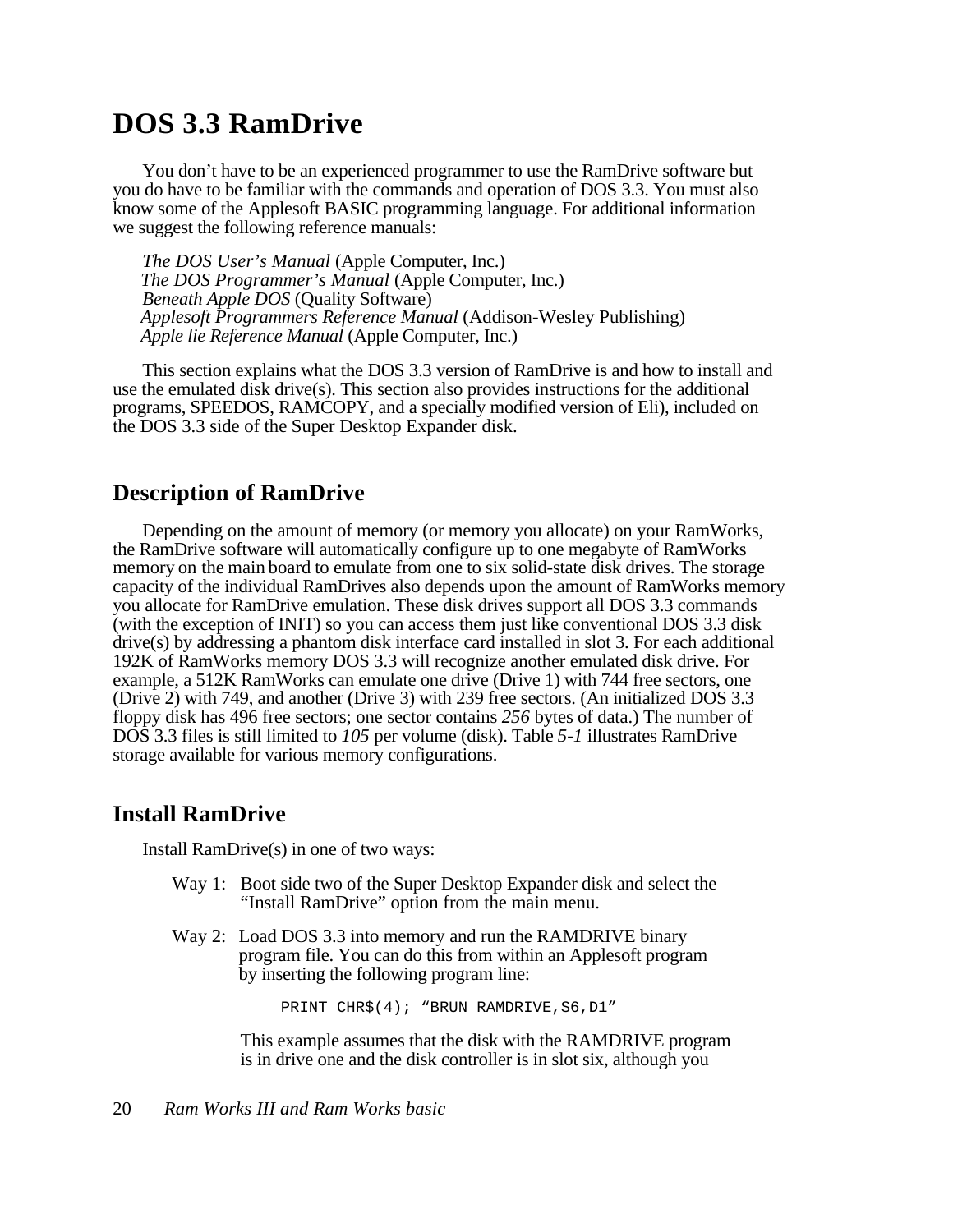may copy the RamDrive program to any DOS 3.3 disk used in your system.

| <b>RamWorks</b> |     |     | <b>Free Sectors</b> |     |                |     |
|-----------------|-----|-----|---------------------|-----|----------------|-----|
| Memory          | Dl  | D2  | D <sub>3</sub>      | D4  | D <sub>5</sub> | D6  |
| 64K             | 234 |     |                     |     |                |     |
| 128K            | 489 |     |                     |     |                |     |
| 192K            | 744 |     |                     |     |                |     |
| 256K            | 744 | 239 |                     |     |                |     |
| 320K            | 744 | 494 |                     |     |                |     |
| 384K            | 744 | 749 |                     |     |                |     |
| 448K            | 744 | 749 | 239                 |     |                |     |
| 512K            | 744 | 749 | 494                 |     |                |     |
| 576K            | 744 | 749 | 749                 | 239 |                |     |
| 640K            | 744 | 749 | 749                 | 494 |                |     |
| 704K            | 744 | 749 | 749                 | 749 |                |     |
| 768K            | 744 | 749 | 749                 | 749 |                |     |
| 832K            | 744 | 749 | 749                 | 749 | 239            |     |
| 896K            | 744 | 749 | 749                 | 749 | 494            |     |
| 960K            | 744 | 749 | 749                 | 749 | 749            |     |
| 1024K           | 744 | 749 | 749                 | 749 | 749            | 239 |
|                 |     |     |                     |     |                |     |

## **Table 5-1 RamDrive Free Sector Chart**

**Note:** You will need to "unlock" Bank 0 to get 6 drives with 1 Meg on board or one drive with 64K on board. Refer to the Bank Lockout section in this chapter.

## **Using RamDrive**

If you have only one emulated disk drive (192K or less), then you may access the RamDrive through Slot 3, Drive 1 or 2. You still have only one emulated disk but you don't need to specify the drive number.

To see that RamDrive is enabled, type:

**CATALOG, S3, Dl**

in all capitals. The catalog header:

**DISK VOLUME 001**

will appear on your monitor.

## **Copying files to RamDrive**

Three methods to transfer files to RamDrive are: load and save program files; use the Apple File Developer program (FID); and EXECute a text file in combination with the FID program.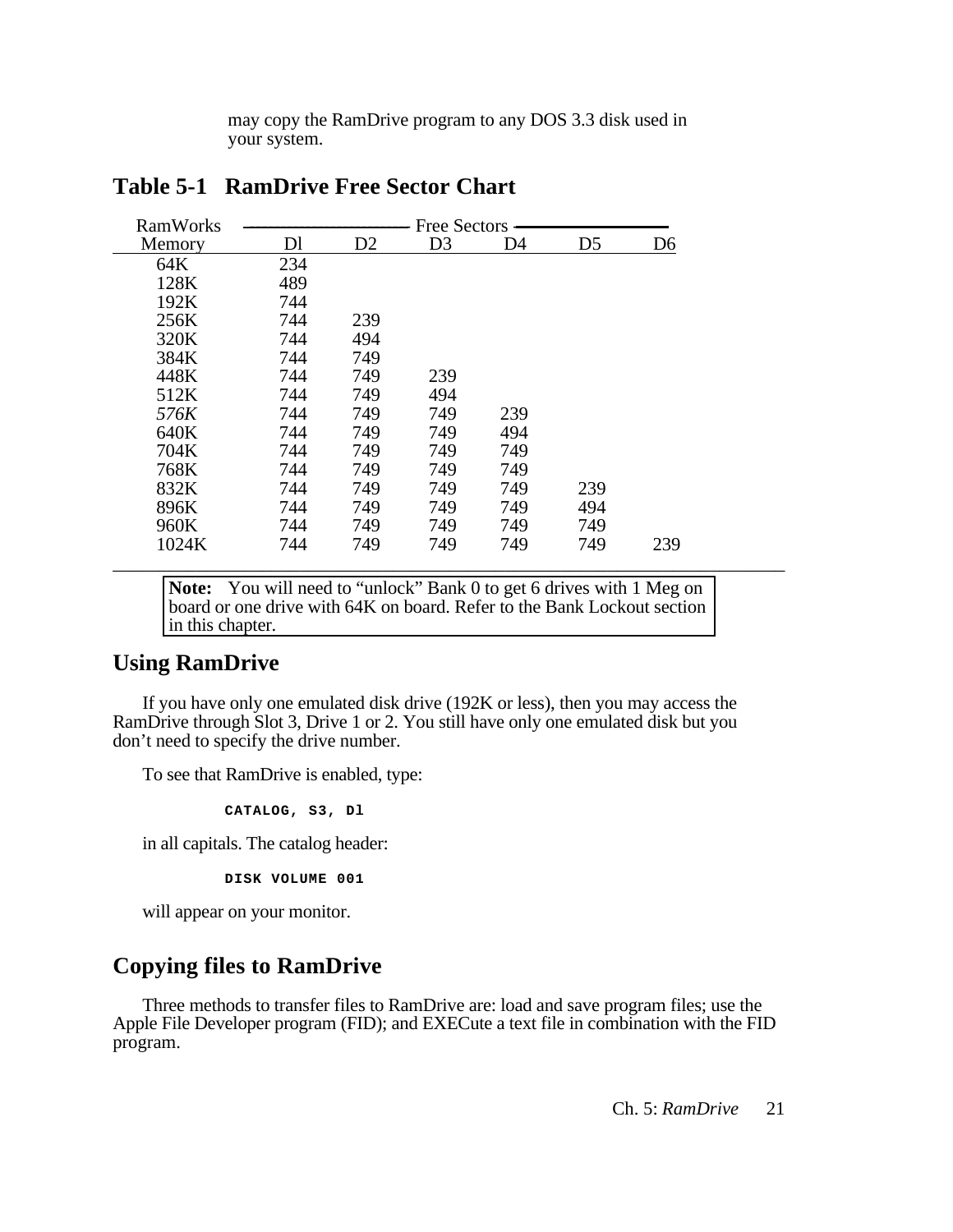LOAD and SAVE method: Individually LOAD each program from disk and SAVE to RamDrive.

FID method: BRUN the FID program found on the Apple DOS 3.3 System Master disk. The FIT) program is especially useful for transferring binary and text files. The Apple version of FID does not allow you to address drives 3 through 6. We have included a modified RID, which enables drives 1 through 6 to be specified, on side two of the Super Desktop Expander disk.

FID and EXEC file method: This is a quick way to transfer a selected list of files to a RamDrive. See the DOS Users Manual for more information on EXECuting text files.

We have put an example EXEC file, COPY ALL FILES, on side two of the Super Desktop Expander disk. This sample file instructs the RD program to copy certain files on the disk to RamDrive. To use this sample EXEC (text) file, boot the disk and select the "Copy Files to RamDrive" option. This menu option will automatically run SPEEDOS, install RamDrive, and copy the specified files to RamDrive. Or you can execute this program by typing 'EXEC COPY ALL FILES,56,Dl' from the Applesoft BASIC prompt. (Remember to install RamDrive first!) RamDrive space permitting, this program will copy all specified files on the disk (in this example) to RamDrive in Slot 3, Drive 1.

## **Customize COPY ALL FILES**

You must customize COPY ALL FILES for every desired combination of source and destination slots and drives. You can customize easily with any word processor program which saves files to disk in text file format (like the DOS 3.3 form of AppleWriter). To further understand how COPY ALL FILES works, use FID to manually transfer some files from S6,Dl to S3,D1. Carefully record each keystroke you make, then load the COPY ALL FILES into a word processor and compare it with your keystrokes.

**Note:** When you create an EXECutable text file for FIT), be sure that none of your filenames contain any DOS 3.3 commands. (e.g. READING.1; CATALOG LIST)

After you customize your own COPY ALL FILES text file, you can easily create a turnkey startup disk with the following 'HELLO' program:

**10 REX Turnkey HELLO program 20 PRINT CHR\$(4);"BRUN RAMDRIVE" 30 PRINT CHR\$(4);"EXEC COPY ALL FILES" 40 END**

This program (HELLO) requires that the same disk contain FID, RAMDRIVE, and COPY ALL FILES. The disk must also contain the files you want copied to the RamDrive—unless you have a two-drive system and specify S6, D2 as the destination disk when you create the COPY ALL FILES text file.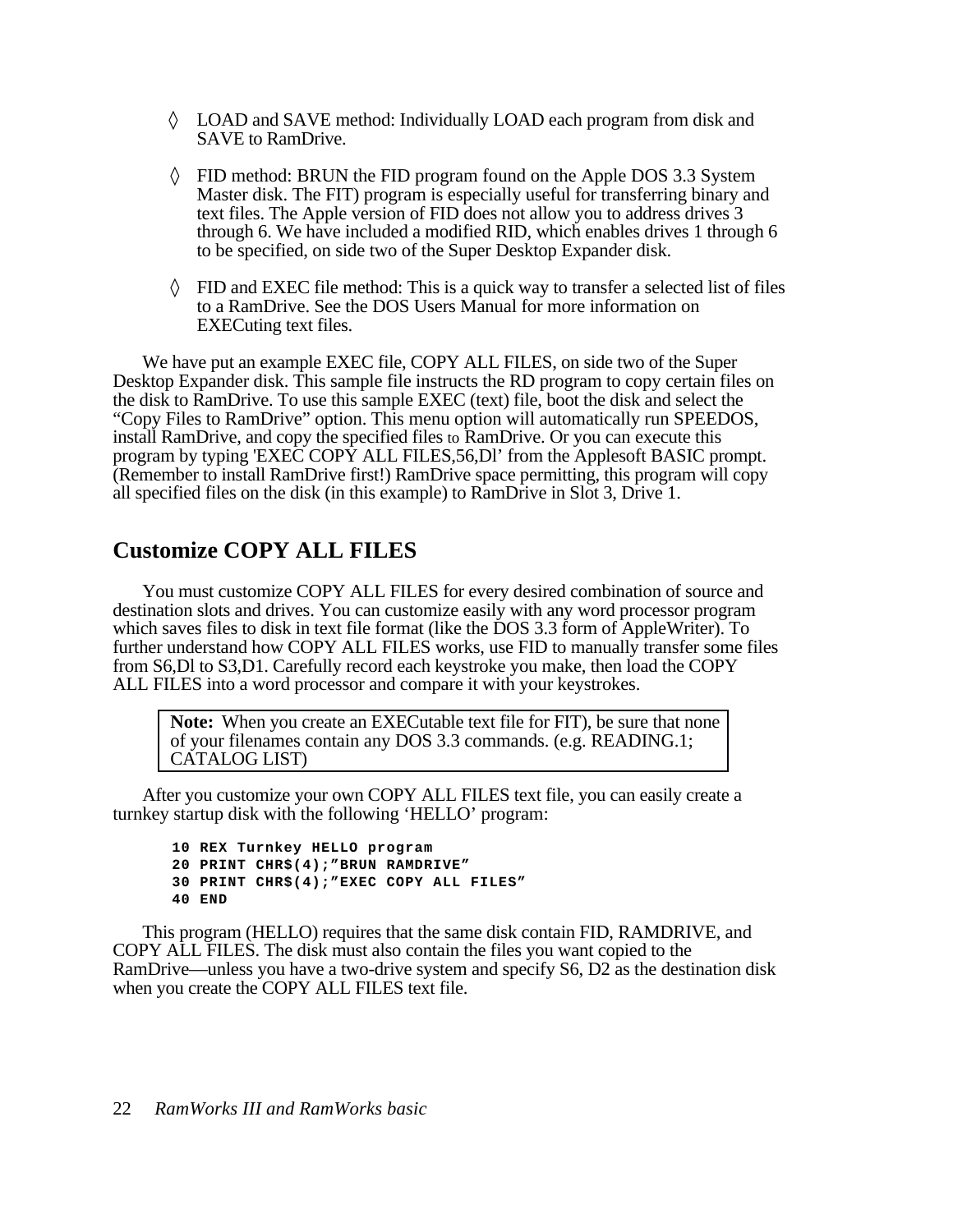### **Activate and Deactivate the RamDrives**

The DOS 3.3 'INIT command does not initialize a RamDrive, *it* merely deactivates it. It does not install DOS 3.3 or specify a greeting program on the RamDrive. For example, 'INIT HELLO,S3,D1' will disable RamDrive 1, but will not erase any information stored on that RamDrive volume. To reactivate a RamDrive, run the RAMDRIVE program again. You can then once again access all files previously saved on that RamDrive. You can also deactivate RamDrives by a warm-boot ( -Control-Reset or PR#6), and then reactivate them by running the RAMDRIVE program.

**Note:** Some application software may use the first 64K (Bank 0 ot RamWorks memory.) This conflicts with the RamDrive software and can wipe-out data on the S3,D1 RamDrive. We have "locked out" Bank 0 for you to prevent this from happening. The Bank Lock Out procedure is discussed later in this section.

## **Erase RamDrives**

To erase previous RamDrives and create empty ones, hold the 'Solid-Apple'  $(\triangle)$  key down during RAMDR1VE program execution. For example, type 'BRUN RAMDRIVE,S6,Dl', hold the Solid-Apple key down and press RETURN. Continue to hold the key down until the Drive 1 access LED goes out.

## **RamDrive Audio-Visual Access Indicators**

Just as the red LED on the front of your disk drives indicate a disk access in progress, RamDrive provides a visual access indicator. Whenever DOS 3.3 accesses a RamDrive, an inverse 'R' or 'W' will appear in the lower right corner of the display. The 'R' indicates a disk read operation; the  $\tilde{W}$  signifies a disk write operation.

In addition to the visual indicator, the program also gives you the option of an audio access indicator. The audio indicator is a high pitched click for a "read from disk" access and a lower pitched click for a "write to disk" operation. To activate the audio indicator option, hold the Open-Apple  $(\triangle)$  key down while you enable the RamDrive. For example, type 'BRUN RAMDRIVE,  $S6$ ,  $D1$ ', hold the  $\triangle$  key down, and press RETURN. Continue to hold the 0 key down until the Drive 1 access indicator goes out and you hear the //e speaker click once. Each audible click indicates a sector read or write operation. You may use this procedure to activate the audio indicator even if you have already enabled the RamDrive.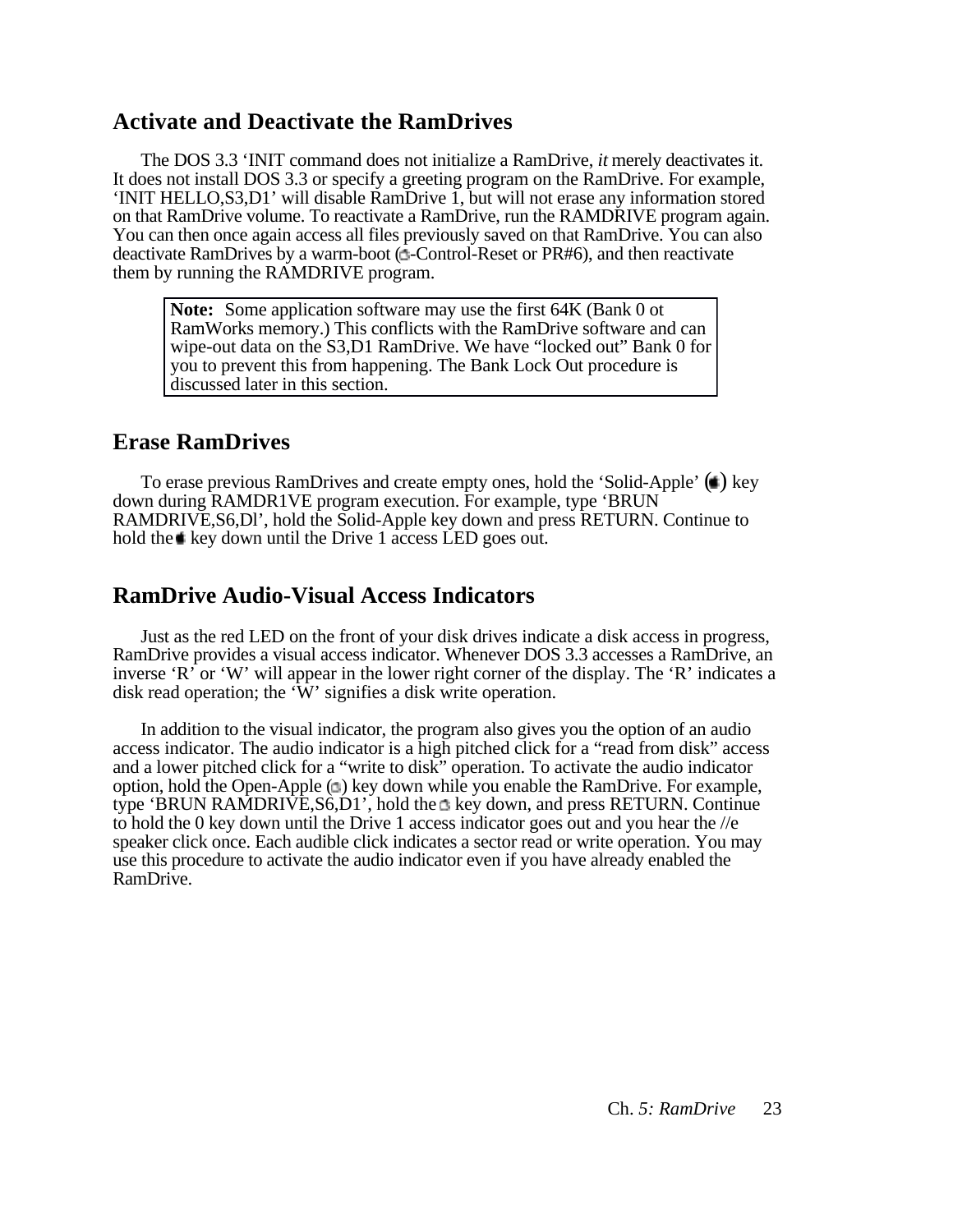## **Change RamDrive Parameters**

Several modifications can be made to RamDrive to suit the user's needs. To implement these modifications:

#### **BLOAD RANDRIVE**

into memory,

**POKE**

the new values into specific memory locations, and then:

#### **CALL 24576**

to run the RAMDRIVE program. Table *5-2* provides the memory locations, parameters, and initial values for the RamDrive options. Explanations of the options immediately follow the table.

**Note:** If a RamDrive is currently active, you must re-install the RamDrve before any modifications will have any effect. Do this with the 'CALL 24576' statement.

## **Table 5-2 RamDrive Parameters**

| Location  | <b>Initial Value</b> |                                                           |
|-----------|----------------------|-----------------------------------------------------------|
| (Decimal) | (Decimal)            | <b>Description</b>                                        |
| 24576     |                      | Entiy point into RAMDRIVE program                         |
| 24579     | 1                    | 80 column option (1=enable; 0=disable)                    |
| 24580     | $\boldsymbol{0}$     | Double High-Res option (enable=1; disable =0)             |
| 24581     | 3                    | Emulated slot number (1 to 7)                             |
| 24582     | 1                    | <b>Emulated Volume number</b>                             |
| 24583     | 24                   | Duration of read audio indicator $(0 \text{ to } 255)$    |
| 24584     | 18                   | Duration of write audio indicator $(0 \text{ to } 255)$   |
| 24585     | 6                    | Frequency of read audio indicator $(0 \text{ to } 255)$   |
| 24586     | 18                   | Frequency of write audio indicator $(0 \text{ to } 255)$  |
| 24587     | 18                   | Read visual indicator character (decimal ASCII value)     |
| 24588     | 23                   | Write visual indicator character (decimal ASCII value)    |
| 24589     | $\overline{0}$       | Lowest emulated drive number $(0$ for default or 1 to 3)  |
| 24591     | 15                   | Directory entries $\div$ 7 for emulated drive 1 (1 to 15) |
| 24592     | 15                   | Directory entries $\div$ 7 for emulated drive 2 (1 to 15) |
| 24593     | 15                   | Directory entries $\div$ 7 for emulated drive 3 (1 to 15) |
| 24594     | 15                   | Directory entries $\div$ 7 for emulated drive 4(1 to 15)  |
| 24595     | 15                   | Directory entries $\div$ 7 for emulated drive 5 (1 to 15) |
| 24596     | 15                   | Directory entries $\div$ 7 for emulated drive 6 (1 to 15) |
| 24597     | $\boldsymbol{0}$     | Bank lock out bit map for banks 8 through 15              |
| 24598     |                      | Bank lock out bit map for banks 0 through 7               |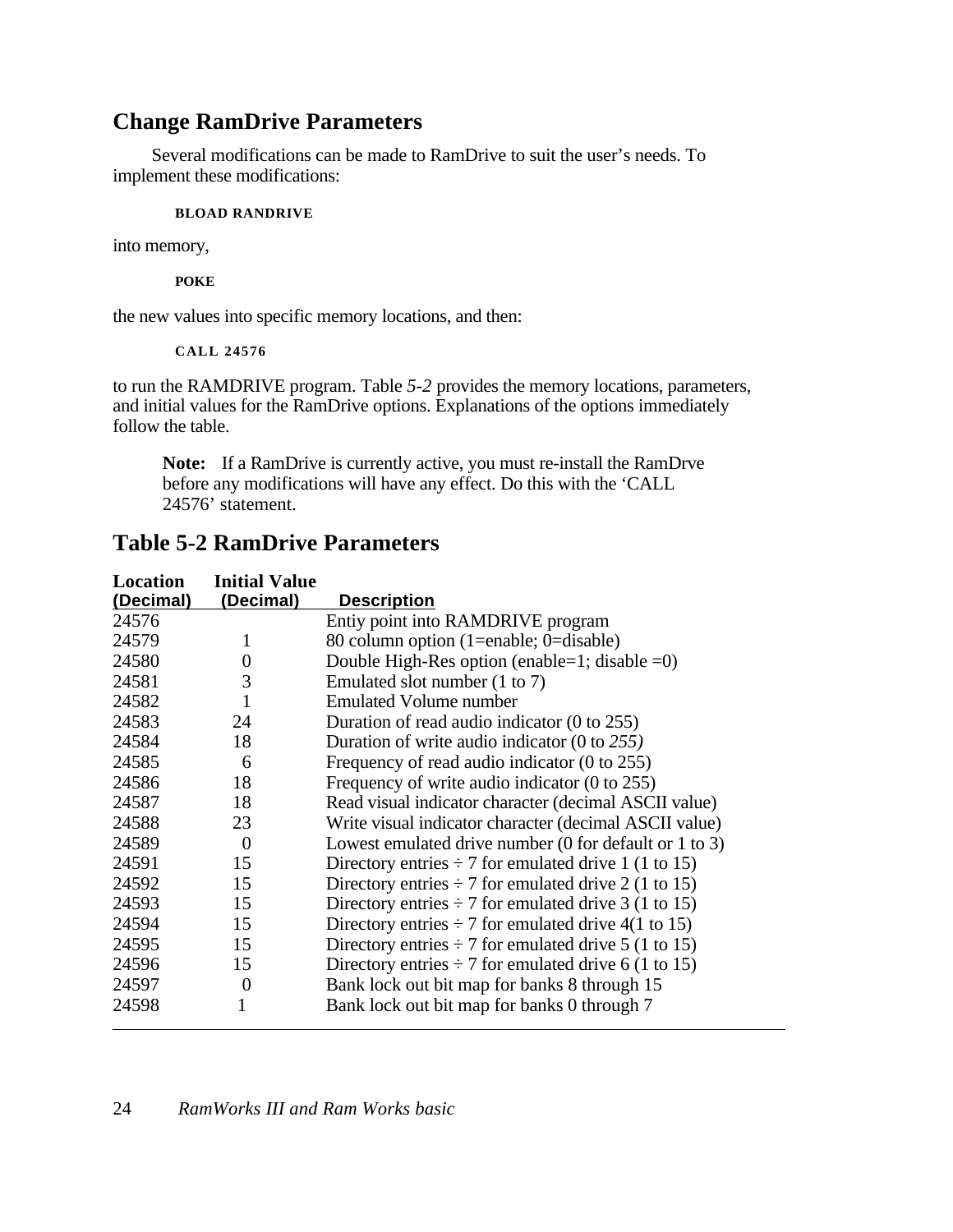### **80 Column and Double High Resolution Graphics**

The 80 column and double high resolution screen displays reside in Bank 0(64K) of the RamWorks card. Applied Engineering provides the RAMDRIVE program with bank 0 "locked out" from the RamDrive. This allows the 80 column and double High-Res display memory area to function without conflict, regardless of the parameter values in locations *24579* or 24580.

The default values for these parameters allow the use of the 80 column screen and disallow the use of the double high resolution screen feature. If bank 0 is available to the RamDrive (not locked out) and a disallowed display is used anyway, parts of the data on the first RamDrive will be "clobbered". If you will not require the 80 column display and want to gain an additional 4 sectors of RamDrive space, enable RamDrive with Applesoft statements like these:

| <b>BLOAD RAMDRIVE, S6,D1</b> | Loads RamDrive into memory                 |
|------------------------------|--------------------------------------------|
| <b>POKE 24579,0</b>          | Disables 80 column display--unlocks bank 0 |
| 1 CALL 24576                 | Reinstalls RamDrive with new setting       |

(The bracket that begins each line represents the Applesoft BASIC prompt. It is not part of the statement!)

To use the double high resolution graphics display, which displaces 8K (32 sectors) of RamDrive space, activate RamDrive with this statement:

| I POKE 24580,1 | Enables the double High-Res option   |
|----------------|--------------------------------------|
| I CALL 24576   | Reinstalls RamDrive with new setting |

#### **Emulated Slot**

This option allows you to specify the slot in which you want to install the "phantom" RamDrive controller card. Slot  $\overline{3}$  is the default value, as table 5-2 indicates, but you can select any slot between 1 and 7 (regardless of any other cards installed) by changing the value at location 24581. If the emulated slot is also the actual disk controller slot, slot 6, for example, then S6,D1 would be the only physical drive and drives 2,3,...6 would be the emulated drives. The program ignores the physical drive 2 in slot 6 in this case.

## **Lowest Drive Number**

Use the value in location *24589* to set the lowest emulated drive number. With reference to the emulated slot 6 example above, if you change the lowest drive value to 3, the physical slot 6 drives would be drives 1 and 2. The emulated drives would then be drives 3, 4, *5,* & 6 (assuming sufficient RamWorks memory).

## **Emulated Volume Number**

The contents of this memory location *(24582)* specifies the volume number of the first emulated drive. Subsequent emulated drives will have a volume number one greater than the preceding volume.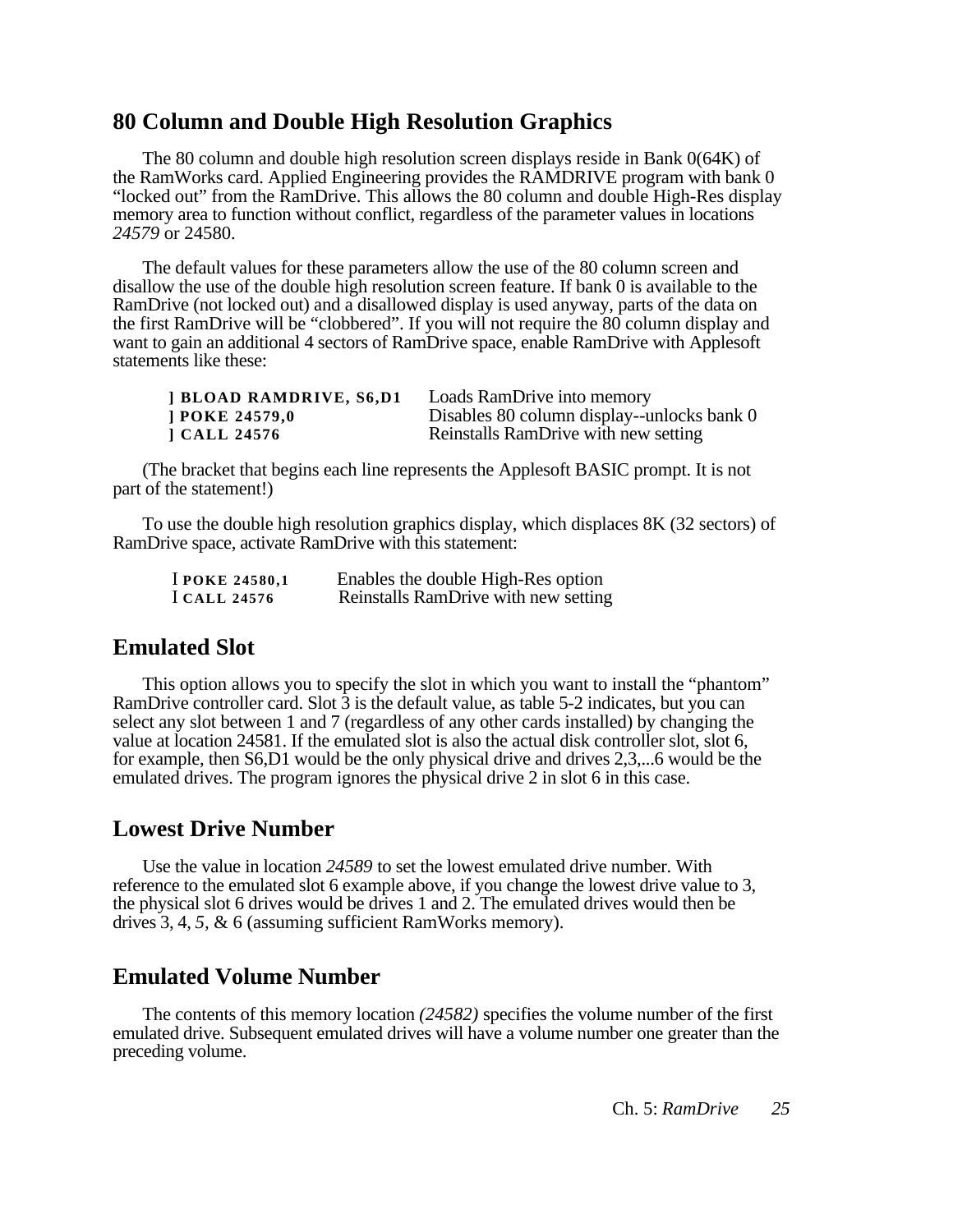### **Read and Write Visual Access Indicators**

Change the default indicators from 'R' and 'W' to any other characters by POKE-ing the appropriate decimal ASCII value into the corresponding memory location. You can effectively disable the visual indicators by changing the values at 24587 and 24588 to 160 (the high ASCII SPACE character).

#### **Directory Entries**

You may specify the maximum number of files (directory entries) allowed on each emulated RamDrive. Divide the number of desired directory entries by seven and enter the integer value in the memory location corresponding to the emulated drive number (see Table 5-2). The default value provides for 105 directory entries (105+7 <sup>=</sup>15). The minimum allowed is 7 files; the maximum is 105. Obviously, fewer directory entries specified yields more emulated disk data storage space. You can gain up to 14 additional sectors.

### **Audio Access Indicators**

Adjust he duration and frequency of the optional audible read and write access tones by varying the values in locations 24583 through 24586. The higher the number, the longer or higher the tone. For example:

**POKE 24583, 255**

sets the read audio indicator at maximum length.

#### **Bank Lockout**

RamWorks memory is organized into memory 'banks", each of which contain 64K bytes of data. Depending upon the amount of memory on RamWorks, you can use up to 16 banks can be used for RamDrive emulation. Upon execution, the RamDnve program determines how many RamWorks banks are available and automatically configures them for use as emulated disk storage. If you wish to allocate some banks for other purposes, maldng them unavailable for RamDrive use, RamDrive allows you to lock out specified banks. The RamDrive will not modify information stored in locked out banks.

As stated earlier, we have initially configured the RAMDRIVE program on the DOS 3.3 side of the Super Desktop Expander disk to lock out bank 0 on RamWorks. RamDrive cannot access that particular bank for use as part of an emulated disk drive. We used the bank 0 lock out default to allow you to run other application programs which use that bank without conflicting with the RamDrive(s). With RamDrive installed and bank 0 locked out, DOS 3.3 based programs can run, use bank 0 as they normally would (if at all), and also access the RamDrive(s).

**Note:** The type of RAM chip (64K or 256K), the memory blocks used, and the amount of RAM installed determines the numbering scheme for RamWorks memory banks. See Ch. 6, RamWorks Memory Configuration, for more details.

#### 26 *RamWorks III and RamWorks basic*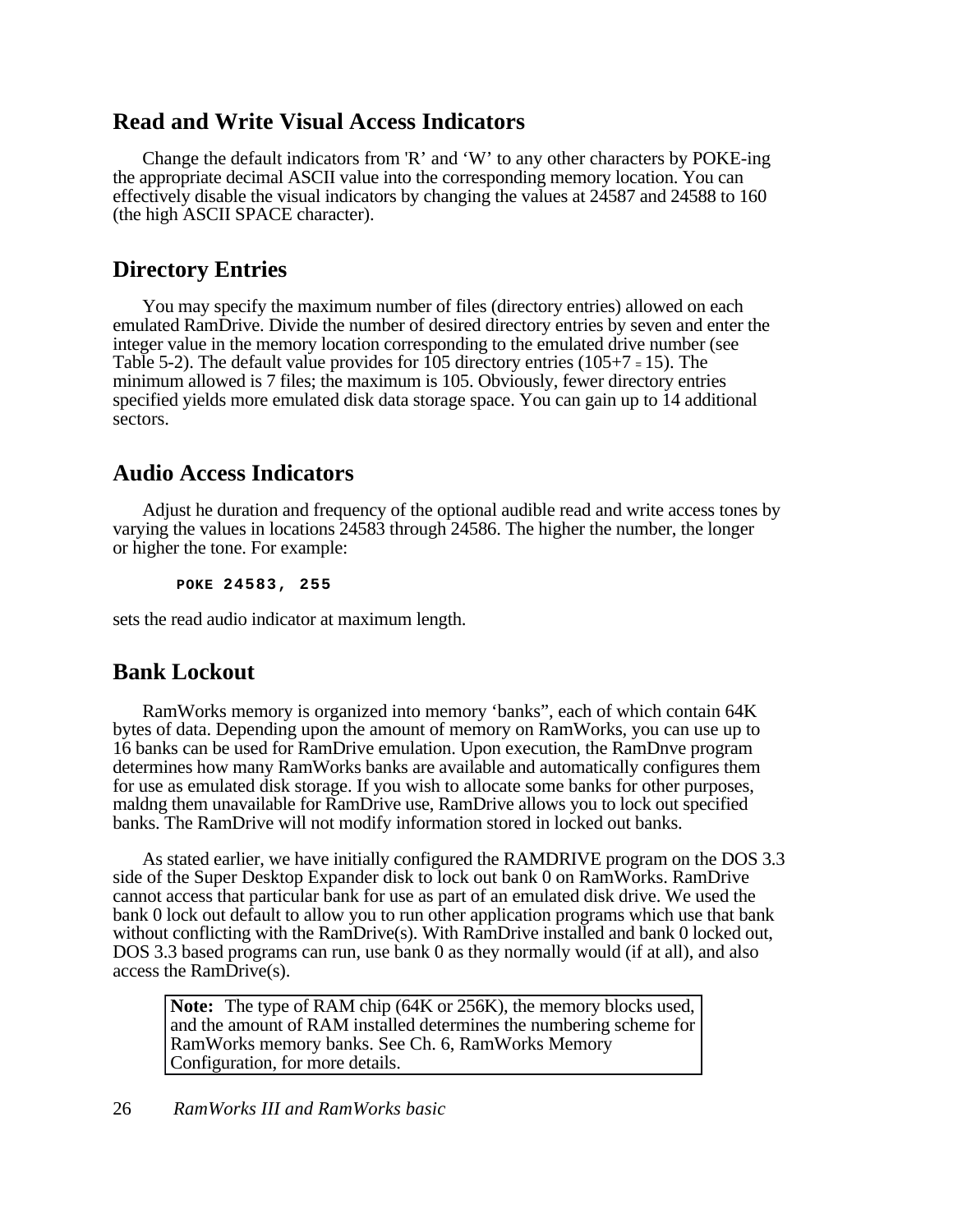<span id="page-32-0"></span>To lock out an individual bank from bank 0 to bank 7, raise 2 to the power of the bank number you wish to lock out and POKE the result in location 24598. For example, to lock out bank 0:

 $2^{\wedge} 0=1$ ; therefore enter:

**POKE 24598,1**

To lock out more than one bank in the bank O to 7 range,POKE the sum of the individual bank results. For example, to lock out banks 0 and 3:

 $(2A0+2A3) = (1 +8)=9;$ there fore enter:

**POKE 24598,9**

To lock out a bank or series of banks in the bank 8 to 15 range, apply the same formula except divide the sum of the results by 256 and POKE the final result in location *24597.*  For example, to lock out banks 8 and 9:

```
(2A8 + 2A9) + 256 = (256 + 512) + 256 = 3; therefore enter:
```
**POKE 24597,3**

## **RAMCOPY Instructions**

RAMCOPY is a disk duplication utility for the Apple *//*e with a RamWorks card installed. It decreases the number of disk swaps required during disk duplication by using the extra memory available on RamWorks to store more of the source disk data in one pass. It operates much like Apple's COPYA which uses the *//*e's main memory only.

RAMCOPY is a binary *file* that you can be execute with the BRUN command or select from the main menu of the DOS 3.3 side of the Super Desktop Expander disk. Slot 3, or an emulated RamDrive, cannot be specified as either the original or duplicate slot. RAMCOPY will copy standard DOS 3.3, ProDOS, Apple Pascal 1.1, and CP/M disks.

**WARNING!** RAMCOPY uses the first two 64K banks it finds on RamWorks. It will wipe out any RamDrive information that is stored in these banks. To prevent this from happening, lock out these banks from RamDrive. RAMCOPY will also disable RamDrive, requiring you to reactivate the RamDrive.

**Note:** This program will not copy copy-protected software.

## **SPEEDOS Documentation**

This DOS 3.3 speed-up utility, included on the DOS 3.3 side of the Super Desktop Expander disk can make DOS 3.3 run up to 40 times faster, using it in combination with a RamDrive! It is a public domain program written by Lee DeRaud and published in Call A.P.P.L.E.

Ch. 5: *RamDrive* 27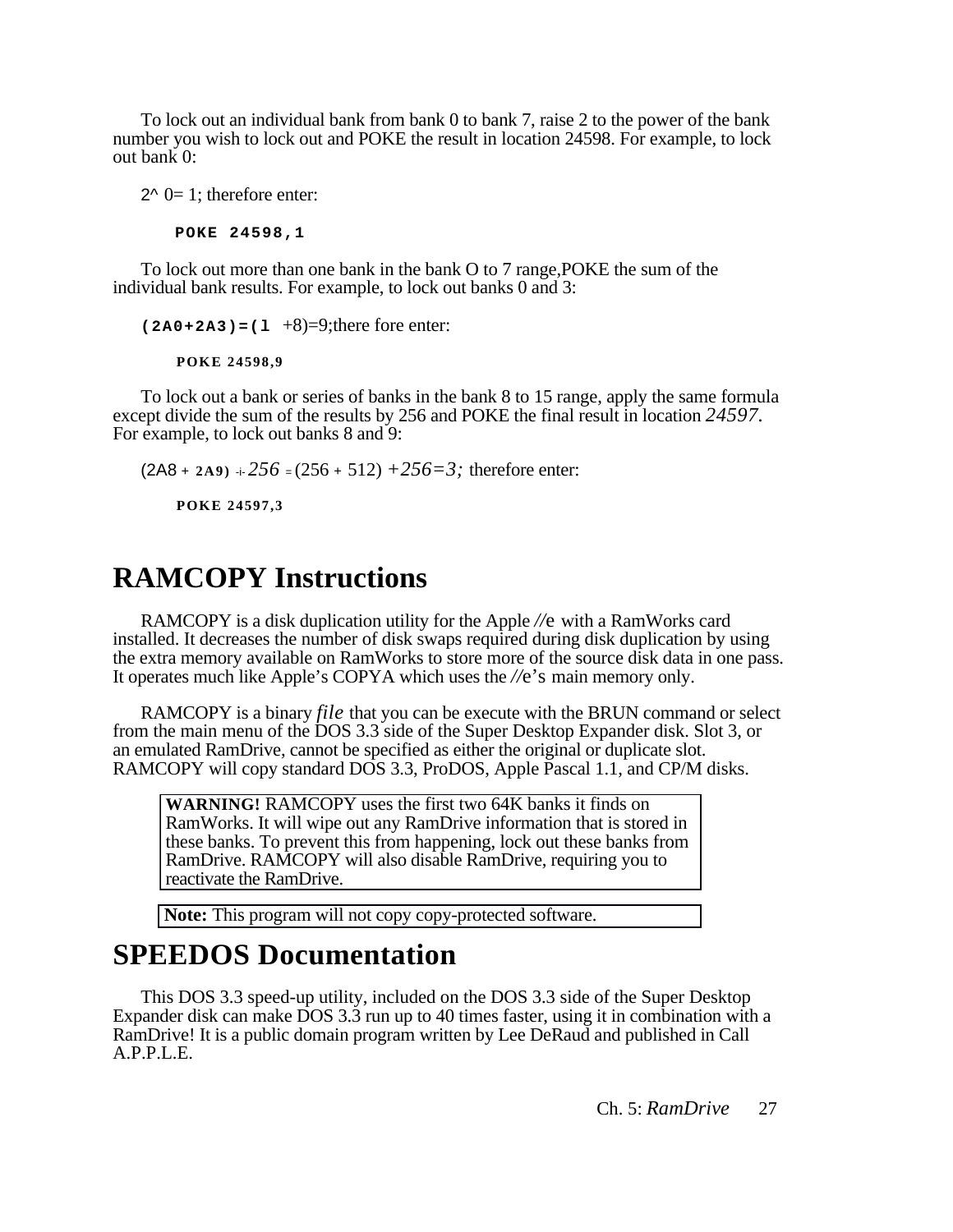<span id="page-33-0"></span>Use FID to copy SPEEDOS onto your startup disks. Enable SPEEDOS by typing 'BRUN SPEEDOS' at the Applesoft prompt or from within a greeting program.

SPEEDOS modifies only the "image" of DOS 3.3 in memory; it does not modify DOS 3.3 on the disk. When you enable SPEEDOS, the NIT command is disabled. SPEEDOS will not allow RamDrive load or save files outside the memory range from \$200 to \$BFFF.

## **RamDrive Technical Information**

We have included the following information for hard core programmers only. Don't blame us if your mind turns to mush after attempting to understand this section.

> After you enable the RamDrive, a PEEK(24590) statement will indicate the highest emulated drive number *(0-5)* available. A value of 0 in this location indicates the drive specification from the lOB to be ignored (1 drive). Together with the lowest emulated drive number found in location 24589, you can find out how many RamDrives you have available.

A PEEK to location 24599 will return the number of 64K banks (0 to *15)* used by RamDrive. This number may be less than the amount of memory on the RamWorks card if some banks have been locked out.

You can find a list of specific banks used by RamDrive in memory locations 24600 to 24615. A value of 255 signifies no bank.

Some DOS 3.3 enhancement programs and utilities may not work with RamDrive installed. Utilities which relocate DOS 3.3 into high memory will not work with RamDrive.

Track 1 and track 17 map to the same memory. Unused sectors on the directory, track 17, are used in track 1.

The RamDrive program loads into an area of memory starting at \$6000, which is freed after RamDrive is enabled. RamDrive uses memory from *\$A581* to \$A59D, from \$AAB8 to \$AACO, and overwrites the second through fifth bytes of the RWTS entry point routine at \$B7B5. If the highest emulated drive number is greater than 2, DOS 3.3 is patched at \$A9B5. When you use the INIT command, all patches to DOS 3.3 are removed, disabling the RamDrive.

The RESET vector from page 3 points to a patch area above the RWTS in DOS 3.3. The purpose is to enable 64K bank 0, if it is not already, whenever you press the RESET key. Use care in changing the RESET vector after enabling RamDrive.

After each disk access to RamDrive, the bank switched memory (\$DOOO to \$DFFF in main memory) will be left in the following conditions: RAM bank 2 will always be write enabled.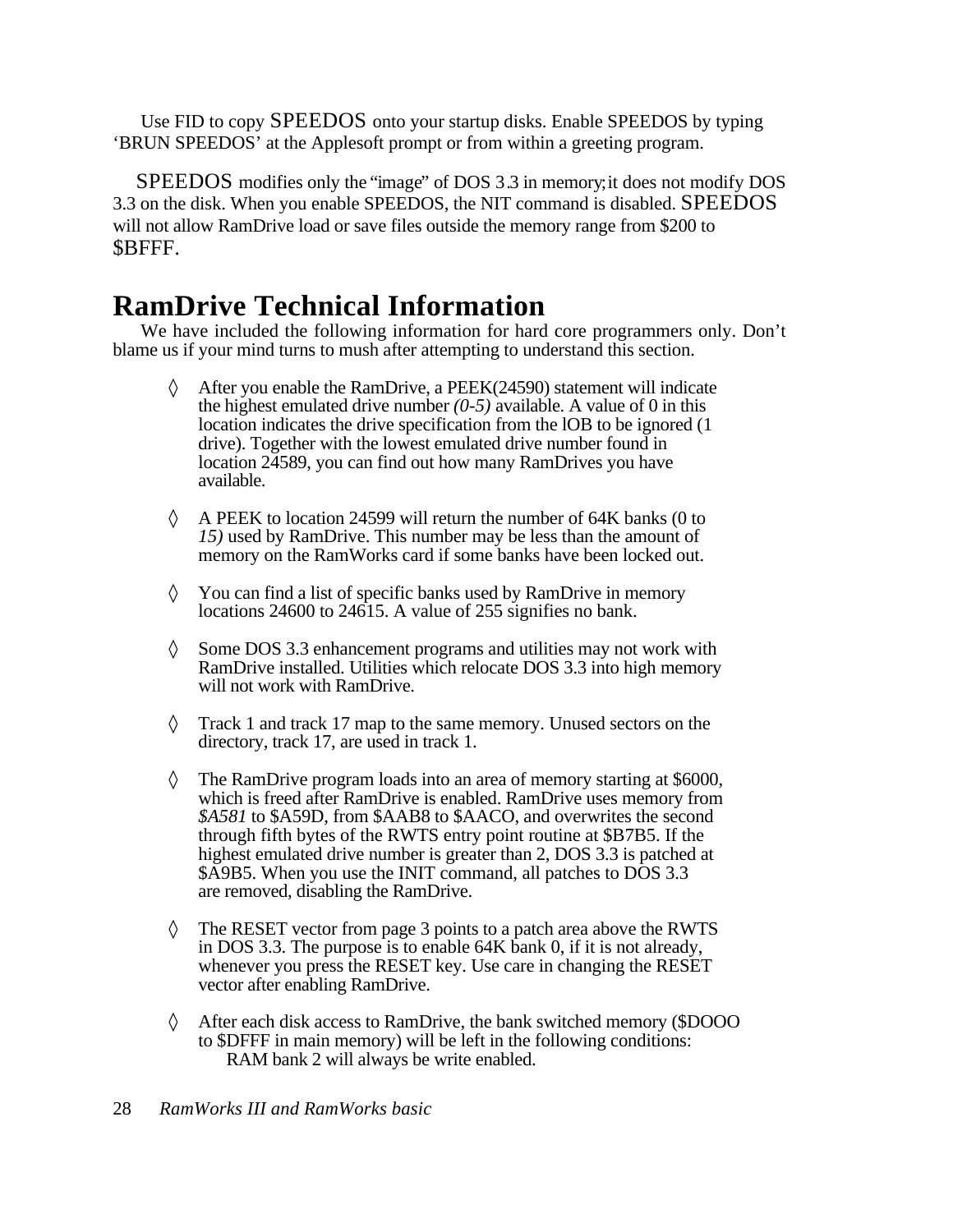<span id="page-34-0"></span>- ROM will be read enabled if Applesoft was in use prior to the disk access.

RAM bank 2 will be read enabled if Applesoft was not in use. These rules insure that Applesoft and Integer BASIC and other programs using bank switched memory will work properly.

The RWTS routine may be called at \$3D9 as described in the DOS Programmer's Manual noting the following exceptions:

The lOB and buffer must reside in the memory range from \$200 to \$BFFF.

Track numbers may range from 1 to 49 only. If an  $1/0$  error results, you may have too little memory for the requested track on that drive. All non-existent or reserved tracks and sectors are flagged in the VTOC.

Sector numbers may range from 0 to 15

## **ProDrive™ for ProDOS**

ProDrive is the ProDOS version of RamDrive. It is not difficult to use, but you should be familiar with the ProDOS commands and file structure, and the Applesoft BASIC programming language. Applied Engineering recommends the following documents for additional information:

*The ProDOS User's Manual* (Apple Computer, Inc.) *BASIC Programming With ProDOS* (Addison-Wesley Publishing) *Beneath Apple ProDOS* (Quality Software) *Applesoft Programmer's Reference Manual* (Addison-Wesley Publishing) *The Apple lie Reference Manual* (Apple Computer, Inc.)

This section describes the ProDrive emulated disk drive and explains how to install, configure, and use it. This section also includes the instructions for AUTOCOPY, a program which provides a convenient way to copy a group of files from a source disk to a ProDrive.

#### **Description of ProDrive**

When ProDOS is loaded into the Apple *II*e*'s* memory it automatically recognizes the 64K "bank 0" of the RamWorks extended memory as an emulated ProDOS volume (disk) with a volume name of VRAM'. The PRODRIVE program on side one of the Super Desktop Expander disk can enable all or a combination of additional RamWorks memory banks for use as a larger emulated ProDOS volume. The size of this emulated volume depends upon the amount of available RamWorks memory and the number of banks locked out. The ProDrive fully emulates a ProDOS volume (initially named '/RAM') in slot 3, drive 2.

## **Installing ProDrive**

You can create the ProDrive in one of two ways: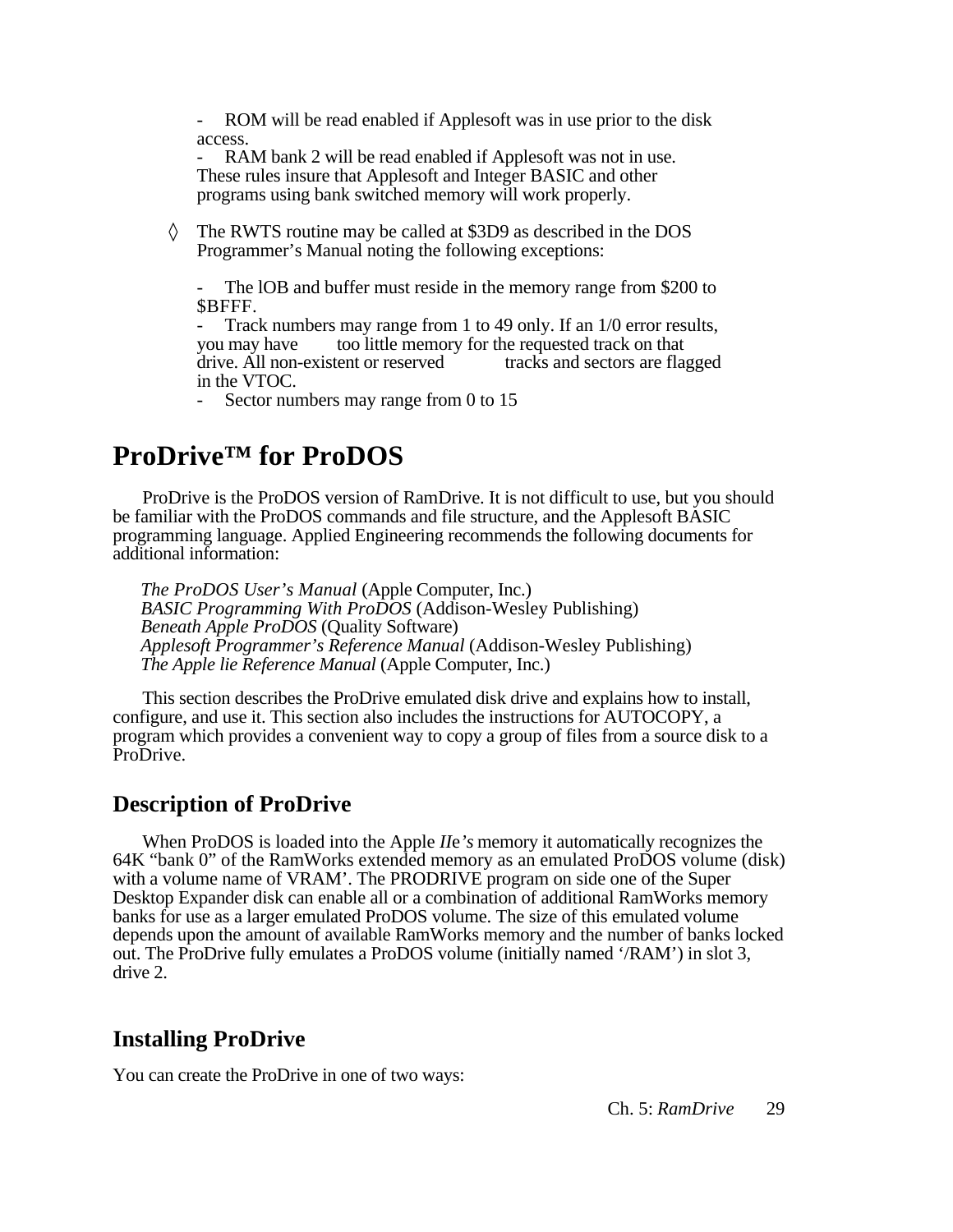- **Way 1:** Boot side one of the Super Desktop Expander disk and select the "ProDrive options menu" option from the main menu; then select "Install ProDrive"  $\langle \langle 4 \rangle$  from the ProDrive menu.
- **Way 2:** Load PRODOS and BASIC.SYSTEM into memory and run (BRUN) the PRODRIVE binary program file. To do this from within an Applesoft startup program, insert the following program line:

#### **10 PRINT CHR\$(4);"BRUN PRODRIVE"**

or, by using the ProDOS DASH (-) command:

#### **10 PRINT CHR\$(4);"-PRODRIVE"**

The ProDrive will remain active until you power-down the computer (or lose power in some other way, perish the thought), you warm-boot the computer  $(d$ -Control-Reset or PR#6), or until another operating system or program application overwrites its data or volume directory. Some programs may purge the ProDrive from ProDOS or disable any emulated disk interface in slot 3. AppleWorks modified by the Super Desktop Expander does deactivate the ProDrive. To overcome this, you can "patch" ProDrive and AppleWorks by using the PARTITION program included on the Super Desktop Expander disk. SLOTCHANGER, also provided on this disk, allows the user to change the ProDrive emulated disk interface slot and drive for compatibility with programs which disable slot 3 interfaces (e.g. PFS software). (See instructions for PARTITION and SLOTCHANGER later in this chapter.)

The first time you install a ProDrive after booting the system, the PRODRIVE program creates an initialized (cleared) /RAM volume directory. if you execute the PRODRIVE program while a ProDrive is still active, the program will not initialize the /RAM volume directory. if a ProDrive is active and you warm-boot the computer into an operating system or application program that does not corrupt the data contained in the ProDrive banks, you may be able to recreate the previous /RAM volume directory and recover that data. Hold the Closed-Apple  $(\bullet)$  Key down as the PRODRIVE program is executed (about *5* seconds) to activate the ProDrive without clearing its previous volume directory. You can then access all information previously stored in that ProDrive, if not overwritten by another program.

#### **Accessing ProDrive**

The ProDrive emulated disk drive supports all ProDOS commands and protocol, except that you cannot be format it. You can rename, save to, load from, and delete files from the ProDrive just like a conventional ProDOS volume.

Copy ProDOS files to the ProDrive using a standard file copy program, such as Apple's FILER, Pinpoint's RAM Enhancement Kit, or Applied Engineering's AUTOCOPY program. (Apple's System Utilities program will not copy files to a ProDrive.) We have included the FILER and AUTOCOPY programs on the Super Desktop Expander disk. See the instructions for AUTOCOPY later in this chapter or on the text (ASCII) file on the disk (select "Autocopy Documentation" under "ProDOS Documentation"). Print this file using a ProDOS word processor (e.g. AppleWorks), or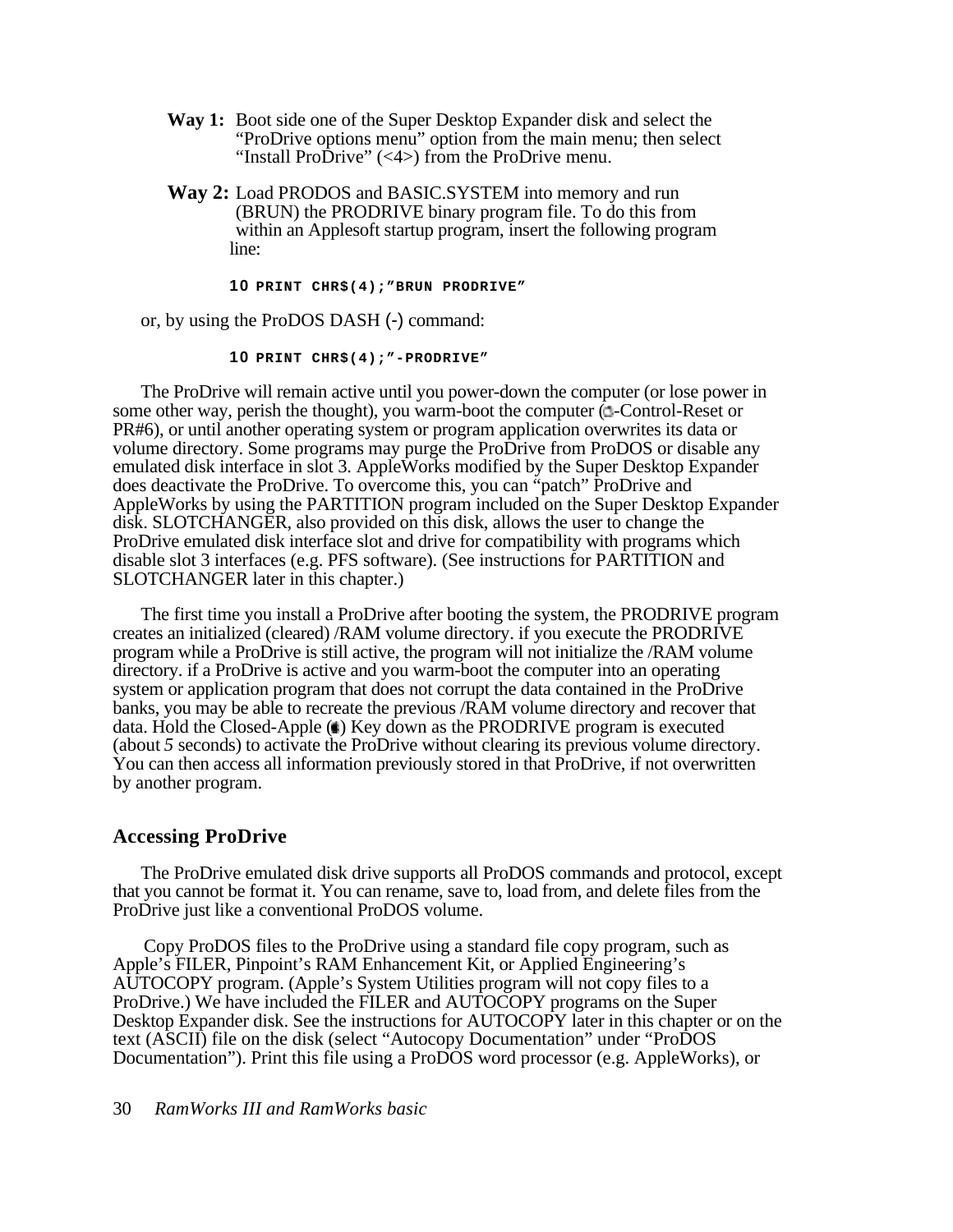display it on the screen by selecting the "AUTOCOPY documentation" option from the "ProDrive options menu" of the Super Desktop Expander disk. See the ProDOS User's Manual for FILER instructions or use the FILER's TUTOR menu options. When using the FILER, do not use the "COPY A VOLUME" option on a ProDrive.

## **Executing Programs from ProDrive**

Once you have installed the ProDrive and copied the program files to /RAM, you must execute the program using software commands only. Do not perform a warm-boot *( -* Control-Reset or PR#6); it will wipe out the ProDrive program drivers. To start a program with software commands, you should first be familiar with the ProDOS startup routine and be able to determine the filename of the program's boot or startup program.

When you boot a ProDOS floppy disk in the startup drive, it first loads the operating system file, PRODOS, into memory. Then ProDOS executes the first system file it finds in the currently prefixed directory with a filetype of SYS and filename suffix of .SYSTEM. If the first system file is BASIC.SYSTEM, like the Super Desktop Expander disk, the BASIC.SYSTEM program looks for and, if found, executes a BASIC program file (file type BAS) with the filename STARTUP. Other  $SYS$  type system files usually either contain the application program or load and execute other program files in the directory.

If you have installed ProDrive and copied your program files to /RAM, you should first set the prefix to /RAM before executing the program. Enter:

#### PREFIX /R&M<return>

at the BASIC prompt) Then type:

#### **CAT<return>**

Check the directory for the first SYS type file or a file named STARTUP. If list shows a STARTUP file, type:

#### **—STARTUP<return>**

if it shows a SYS file, use the dash command to execute the file. (e.g.  $-$ APLWORKS. SYSTEM<return> for AppleWorks.)

Although you can run most ProDOS based software from a ProDrive, not all programs will work as expected. Disk copy-protection may not allow you to execute programs from /RAM, although some copy-protection schemes will allow you to copy and execute the original program from a non-floppy disk (e.g. /RAM volume or a hard disk). Some programs, such as the ProDOS version of AppleWriter *//,* purposely disable the /RAM volume directory. (See "AppleWriter *II* Patch" at the end of this chapter.) Other programs may disable the imaginary ProDrive interface card assigned to slot 3. (See Using SLOTCHANGER in this chapter.) if your software does not run as expected you should contact the publisher of your software or seek the assistance of an experienced programmer to instruct you on the modification of your software or the execution of your particular program from a /RAM volume directory.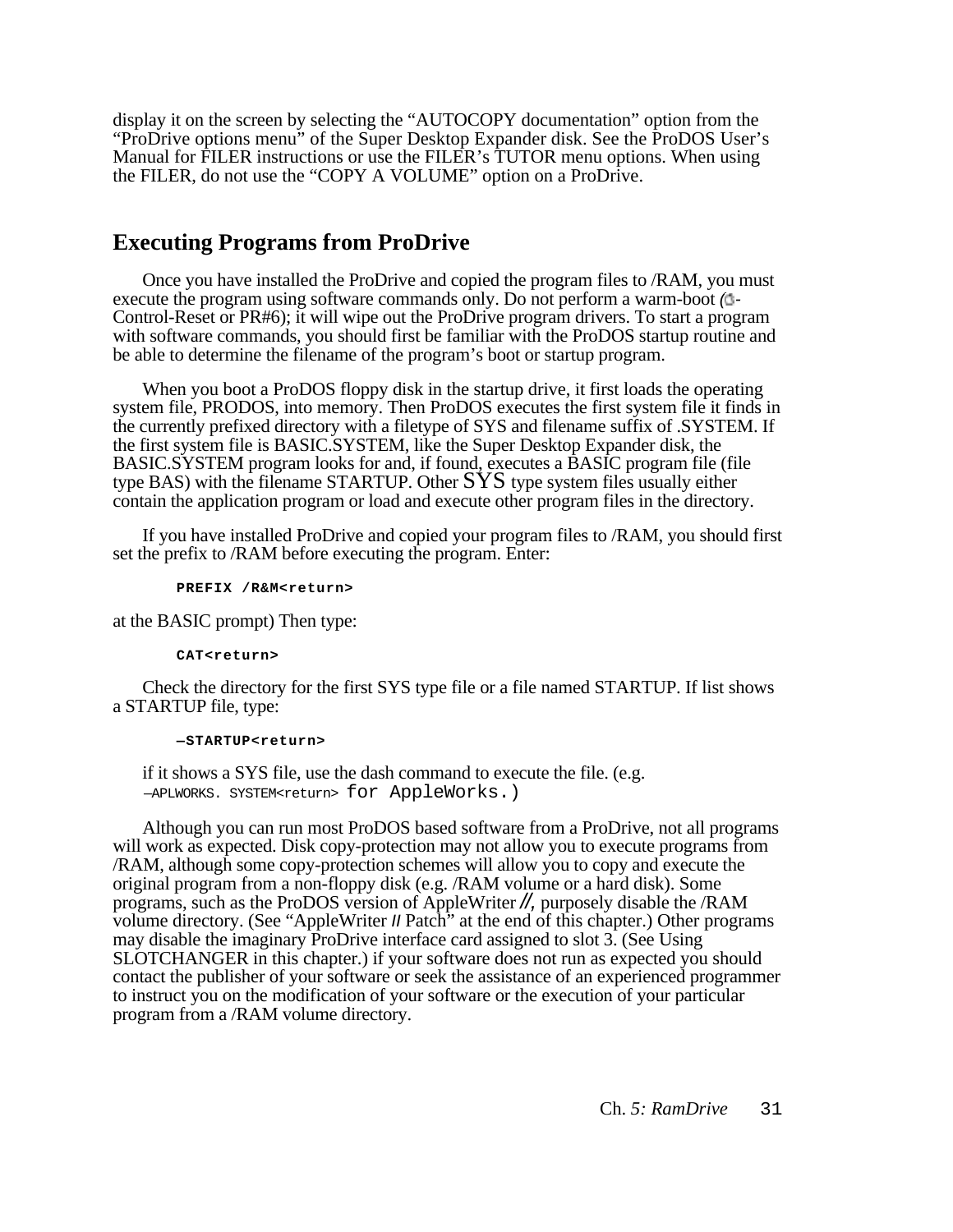### **Bank Lock Out Feature**

When you initially create the ProDrive with the PRODRIVE program, the program locks out the 64K in bank 0 of auxiliary memory. That is, the ProDrive cannot access that particular bank for use as part of the emulated disk drive. The bank 0 lock out default was used to allow other application programs which use that bank to run without conflicting with the ProDrive memory area. With ProDrive installed and bank 0 locked out, ProDOS based programs can run, use bank 0, and access the ProDrive.

**Caution:** The bank lock Out procedure described in this section is more complicated than it sounds. Don't attempt it unless you are very familiar with Applesoft BASIC and ProDOS. Instead, you may wish to use the PARTITION program described later in this chapter.

**If you wish to lock out additional banks** of RamWorks memory or use all of the available banks, you must make one or two simple modifications to the PRODRIVE program. You'll need to calculate the values used to lock out the desired banks, load the PRODRiVE program into memory, insert those values into specific memory locations, and execute the modified PRODRIVE program.

**Note:** The numbering scheme for RamWorks memory banks is determined by the type of RAM chip (64K or *256K),* which memory chip sockets are used, and the amount of RAM installed. See Chapter 6, "RamWorks Memory Configuration", for more details.

You can access two memory locations to modify the number of banks locked out. These are (decimal) 8195 for banks 0 through 7 and 8196 for banks 8 through 15. To lock out an individual bank from bank 0 to bank 7, raise 2 to the power of the bank number you want to lock out and POKE the result in location 8195. For example, to lock out bank 1:

 $2^{\wedge}1 = 2$ ; therefore POKE 8195,2

To lock out more than one bank in the bank 0 to 7 range, POKE the sum of the individual bank results. For example, to lock out banks 0, 1, and 2:

 $(2^0 0 + 2^0 1 + 2^0 2) = (1 + 2 + 4) = 7$ ; therefore POKE 8195,7

To lock out a bank or series of banks in the bank 8 to 15 range, apply the same formula except divide the sum of the results by 256 and POKE the final result in location 8196. For example, to lock out banks 8 and 9:

 $(2^{8} + 2^{9}) + 256 = (256 + 512) + 256 = 3$ ; therefore POKE 8196,3

To execute the now modified PRODRIVE program (in memory) issue a CALL to location 8192. These modifications do not affect the the PRODRIVE program on disk unless the PRODRIVE program in memory is saved back to disk using the BSAVE command.

#### 32 *RamWorks III and RamWorks basic*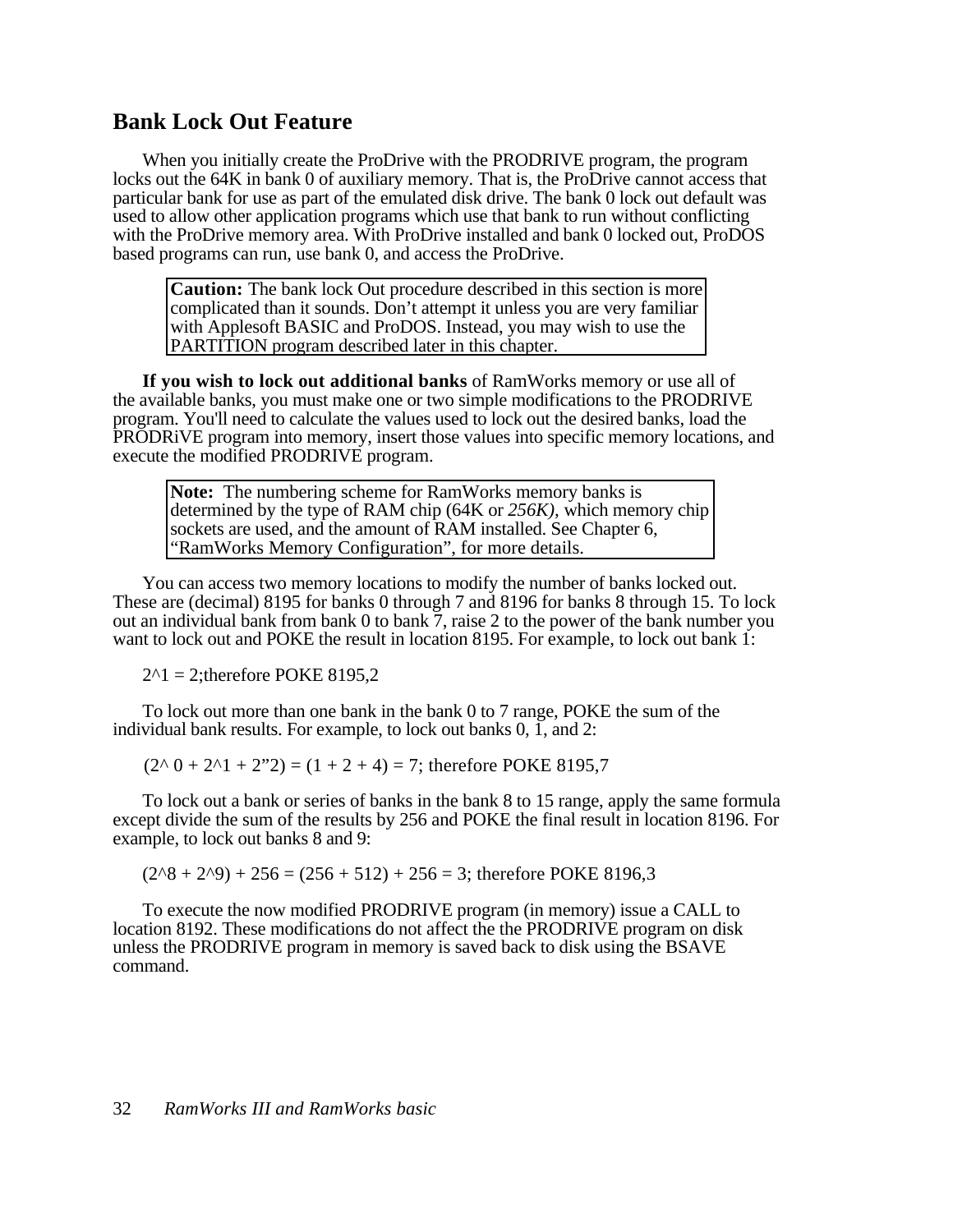Following is a summary of Applesoft BASIC statements to lock out banks 0, 1,2, 8, and 9 as in the examples above. (The bracket at the beginning of each line represents the Applesoft BASIC prompt. It is not part of the statement!)

```
]BLOAD PRODRIVE
IPOKE 8195.(2^0 0 + 2^1 1 + 2^2)]POKE 9196,((2^8 + 2^9)/256)
]CALL 8192
```
Or, as part of a BASIC startup program, this example could appear:

```
]10 PRINT CHR$ (4);"BLOAD PRODRIVE"
]20 POKE 8195,7
]30 POKE 8196,3
]40 CALL 8192
```
## **Using PARTITION**

**There is an easier way to lock out banks!** The PARTITION program on side one of the Super Desktop Expander Disk is a menu-driven utility that will reconfigure the bank lock out parameters within the PRODRIVE program. PARTITION let you lock out the specified lower numbered 64K banks of available memory from use by the ProDrive. PARTITION will also modify a COPY of your AppleWorks STARTUP disk, which enables AppleWorks to recognize the /RAM volume as well as use the remaining locked out memory banks (free memory) to expand the AppleWorks Desktop.

PARTITION is not difficult to use. Just follow these step by step instructions.

- 1. Make BACKUP copies of your AppleWorks disks (modified or unmodified) and the A Super Desktop Expander disk. Do not write protect the copies. Put your originals in a safe place!
- 2. Execute the AW 2 Expander (or Super Desktop Expander) Enhancements before you use the PARTITION utility. (Refer to Ch. 3 for instructions) Any other modifications to AppleWorks required by Pinpoint or similar programs should be done after the PARTiTION modifications.
- 3. Boot side one of the copy of the Super Desktop Expander disk. Select the "Exit to BASIC" option.
- 4. At the Applesoft BASIC prompt (] ), type:

#### **RUN PARTITION<return>**

*5.* Read the brief paragraph on the screen.

If you wish to modify a PRODRIVE program file only, select option 0.

If you wish to modify a PRODRIVE program file and an AppleWorks STARTUP disk, select option A.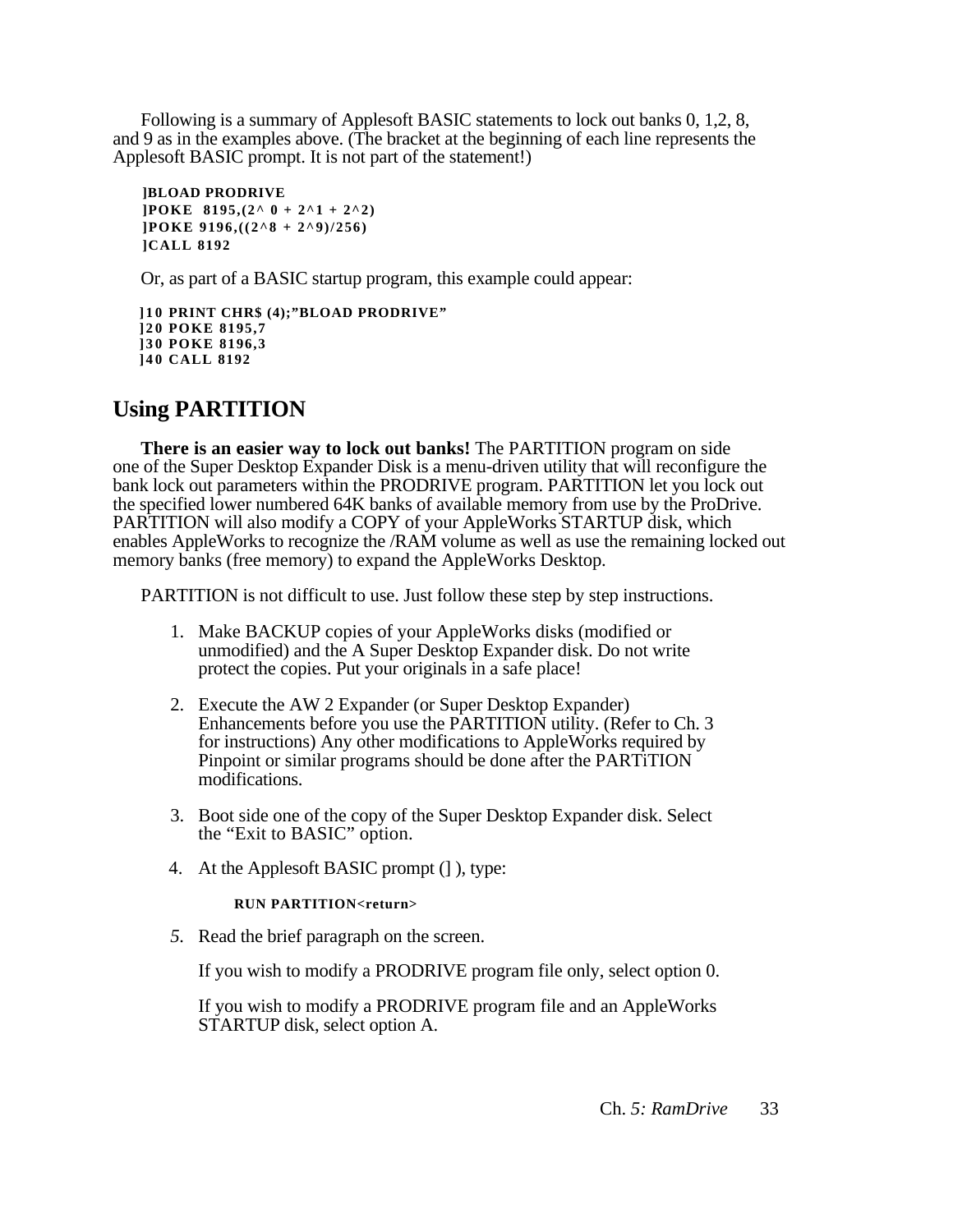The bar graph that appears represents, from left to right, the amount of free memory available for program use, the amount of memory allocated for ProDrive use, and the amount of uninstalled memory, up to 3 megabytes.

- 6. Use the left and right arrow keys to adjust the desired free memory and ProDrive sizes. Press the return key when completed.
- 7. Insert the write-enabled Super Desktop Expander disk (backup copy!), that contains the PRODRIVE file to be modified, into the startup drive. At the ? prompt type:

#### **/1W. EXP/PRODRIVE<return>**

Or, if you have changed the volume directory, filename, or pathname of either of the above, enter the appropriate ProDOS pathname.

**Note:** If you encounter an error that results in a PATH NOT FOUND, SYNTAX ERROR, OR WRITE PROTECTED message, type: RUN<return> at the BASIC prompt —or re-boot and begin again at step 5 of this procedure.

8. If option A was selected, PARTITION will prompt you to insert the AppleWorks STARTUP disk. Remove the Super Desktop Expander disk and insert the write-enabled copy of the AppleWorks STARTUP disk into the startup drive. At the ? prompt type:

#### **/APPLEWORKS/APLWORKS** . **SYSTEM<return>**

Or, if you have changed the volume directory or pathname of either of the above, enter the appropriate ProDOS pathname.

When you execute the modified PRODRIVE program, it will now install the /RAM volume in the banks above the ones used by the patched AppleWorks. The modified AppleWorks STARTUP disk is now patched to use only up to the amount of memory specified by the PARTITION program. Be sure you've read the sections in this chapter entitled "Installing ProDrive" and "Executing Programs from ProDrive."

#### **Using SLOTCHANGER**

When the PRODRIVE program initially creates the ProDrive it gives it the volume name tRAM which is assigned to a slot 3, drive 2 ProDOS disk driver (emulated disk interface card). Some application programs may disable the ProDrive by deactivating any ProDOS device drivers assigned to slot 3. ProDOS based PFS software and AppleWorks 1.3 (not modified by the Super Desktop Expander) are examples of application software which disable a ProDrive assigned to slot 3. The SLOTCHANGER program on the Super Desktop Expander disk will allow the user to reassign the emulated /RAM interface card from slot 3, drive 2 to another slot and drive. Drive 1 or 2 of any slot can be designated so long as the designated drive is not already a ProDOS device. (e.g. disk drive or already installed ProDrive.) In other words, the slot number chosen for the new emulated interface does not necessarily have to be physically empty.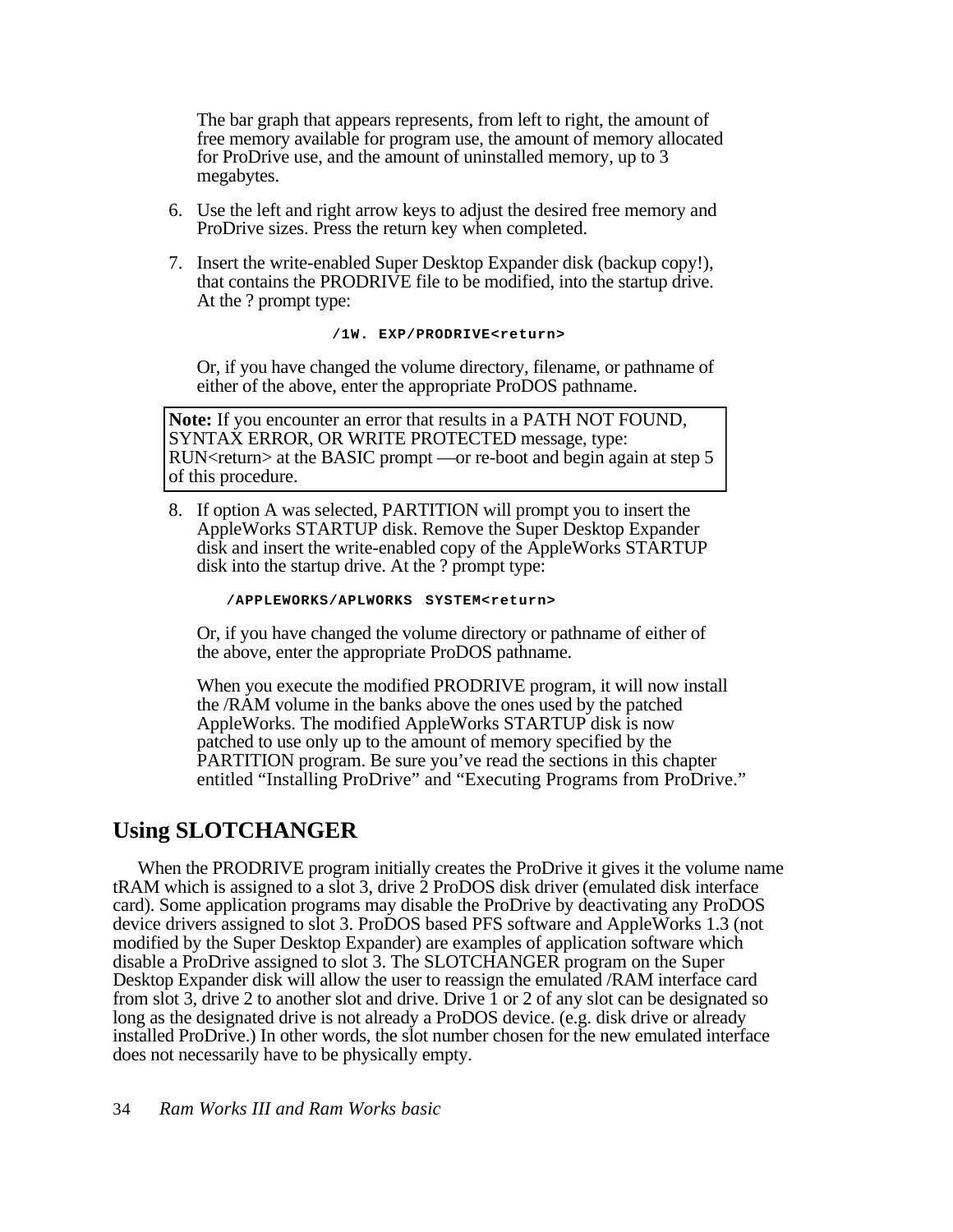SLOTCHANGER, an Applesoft BASIC program, can be executed directly from BASIC or from the "ProDrive options menu" of the Super Desktop Expander disk. Selecting the "Change ProDrive emulation slot,drive" option from the "ProDrive options menu" of the Super Desktop Expander disk will install a ProDrive (if not already installed) and run the SLOTCHANGER program. If you execute it from BASIC, SLOTCHANGER will not automatically install a ProDrive; SLOTCHANGER will display this prompt:

**Change ProDrive to emulate what slot,drive? (l-7),(l-2) S\_**

Enter the new slot number,l through 7 (Do not enter the comma or press the return key!) and then enter the number of the new drive, either 1 or 2. If you make a mistake which results in an error, just reboot and start again.

### **Using AUTOCOPY**

We have included AUTOCOPY, an Applesoft BASIC utility program, on the Super Desktop Expander disk. This program will allow you to copy all of the files on one or more floppy disks to a ProDrive. The authors of AUTOCOPY tried to make the program as simple to use as possible, but it does require some elementary knowledge of ProDOS pathname structure. The ProDOS User's Manual (Apple Computer, mc) will explain the basics of pathnames, directories, subdirectories, and filenames.

Select the "Autocopy all files to ProDrive" option from the Super Desktop Expander to automatically install a ProDrive (if not already installed) and run the AUTOCOPY program. AUTOCOPY first prompts you with the following line:

Enter name of volume directory to copy (<RETURN> to quit) /

Carefully type the volume name of the floppy disk containing the files you wish to copy. The leading ProDOS slash (/) delimiter is provided; just enter the volume name character string. You don't need to type the ending delimiter. To correct an entry, use the left arrow key to backspace over the error, then enter the correct character(s) before you press the return key. Next, the program prompts you to enter the destination subdirectory:

Enter name of destination subdirectory /RAM/

The program provides the ProDrive volume directory name, /RAM/; type the desired subdirectory name. If you want to copy the source files directly under the /RAM directory, just press the RETURN key. To change the destination volume directory name, use the left-arrow key to backspace over "RAM" and enter the desired volume name or pathname.

Use the equal sign  $(=)$  as a wildcard to substitute for the trailing characters of a source filename character string. For example:

Enter name of volume directory to copy (<RETURN> to quit)/PFS.FLLE/FRED=

In this example, AUTOCOPY will copy to the ProDrive only the files with filenames that begin with "FRED" on the /PFS.FILE volume.

If you specify a destination subdirectory which does not already exist, AUTOCOPY will automatically create it. The program copies the contents of any subdirectories encountered under the source pathname to subdirectories created by AUTOCOPY under the

Ch. *5: RamDrive 35*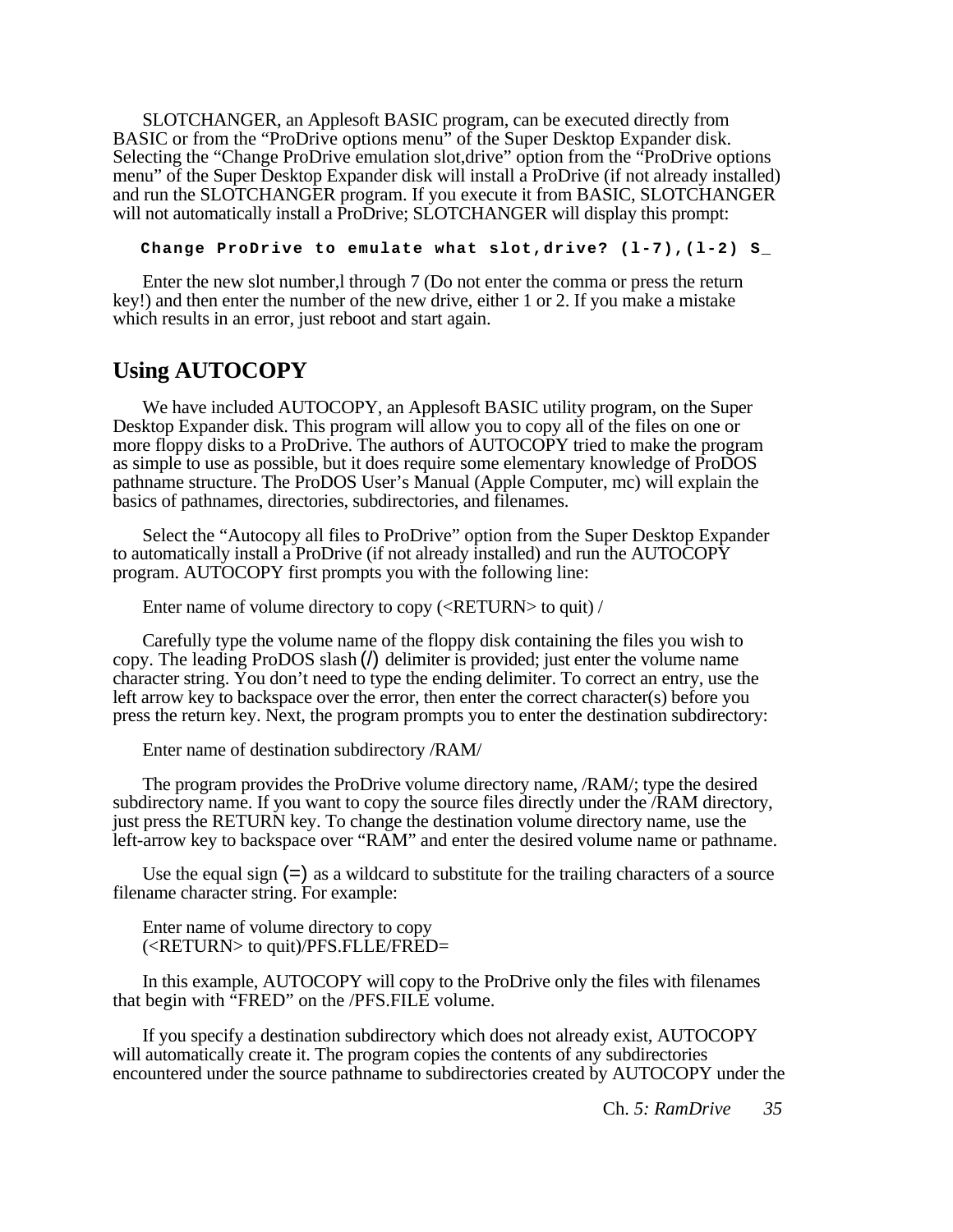destination pathname. AUTOCOPY does not copy ProDOS to the ProDrive because the ProDrive is not a bootable device. Besides, ProDOS is already in memory and would serve no purpose in /RAM.

You can also execute AUTOCOPY from Applesoft BASIC either from the immediate (BASIC prompt) or from the deferred (within a BASIC program) mode. If you want to execute AUTOCOPY from BASIC, remember to install a ProDrive first.

**IMPORTANT:** If you want to copy AUTOCOPY to another disk and execute it from that disk, you will need to also copy the GET.LEN file to that disk. GET.LEN must be under the same directory as AUTOCOPY.

## **Customizing AUTOCOPY**

Users familiar with the BASIC programming language can alter certain AUTOCOPY program statements (lines), allowing the program to function as an automatic (STARTUP) program, capable of copying multiple volumes or pathnames to a ProDrive. Users not familiar with Applesoft BASIC should refer to the Apple manuals, Applesoft BASIC Programmer's Reference Manual and BASIC Programming with ProDOS.

AUTOCOPY program lines 40 through 44 conveniently contain the user options. The statements beginning with line *45* are string array elements that contain the multiple source and destination pathnames. The initial default option settings, shown in Example 1, are explained in the following paragraphs.

**Example 1:**

```
40 PROMPT = YES
41 ASKFILE = NO
42 EXITFILE$ = "/?"
44 MULTIVOL = NO
45 MV$(0) = "/?":MU$(0) = "/?"
46 MV$(1) = "/?":MU$(1) = "/?"
47 Mv$(2) = "/?":MU$(2) = "/?"
```
**Line 40 PROMPT** =

In the default state (YES) AUTOCOPY will prompt you to insert the source disk and press return. If changed to PROMPT = NO, the program will scan the system for the source pathname and begin the copy process.

#### **Line 41 ASKFILE =**

The default setting (NO) will cause AUTOCOPY to automatically copy all files encountered under the source pathname. If you change this option to YES, you'll be asked to confirm each file before it's copied. This allows selective copying of files when desired.

#### **Line 42 EXITFILE\$ =**

This option allows you to name a file for the program to execute after it completes the copy process. The default (EXITFILE\$ = *"/?")* will cause the program to display "COPY COMPLETE" when it has finished copying all files, set the current prefix to the boot drive, and exit to the BASIC prompt The EXITFILE must be an executable program file and you should specify it by its complete pathname. The EXITFILE routine will automatically insert the ProDOS DASH (-) command.

36 *RamWorks III and Ram Works basic*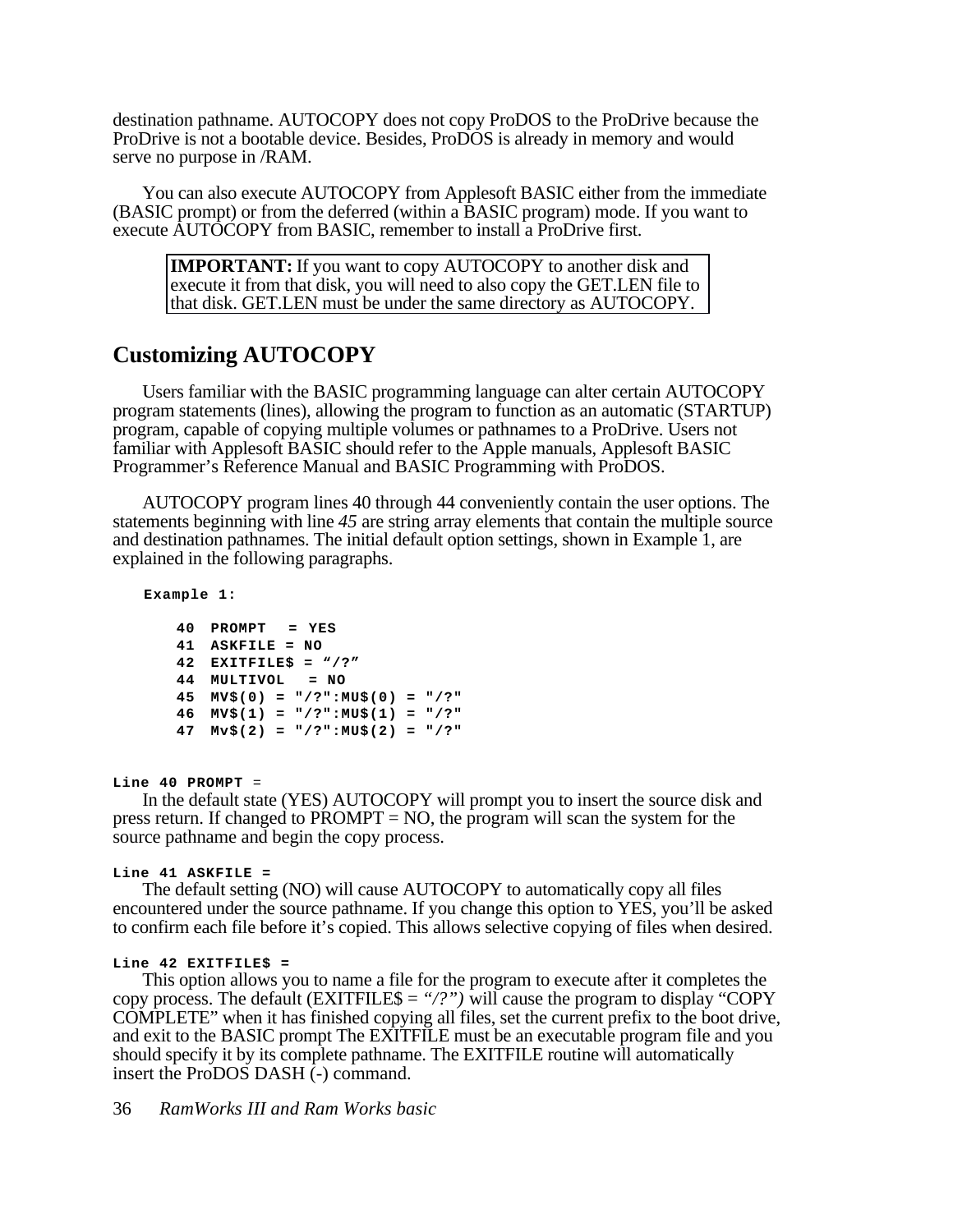#### **Line 44 MULTIVOL =**

If MULTIVOL  $=$  NO the program uses only the option parameters specified in program lines 40 through 42, inclusive. It ignores the multiple source and destination pathnames described listed in the next paragraph.

If MULTIVOL  $=$  YES the program will use the pathname string arrays it finds beginning with line 45. Up to ten additional source (MU\$) and destination (MU\$) string array elements may be created as required. When the program encounters a source or destination array element which contains "/?" it will prompt the operator for keyboard input for that element.

You can use the equal-sign (=) as a wildcard to substitute for the trailing characters of a source character string, as shown in this example program line:

**45 MV\$(O)** = **"/PFS.PLAN/PLAN=":MU\$(O)** = **"/RAM/PFS"**

The program will only copy to the /RAM/PFS subdirectory the files with filenames that begin with "PLAN" on the /PFS.PLAN volume.

The program lines shown in Example 2 will load the contents of the AppleWorks startup and program disks to the /RAM/APPLEWORKS/ subdirectory. Since line 40 is set to YES, AIJTOCOPY prompts the operator to insert the volume /APPLEWORKS two times (the AppleWorks STARTUP and PROGRAM volumes.) After AUTOCOPY has copied all files to the ProDrive, it executes the EX1TFILE\$ string in line 42.

**Example 2:**

```
40 PROMPT = YES
41 ASKFILE = NO
42 EXITFILE$ = "/RAM/APPLEWORKS/APLWORKS.SYSTEM"
44 MULTIVOL = YES
45 Mv$(0) = "/APPLEWORKS":MU$(O) = "/RAM/APPLEWORKS"
46 MV$(1) = "/APPLEWORKS":MU$(1) = "/R&M/APPLEWORKS"
```
The options specified in Example 3 tell the AIJTOCOPY program to automatically copy all files beginning with "FILE" on the /PFS.FILE volume to the /RAM/PFS subdirectory and prompt the operator for the next source and destination pathnames. After AUTOCOPY has copied all files, the program will then execute the EXITFILE\$. (FILE.SYSTEM is the PFS:File startup program.)

**Example 3:**

```
40 PROMPT = YES
41 ASKFILE = NO
42 EXITFILE$ = "/RAM/PFS/FILE.SYSTEM"
44 MULTIVOL = YES
45 MV$(0) = "/PFS.FILE/FILE":MU$(O) = "/R&M/PFS"
46 MV$(1) = "/?":MU$(1) = "/?"
```
**Note:** PFS software is copy-protected. You can copy program files to a ProDrive and execute them, but they are "keyed" to the PFS program master disk which must be in the startup disk drive. See your PFS program user's manual for more information about how to execute programs from a hard disk or ProDrive.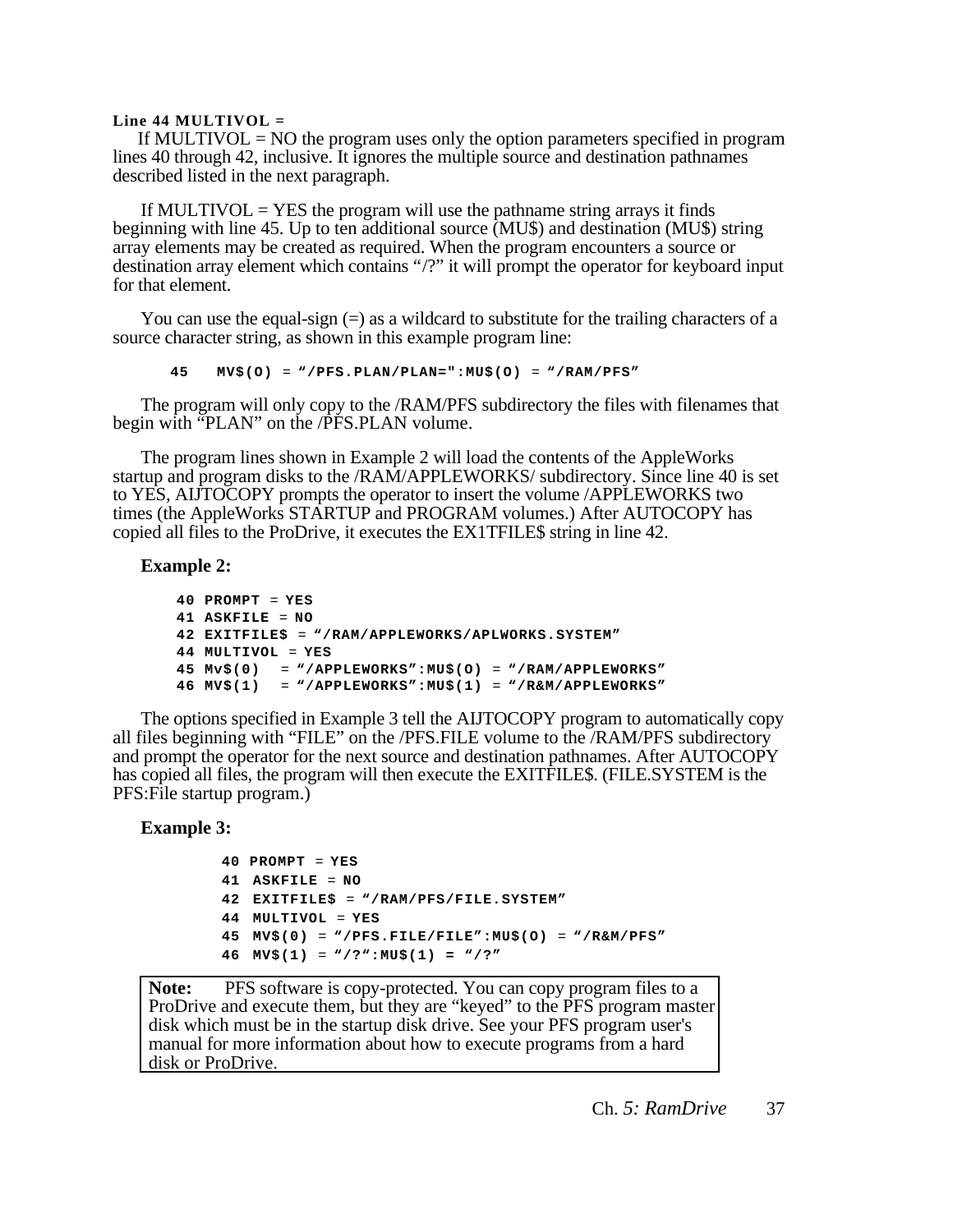## <span id="page-43-0"></span>**AppleWriter** *II* **Patch**

When you run the ProDOS-based AppleWriter I/program, it disconnects any /RAM volume it finds, whether created by ProDOS or PRODRIVE. The following Applesoft BASIC commands will permanently modify one of the AppleWriter program files which will prevent AppleWriter from disconnecting the ProDrive /RAM volume. Do not apply this modification to the original AppleWriter disk! Use a BACKUP copy!

Boot side one (ProDOS side) of the Super Desktop Expander and select the "Exit to BASIC" option. Remove the Super Desktop Expander disk from the internal drive and replace it with the AppleWriter BACKUP disk. You must name the BACKUP disk's volume, "AW2MASTER". Enter the appropriate command sequence below. (The AppleWriter copyright screen displays the AppleWriter version number.)

The bracket at the beginning of each line represents the Applesoft BASIC prompt. It is not part of the statement!

**AppleWriter //version 2.0** (See your Apple dealer for details on update to 2.1.)

```
] PREFIX /AW2 MASTER
] UNLOCK AWD.SYS
] BLOAD AND. SYS, TSYS,A$2000
] POKE 8484,243
] POKE 8486, 179
] BSAVE AND. SYS,TSYS,A$2000
] LOCK AND . SYS
```
**AppleWriter //version 2.1**

```
] PREFIX /AW2MASTER 
] UNLOCK AWD.SYS
] BLOAD AND. SYS, T$OC,A$2000 
] POKE 8484,243
] POKE 8486, 179
] BSAVE AND. SYS, T$OC,A$2000 
] LOCK AND . SYS
```
Now you can copy AppleWriter to and run from a ProDrive. You can also run AppleWriter from a conventional disk and use the ProDrive /RAM volume for temporary data storage.

Remember, if you boot another application program after installing a ProDrive, it will clear the ProDrive's directory. To avoid this,you must execute the AppleWriter startup program, AW.SYSTEM, with software commands. First, install the ProDrive. Then, set the ProDOS prefix to the directory containing the AppleWriter program files. Use the ProDOS dash command to execute the AppleWriter startup program. For example:

```
]PREFIX /AW2MASTER
]-AN. SYSTEM
```
**Note:** These patches do not expand the 46,845-character limit of AppleWriter.

38 *Ram Works III and RamWorks basic*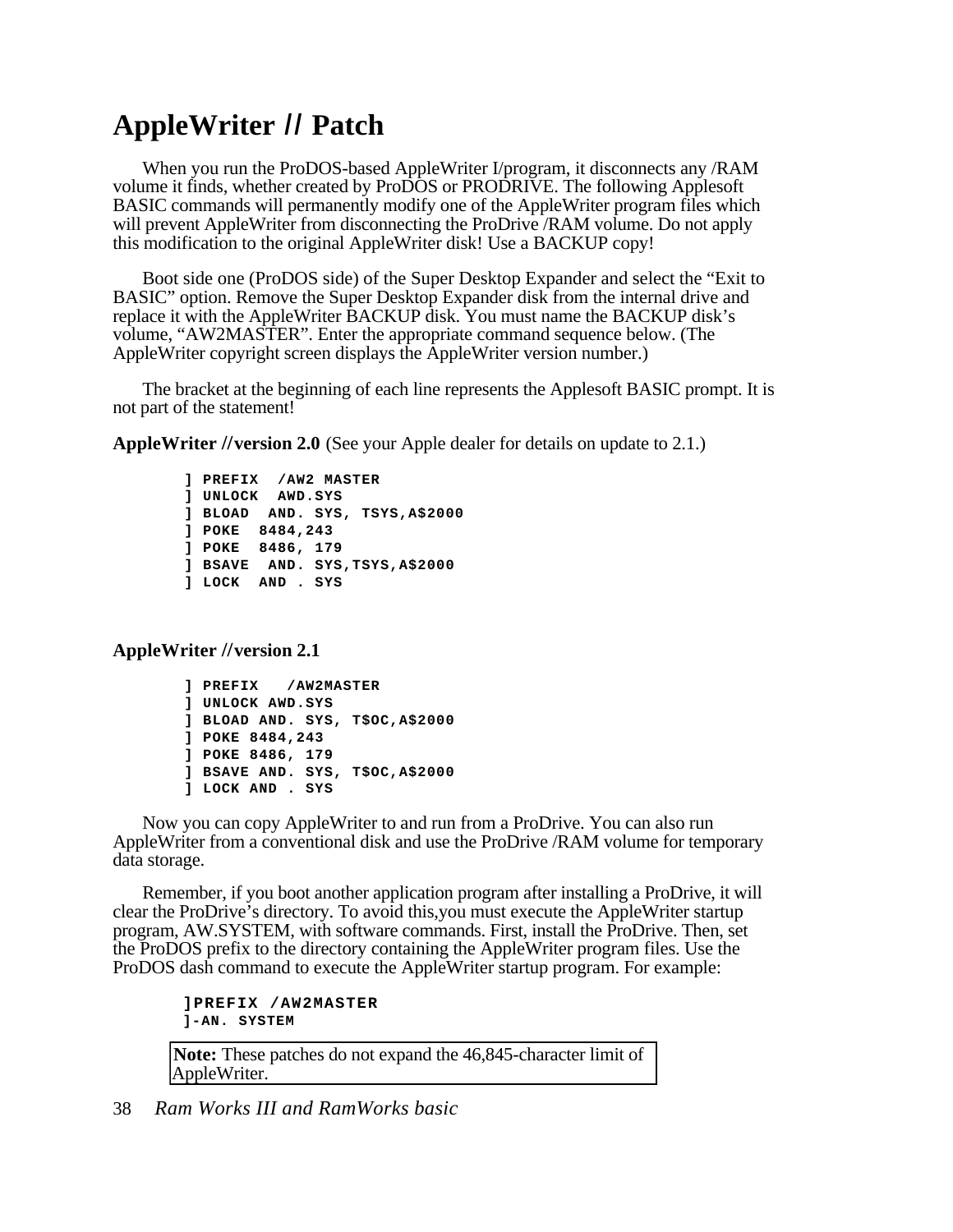## <span id="page-44-0"></span>**6: RamWorks Memory Configuration**

## **Introduction**

This chapter provides the information required to add and configure memory on your RamWorks main board. It contains the specifications for the RAM (Random Access Memory) chips, tells where you can get them, and then, how to install them. Instructions for installing the 512K Expander or the 2 Meg Plus "piggy-back" boards are included with the Memory Expander cards.

## **The Proper Memory Chips**

Selecting the proper RAM chips for RamWorks can be tricky. There are several chip manufacturers and many different types and specifications of chips available. RamWorks and the RamWorks Memory Expander card can use either 64K or 256K RAM Dual In-Line Package (DIP) chips. You must use DYNAMIC RAM chips which have a speed specification of 200 nS (nanoseconds) or faster. Applied Engineering recommends a rating of 150 nS.

You can get the 64K and 256K memory chips with the correct specifications at some computer or electronics parts stores. Or you can get them through Applied Engineering; possibly at lower cost. Because Applied Engineering gets bulk-quantity discounts on its purchases of memory chips, they can often offer them at lower prices. We use high-quality memory chips and warrant them for *5* years. (Most electronics parts vendors sell their chips "as is".) When you get Applied Engineering memory chips, we assure you that they are the correct chips.

## **Memory Chip Installation**

Note: You may return your RamWorks and/or RamWorks Memory Expander card to Applied Engineering for a memory upgrade with no additional charge for the installation or testing. Call Applied Engineering Sales for the latest memory chip prices and get a Return Material Authorization (RMA) number. The Sales telephone number is (214) 241-6060.

If, however, you would rather install them yourself--read on.

Warning! Don't ZAP your chips! The IIe, the RamWorks board and the Memory Expander cards have many static sensitive components. Be very careful to discharge any static electricity on your body by touching the //e power supply case before you touch any of the components!

The main RamWorks card can have from 64K to 1024K of memory installed using 64K chips, 256K chips, or a combination of both. (If your RamWorks replaces an Apple Extended 80 Column Text card, you may be able to install the Extended 80 Column card's 64K chips on your RamWorks.)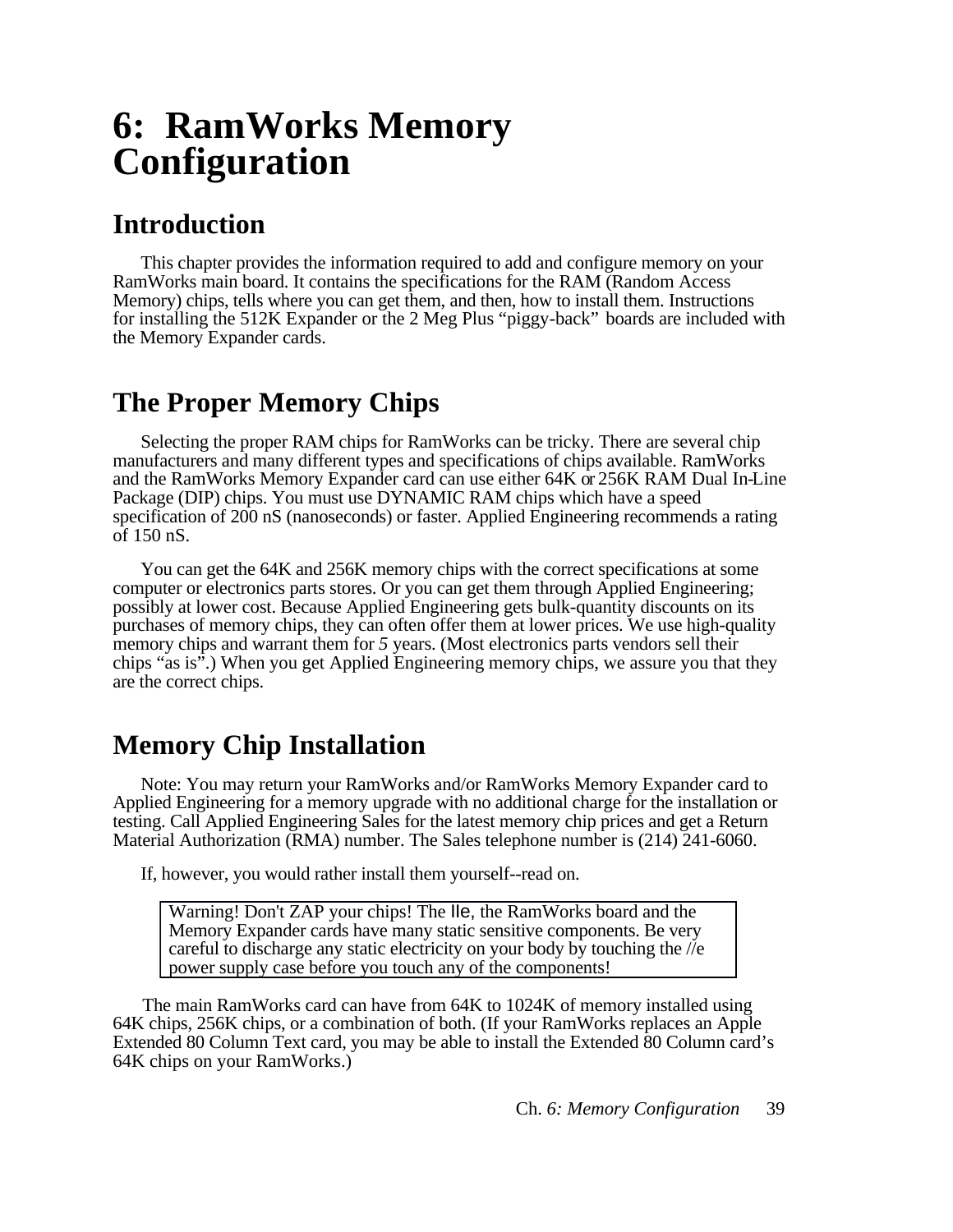The memory on RamWorks is organized into 4 "blocks", designated block A, B, C, and D. RamWorks basic memory is divided into 2 "blocks", block A and B. Illustration 6-1 and 6-2 show which memory chip sockets go with which block. Each block must be either completely empty or completely populated with 8 chips of the same memory size.

**Important:** NEVER mix 64K chips and 256K chips in the same block!

**Note:** When you install or rearrange RamWorks memory chips, we suggest that you install the larger (256K) chips in block A, filling up the lower banks of memory first. Use the 64K chips in the blocks immediately after the blocks with 256K chips. Programs which use extended memory may "look" for memory only in the lower banks.

Illustration 6-1 and 6-2 show the correct orientation of the RAM chips on the RamWorks card. Note the position of the notch (or dot on some chips). Make sure that you insert the memory chips properly. Each RAM chip should have all legs fully seated in the socket and in the correct position.

**OOPS!** Applying power to a chip that is plugged in backwards will ruin the chip immediately. But don't worry, RamWorks is tough; it will survive.

**Illustration 6-1 RamWorks III Memory Blocks**

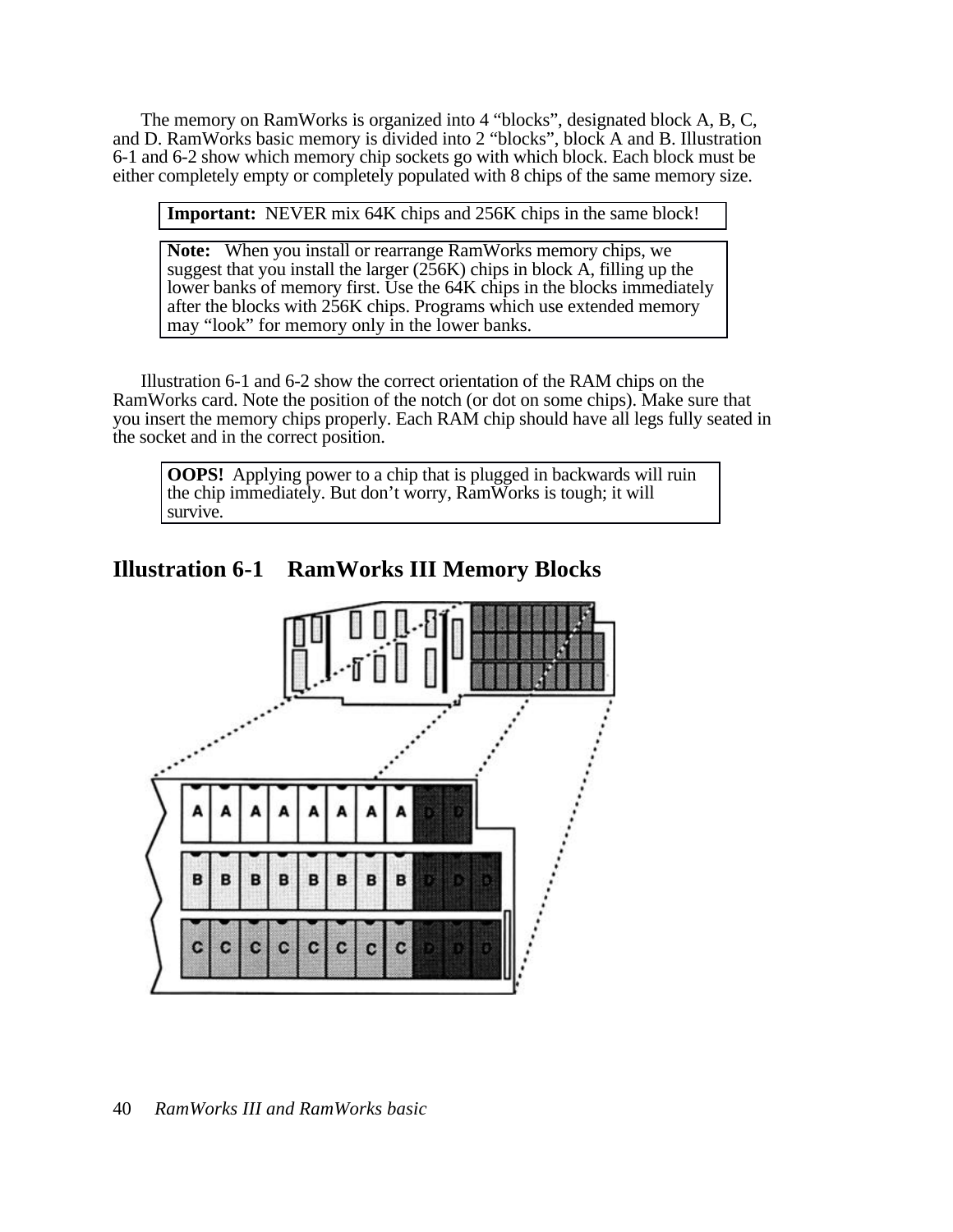**Illustration 6-2 RamWorks basic Memory Blocks**



## <span id="page-46-0"></span>**Still Not Enough?**

Applied Engineering also sells two "piggy-back" expanders compatible with RamWorks III, RamWorks II, and RamWorks basic cards. The RamWorks 512K Memory Expander piggy-back card can have from 64K to 512K installed using the 64K chips, 256K chips, or both.

## **512K Rev. B Note**

If you install a 512K RamWorks Memory Expander, you must first determine the revision level of the Expander card. The revision letter is located on the upper, keyboard end of the component side (the side with the chips) of the Expander.

if you have a revision B 512K Expander you will need to perform some minor surgery before you install it on your RamWorks. You need only a small wire cutter to make the altercation. Locate pins 1,2, 3, and 13 on the larger row of pins and clip them flush with the black sleeve. (See illustration 6-3.) Pins 1, 2, and 3 are easy, but count carefully when you clip 13! The pins take a long time to grow back.

The Revision C 512K Expander card and the 2 Meg Expander cards do not require this modification!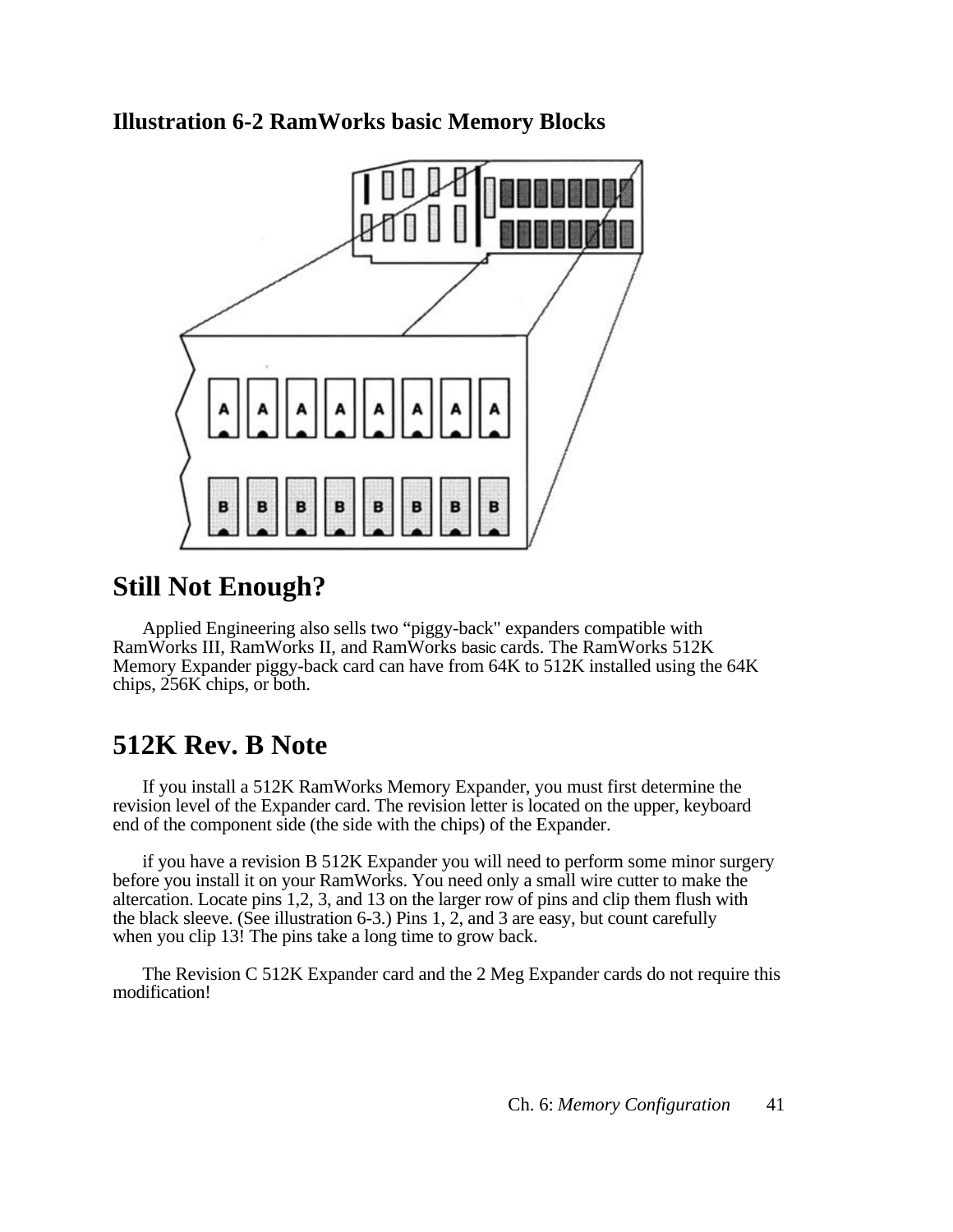## **Illustration 6-3 Revision B 512K Expander Modification**



Back (solder) Side of the Revision B 512K Memory Expander

## **2 Meg** *I* **2 Meg Plus Note**

The original 2 Meg Expander (now discontinued) used *256K X* 8 SIP RAM chips which are very expensive and not very common. The new 2 Meg Plus Expander uses more efficient and more common 1 Meg DRAM chips. You can now get as much memory (up to 2 Meg) for a much lower price.

<span id="page-47-0"></span>We have included, on the following tables, the Bank addresses of the original 2 Meg Expander for the benefit of those who may still have one or who have acquired one secondhand.

## **Memory Bank Configurations**

Many RamWorks users will never want or need to know the bank configuration of their RamWorks, but for those who want to know; Table 6-1 on the next page shows the relationships between memory blocks, banks, and memory chip size for RamWorks III, RamWorks 512K Memory Expander, 2 Meg Expander, and 2 Meg Plus Expander. Table 6-2 shows the configuration for RamWorks basic and for the expanders when used with RamWorks basic. Note that the memory configuration for the expanders are different when used with RamWorks Ill and with RamWorks basic.

Use these tables to determine the addressable 64K banks for any possible configuration of memory chips. The bank designations are in hexidecimal notation.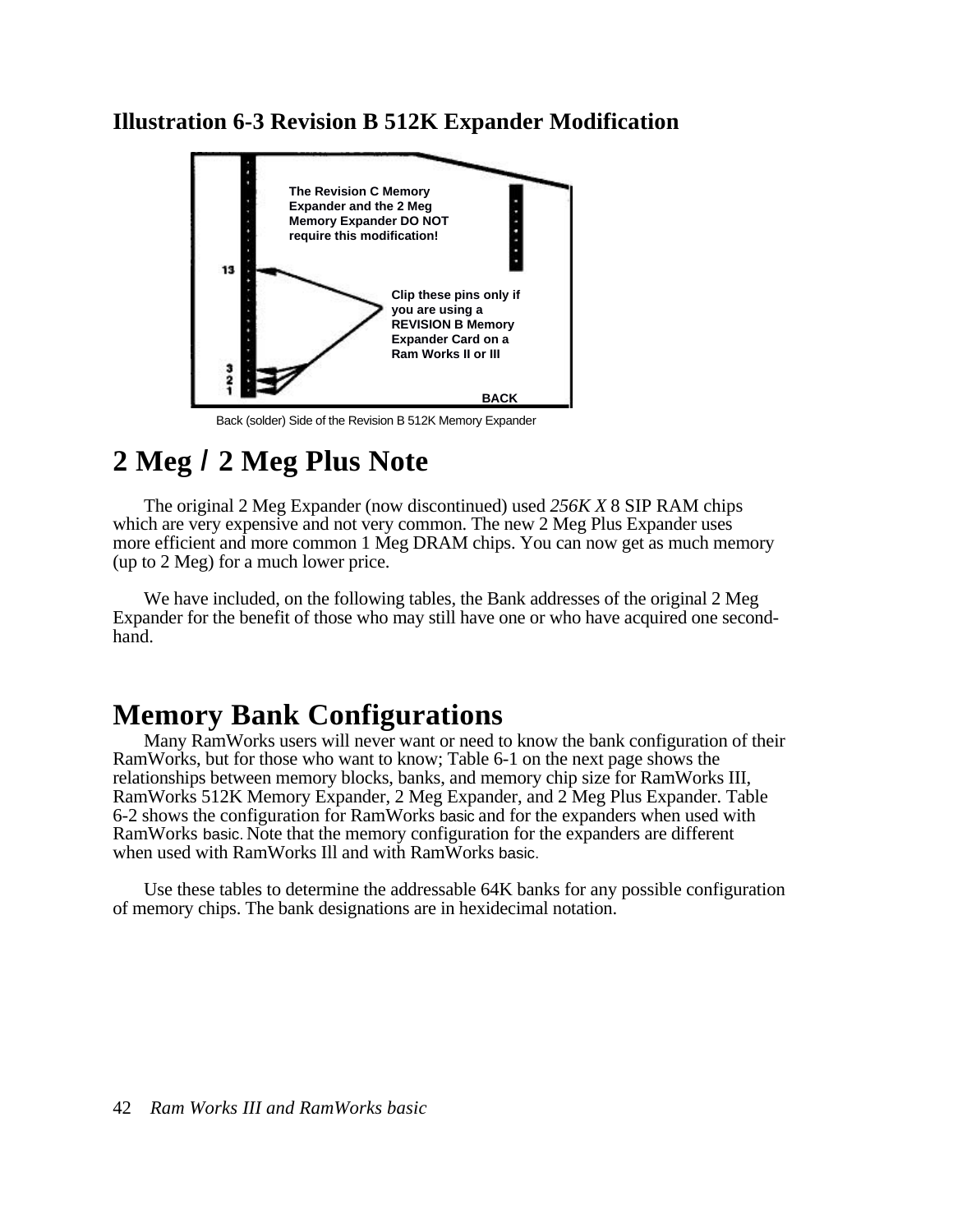| <b>RamWorks III Main Board:</b>           | <b>Block</b>              | <b>Size</b> |                  | <b>Bank</b> Numbers (hex notation) |                          |                          |
|-------------------------------------------|---------------------------|-------------|------------------|------------------------------------|--------------------------|--------------------------|
|                                           | $\overline{A}$            | 64K         | $\overline{500}$ |                                    |                          |                          |
|                                           |                           | 256K        | \$00             | \$01                               | \$02                     | \$03                     |
|                                           | $\bf{B}$                  | 64K         | \$04             |                                    |                          |                          |
|                                           |                           | 256K        | \$04             | \$05                               | \$06                     | \$07                     |
|                                           | $\overline{\mathsf{C}}$   | 64K         | \$08             | $\overline{a}$                     | $\overline{\phantom{0}}$ | $\overline{a}$           |
|                                           |                           | 256K        | \$08             | \$09                               | \$0A                     | \$0B                     |
|                                           | D                         | 64K         | \$0C             |                                    | $\overline{\phantom{a}}$ | $\overline{\phantom{0}}$ |
|                                           |                           | 256K        | \$0C             | \$0 <sub>D</sub>                   | \$0E                     | \$0F                     |
| <b>512K Memory Expander:</b>              | <b>Block</b>              | <b>Size</b> |                  | <b>Bank Numbers</b>                |                          |                          |
|                                           | $\overline{E}$            | 64K         | \$10             |                                    | $\overline{a}$           | $\overline{a}$           |
|                                           |                           | 256K        | \$10             | \$11                               | \$12                     | \$13                     |
|                                           | $\boldsymbol{\mathrm{F}}$ | 64K         | \$14             | $\overline{\phantom{0}}$           | $\overline{\phantom{a}}$ | $\overline{\phantom{0}}$ |
|                                           |                           | 256K        | \$14             | \$15                               | \$16                     | \$17                     |
| 2 Meg. Memory Expander:<br>(discontinued) | <b>Block</b>              | <b>Size</b> |                  | <b>Bank Numbers</b>                |                          |                          |
|                                           | $\overline{E}$            | 256Kx8      | \$10             | \$11                               | \$12                     | \$13                     |
|                                           | $\overline{F}$            | 256Kx8      | \$14             | \$15                               | \$16                     | \$17                     |
|                                           | $\overline{G}$            | 256Kx8      | $\overline{$30}$ | $\overline{$31}$                   | \$32                     | \$33                     |
|                                           | $\overline{H}$            | 256Kx8      | \$34             | $\overline{$}35$                   | \$36                     | $\overline{$37}$         |
|                                           | Ī                         | 256Kx8      | \$50             | \$51                               | $\overline{$}52$         | $\overline{$}53$         |
|                                           | Ţ                         | 256Kx8      | \$54             | \$55                               | \$56                     | \$57                     |
|                                           | $\overline{\mathrm{K}}$   | 256Kx8      | $\overline{$70}$ | $\overline{$}71$                   | $\overline{$72}$         | $\overline{$73}$         |
|                                           |                           | 256K x 8    |                  | \$74<br>\$75                       | \$76                     | \$77                     |
| 2 Meg Plus Memory Expander: Block Size    |                           |             |                  | <b>Bank Numbers</b>                |                          |                          |
|                                           | A                         | 1 Meg       | \$10             | \$11                               | \$12                     | \$13                     |
|                                           |                           |             | \$14             | \$15                               | \$16                     | \$17                     |
|                                           |                           |             | \$30             | \$31                               | \$32                     | \$33                     |
|                                           |                           |             | \$34             | \$35                               | \$36                     | \$37                     |
|                                           | $\bf{B}$                  | 1 Meg \$50  | \$51             | \$52                               | \$53                     |                          |
|                                           |                           |             | \$54             | \$55                               | \$56                     | \$57                     |
|                                           |                           |             | \$70             | \$71                               | \$72                     | \$73                     |
|                                           |                           |             | \$74             | \$75                               | \$76                     | \$77                     |

## **Table 6-1 RamWorks III Bank Configuration Chart**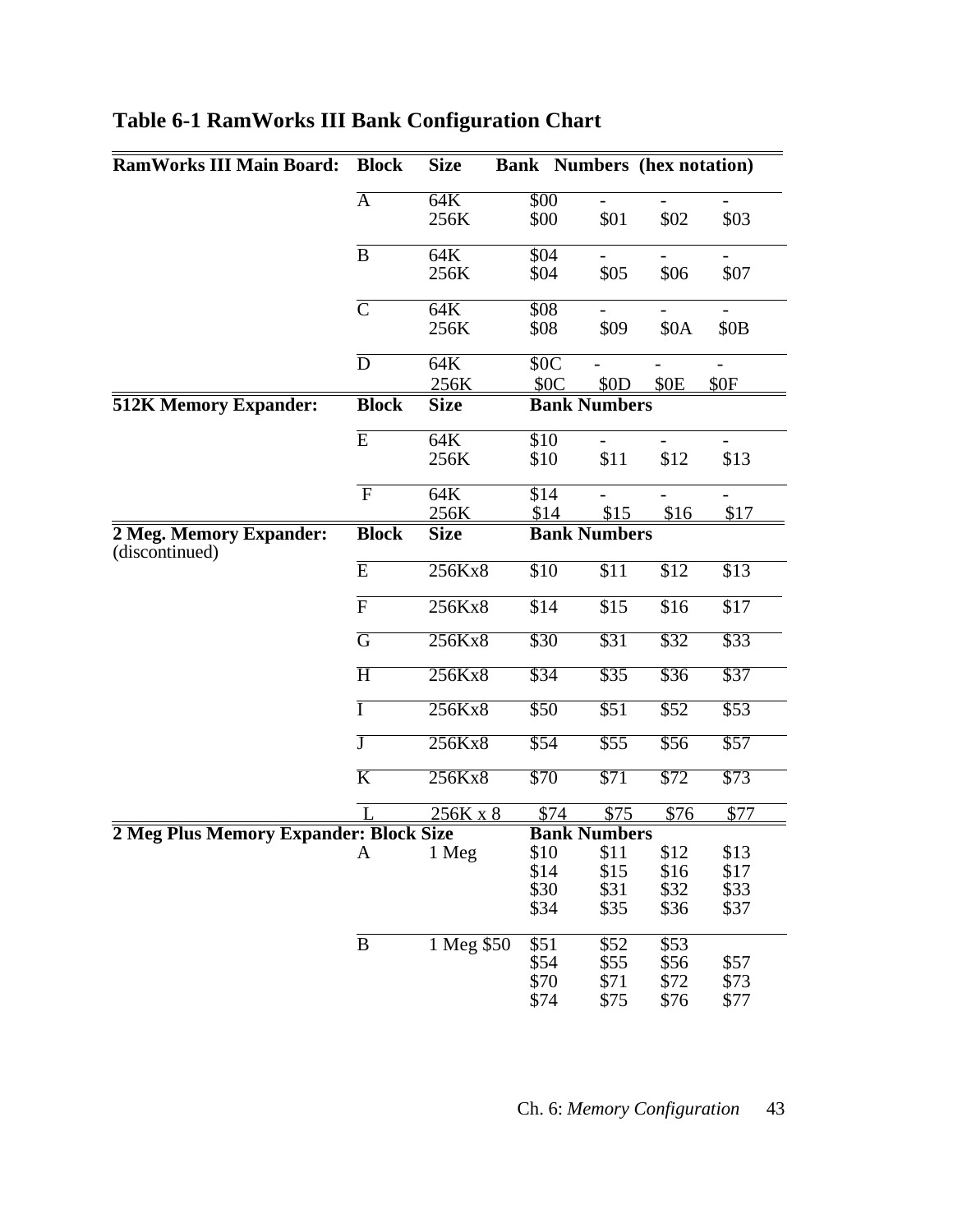| <b>RamWorks basic Main Board:</b>                                | <b>Block</b>         | <b>Size</b> | <b>Bank Numbers</b> (hex notation) |                              |                                      |                                            |
|------------------------------------------------------------------|----------------------|-------------|------------------------------------|------------------------------|--------------------------------------|--------------------------------------------|
|                                                                  | $\mathbf{A}$         | 64K<br>256K | \$00<br>\$00                       | \$04                         | \$08                                 | \$0C                                       |
|                                                                  | B                    | 64K<br>256K | \$03<br>\$03                       | \$07                         | \$0 <sub>B</sub>                     | \$0F                                       |
| <b>512K Memory Expander:</b>                                     | <b>Block</b>         | <b>Size</b> |                                    |                              | <b>Bank Numbers</b>                  |                                            |
|                                                                  | E                    | 64K<br>256K | \$01<br>\$01                       | \$05                         | \$09                                 | \$0D                                       |
|                                                                  | $\overline{F}$       | 64K<br>256K | \$02<br>\$02                       | \$06                         | \$0A                                 | \$0 <sub>E</sub>                           |
| $\overline{2}$ Meg.<br><b>Memory Expander:</b><br>(discontinued) | <b>Block</b>         | <b>Size</b> |                                    | <b>Bank Numbers</b>          |                                      |                                            |
|                                                                  | E                    | 256Kx8      | \$01                               | \$02                         | \$05                                 | \$06                                       |
|                                                                  | $\mathbf{F}$         | 256Kx8      | \$09                               | \$0A                         | \$0D                                 | \$0E                                       |
|                                                                  | G                    | 256Kx8      | \$21                               | \$22                         | \$25                                 | \$26                                       |
|                                                                  | H                    | 256Kx8      | \$29                               | \$2A                         | \$2D                                 | \$2E                                       |
|                                                                  | $\mathbf I$          | 256Kx8      | \$41                               | \$42                         | \$45                                 | \$46                                       |
|                                                                  | $\mathbf{J}$         | 256Kx8      | \$49                               | \$4A                         | \$4D                                 | \$4E                                       |
|                                                                  | $\bf K$              | 256Kx8      | \$61                               | \$62                         | \$65                                 | \$66                                       |
|                                                                  | L                    | 256Kx8      | \$69                               | \$6A                         | \$6D                                 | \$6E                                       |
| 2 Meg Plus Memory Expander: Block                                |                      | Size        | <b>Bank Numbers</b>                |                              |                                      |                                            |
|                                                                  | $\mathbf{A}$<br>\$2E | 1 Meg       | $\overline{$}01$<br>\$09<br>\$21   | \$02<br>\$0A<br>\$22<br>\$29 | $\sqrt{$05}$<br>\$0D<br>\$25<br>\$2A | \$06<br>\$0 <sub>E</sub><br>\$06<br>\$2D   |
|                                                                  | B                    | 1Meg        | \$41<br>\$49<br>\$61<br>\$69       | \$42<br>\$4A<br>\$62<br>\$6A | \$45<br>\$4D<br>\$65<br>\$6D         | \$46<br>\$4E<br>\$66<br><i><b>\$6E</b></i> |

## **Table 6-2 RamWorks basic Bank Configuration Chart**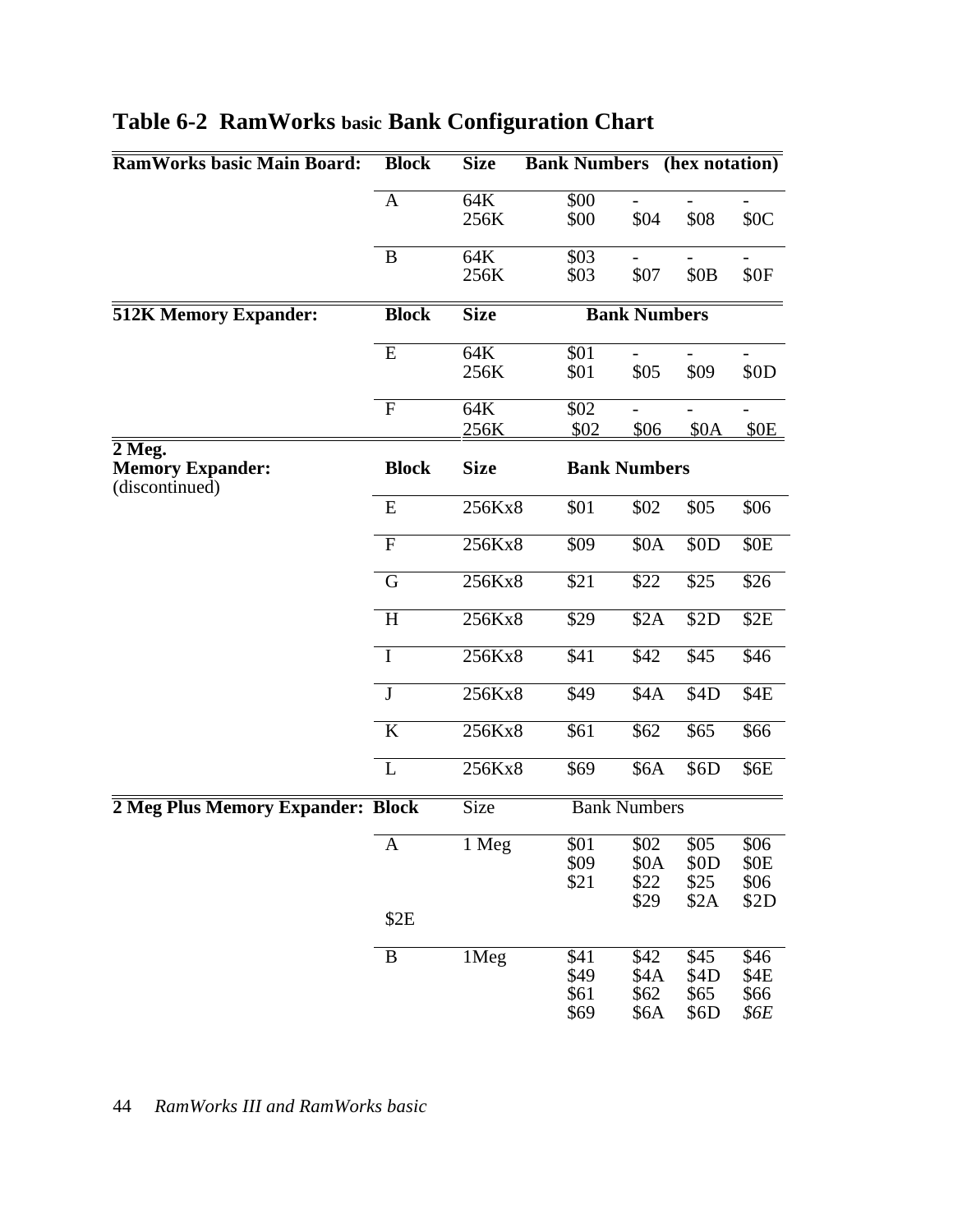## *7: Ram Works Auxiliary Memory*

## **For Programmers Only...**

Because RamWorks is completely compatible with the Apple Extended 80 Column card, the purpose of this chapter is to describe only the feature which is unique to RamWorks, extended auxiliary memory. This material is definitely intended for assembly language programmers. Information concerning the access and control of the 80 column firmware, screen features, and auxiliary memory can be found in the Apple //e Reference Manual.

**Warning:** Don't attempt to use the auxiliary memory directly from an interpreter such as BASIC or Pascal. These interpreters use certain portions of main memory that, when switched to auxiliary memory can cause your program and the interpreter to "bomb".

## **Bank Switching**

<span id="page-50-0"></span>The 6502 microprocessor has the address capability of only 64 kilobytes. In order to address more memory, use "bank switching," a feature built in to the Apple //e's firmware. Soft switches control whether the 6502 addresses the 64K bank of main memory or the single 64K bank of auxiliary memory available with the Extended 80 Column card. In order to use more than just 64K of auxiliary memory, RamWorks combines this bank switching technique with its own firmware feature called, "the bank select register." The bank select register determines which of 48 possible 64K banks of auxiliary memory the 6502 addresses.

The bank select register is mapped into the He's memory space at location \$C073 (49267). The programmer can select one of 48 valid banks by writing the bank number into this location. (Chapter 6 provides the bank numbers for various memory configurations.) Once you make the bank selection, soft switches built into the //e firmware function as they normally would. This allows data transfer from main memory to auxiliary memory and vice versa.

Data transfers between banks of auxiliary memory must be done in two stages. The data transfers to main memory first and then from main memory to the desired bank(s). You can also transfer, one byte at a time, using the Accumulator.

Bank 0 in RamWorks always contains the text information for the 80 column display and the graphics information for the double high resolution display. This bank must be active whenever the program updates the display screen. Only Bank 0 contains the video information. This feature, unique to RamWorks, eliminates a screen flicker problem inherent with some other brands of memory cards when they access other banks.

The bank select register is initialized to zero on a power-up, but not after a reset. Please refer to the programming suggestion in "Reset Vector".

The location of the bank select register is also shared with the system. Writing to the bank select register will also trigger the paddle strobe, used to read the paddle inputs. To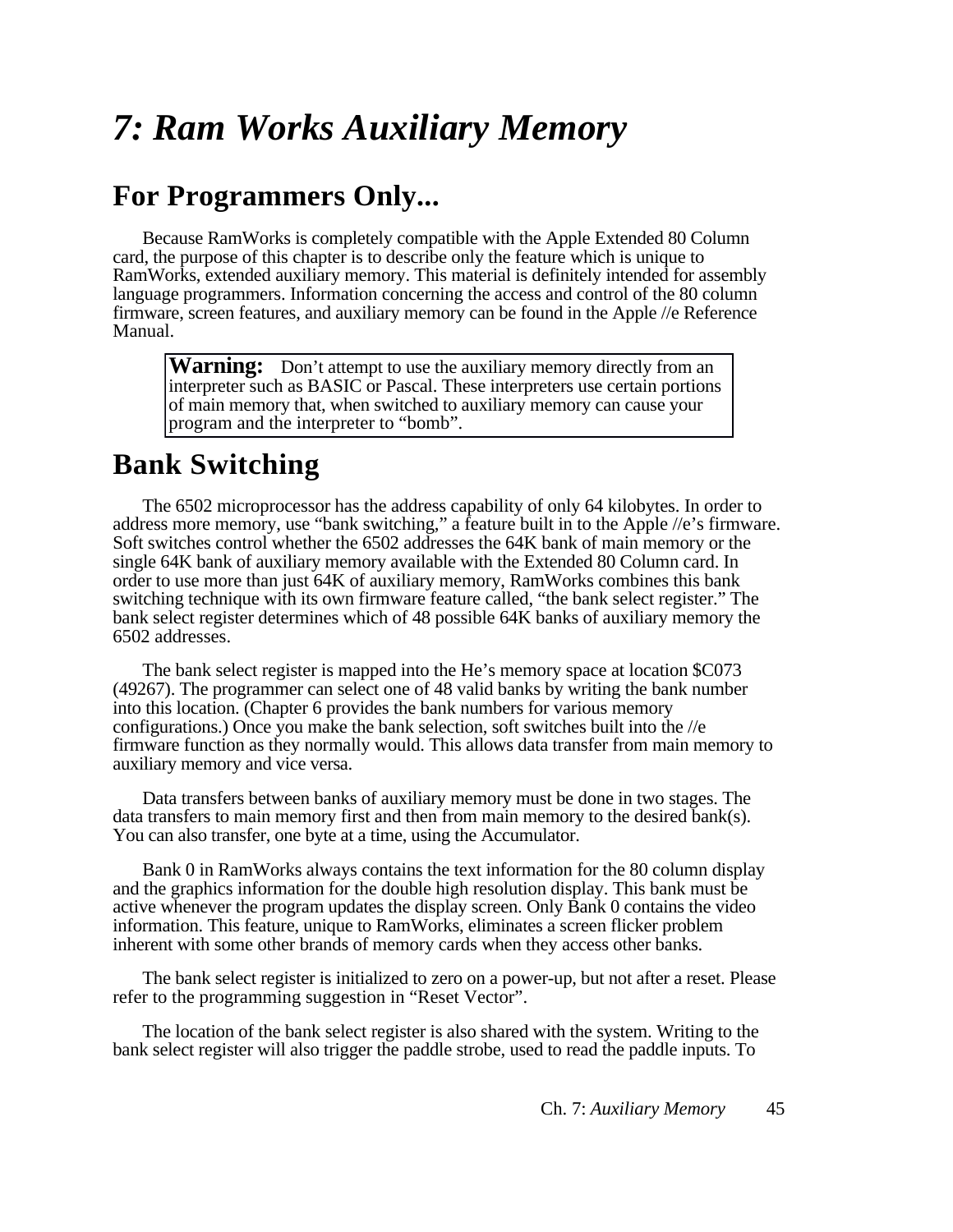insure the paddles are read correctly, wait at least 3 milliseconds after changing banks before starting the paddle read routine.

You cannot read the contents of the bank select register. The program must keep track of the current bank number in a reserved location within each bank.

## **Programming Suggestions**

#### **Interrupts**

Programmers should note that RamWorks has multiple interrupt vectors. Since the interrupt vector is located at \$FFFE, each auxiliary bank of memory contains an interrupt vector. Auxiliary memory may be switched in when an interrupt occurs; therefore, you should prepare routines that use auxiliary memory to disable or process interrupts. You should disable interrupts in programs which do not use them. Please refer to the Apple //e Reference Manual for details on how to handle interrupts.

#### **Reset Vector**

All programs should start by initializing the bank register to 0 (video bank). Since RamWorks cannot detect a hardware reset, the software should be able to handle a reset by storing a 0 in the bank register. The following assembly language subroutine intercepts the reset soft vector at \$3F2-\$3F3 and changes it to point to the new reset routine.

<span id="page-51-0"></span>

| *Store off old reset soft vector    |                   |                                |
|-------------------------------------|-------------------|--------------------------------|
| <b>LDA</b>                          | \$3F2             |                                |
| <b>STA</b>                          | \$300             | $;IN$ \$300.30 1               |
| <b>LDA</b>                          | \$3F3             |                                |
| <b>STA</b>                          | \$301             |                                |
| *Set reset vector to point to \$302 |                   |                                |
| LDA                                 | #\$02             |                                |
| <b>STA</b>                          | \$3F2             | $\frac{1}{2}$ (\$3F2 -> \$302) |
| <b>LDA</b>                          | #\$03             |                                |
| <b>STA</b>                          | \$3F <sub>3</sub> |                                |
| <b>EOR</b>                          | #\$A5             | Inits new validity check byte  |
| <b>STA</b>                          | \$3F4             |                                |
| *Reset routine                      |                   |                                |
| LDA                                 | #\$A9             | $: LDA \#0$                    |
| <b>STA</b>                          | \$302             |                                |
| <b>LDA</b>                          | #\$0              |                                |
| <b>STA</b>                          | \$303             |                                |
| <b>LDA</b>                          | #\$8D             | STA \$C073;                    |
| <b>STA</b>                          | \$304             |                                |
| <b>LDA</b>                          | #\$73             |                                |
| <b>STA</b>                          | \$305             |                                |
| LDA                                 | $#$ ScO           |                                |
| STA                                 | \$306             |                                |
| LDA                                 | # $$6C$           | ;JMP (\$300)                   |
| STA                                 | \$307             |                                |
| <b>LDA</b>                          | #\$00             |                                |
| STA                                 | \$308             |                                |
| LDA                                 | #\$03             |                                |
| <b>STA</b>                          | \$309             |                                |

46 *RamWorks III and Ram Works basic*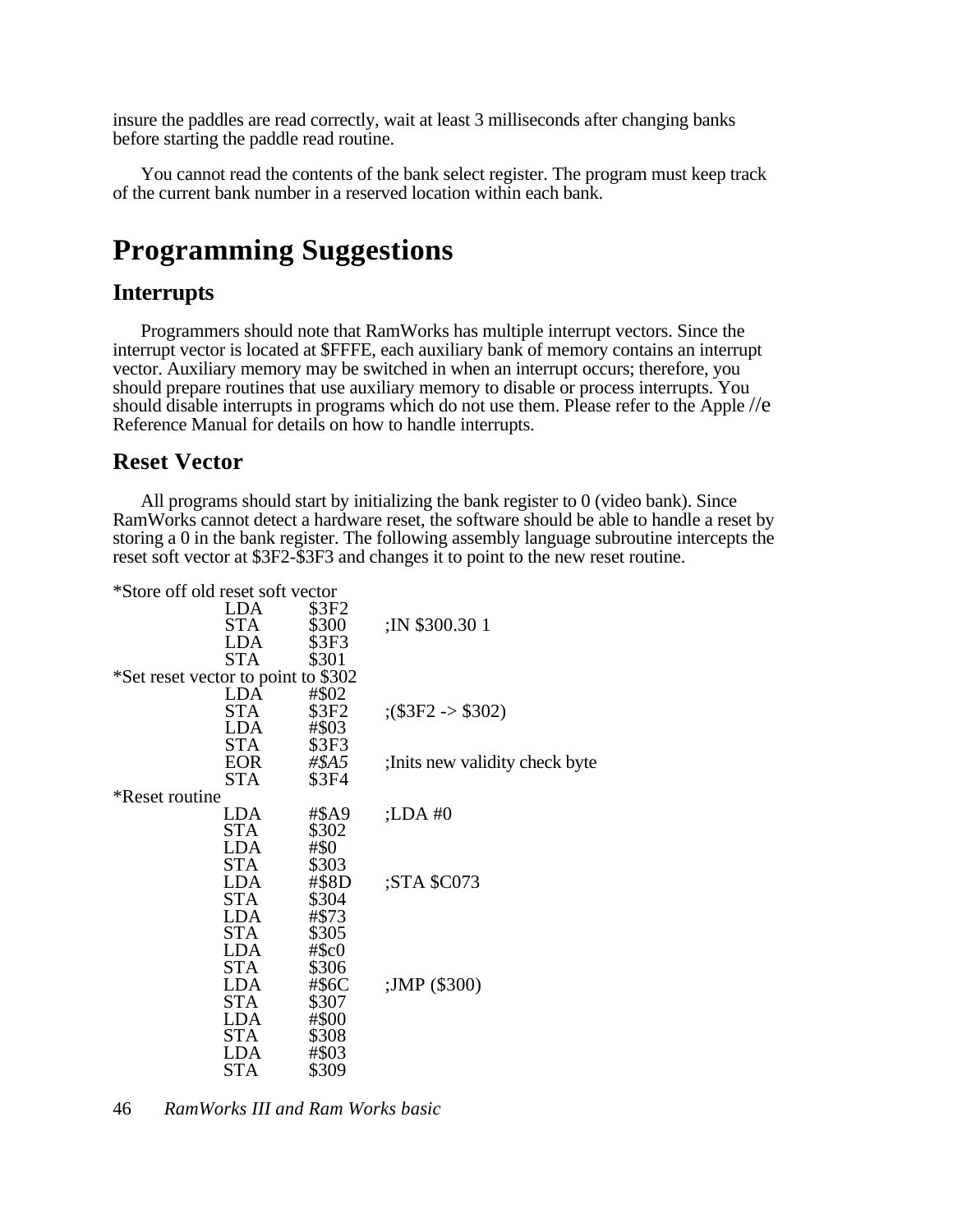### **Available Banks**

The following subroutine will find all valid banks, determine the size of RamWorks memory, and save the results into BankTbl. BankTbl will have the number of 64K banks found, followed by the table of valid bank numbers. Keep in mind that the bank numbers are not necessarily linear. For example: 'BankTbl:08 0001 020304050607' indicates a 512K RamWorks containing banks 0 through 7.

| <b>BankSel</b>                  | <b>EQU</b>     | \$C073                                                |  |  |  |  |
|---------------------------------|----------------|-------------------------------------------------------|--|--|--|--|
| MaxMem                          | EQU            | 3*16 Maximum desired, 3 megabytes in this example     |  |  |  |  |
| *Write bank number to each bank |                |                                                       |  |  |  |  |
| <b>STA</b>                      | \$C009         |                                                       |  |  |  |  |
| <b>LDY</b>                      |                | ;Store in alternate zero page                         |  |  |  |  |
|                                 |                | ;Valid banks range \$00 to \$7F<br>#\$7F              |  |  |  |  |
| FindBanks                       | <b>STY</b>     | BankSel<br>;Go through each bank                      |  |  |  |  |
| <b>STY</b>                      | \$00           | ;Store the bank number                                |  |  |  |  |
| <b>TYA</b>                      |                |                                                       |  |  |  |  |
| <b>EOR</b>                      | #\$FF          |                                                       |  |  |  |  |
| <b>STA</b>                      | \$01           | ;Second self-check                                    |  |  |  |  |
| <b>DEY</b>                      |                |                                                       |  |  |  |  |
| <b>BPL</b>                      | FindBanks      |                                                       |  |  |  |  |
|                                 |                | *Read them back to find valid banks and save in table |  |  |  |  |
| <b>LDA</b>                      | #\$00          |                                                       |  |  |  |  |
| <b>TAY</b>                      |                |                                                       |  |  |  |  |
| <b>TAX</b>                      |                |                                                       |  |  |  |  |
| FindThem                        | STY            | ;Search through all banks<br><b>BankSel</b>           |  |  |  |  |
| <b>STA</b>                      | BankSel+3      |                                                       |  |  |  |  |
| <b>CPY</b>                      | \$00           |                                                       |  |  |  |  |
| <b>BNE</b>                      | NotOne         | ;Check bank number                                    |  |  |  |  |
| <b>TYA</b>                      |                |                                                       |  |  |  |  |
| <b>EOR</b>                      | #\$FF          |                                                       |  |  |  |  |
| <b>CMP</b>                      | \$01           |                                                       |  |  |  |  |
| <b>BNE</b>                      | NotOne         | :Check second double-check                            |  |  |  |  |
| <b>INX</b>                      |                |                                                       |  |  |  |  |
| <b>TYA</b>                      |                | :Found valid bank-save in table                       |  |  |  |  |
| <b>STA</b>                      | BankTbl,X      |                                                       |  |  |  |  |
| <b>CPX</b>                      | #MaxMem        | ; Found all banks to be used                          |  |  |  |  |
| <b>BCS</b>                      | Done           |                                                       |  |  |  |  |
| NotOne                          | <b>INY</b>     | ;Go through all valid bank ranges                     |  |  |  |  |
| <b>BPL</b>                      | FindThem       |                                                       |  |  |  |  |
| *Ending routine                 |                |                                                       |  |  |  |  |
| Done                            | <b>LDA</b>     | #\$00<br>;Reset to video bank                         |  |  |  |  |
| <b>STA</b>                      | <b>BankSel</b> |                                                       |  |  |  |  |
| <b>STA</b>                      | \$C008         |                                                       |  |  |  |  |
| <b>STX</b>                      | <b>BankTbl</b> | ;Size of Ram card                                     |  |  |  |  |
| <b>IDA</b>                      |                | #\$FF STA BankTbl+l,X ;Mark end of table              |  |  |  |  |
| <b>JMP</b>                      | Continue       |                                                       |  |  |  |  |
| <b>BankTbl</b>                  | DS             | $MaxMem+2$                                            |  |  |  |  |
| Continue                        | EQU<br>∗       |                                                       |  |  |  |  |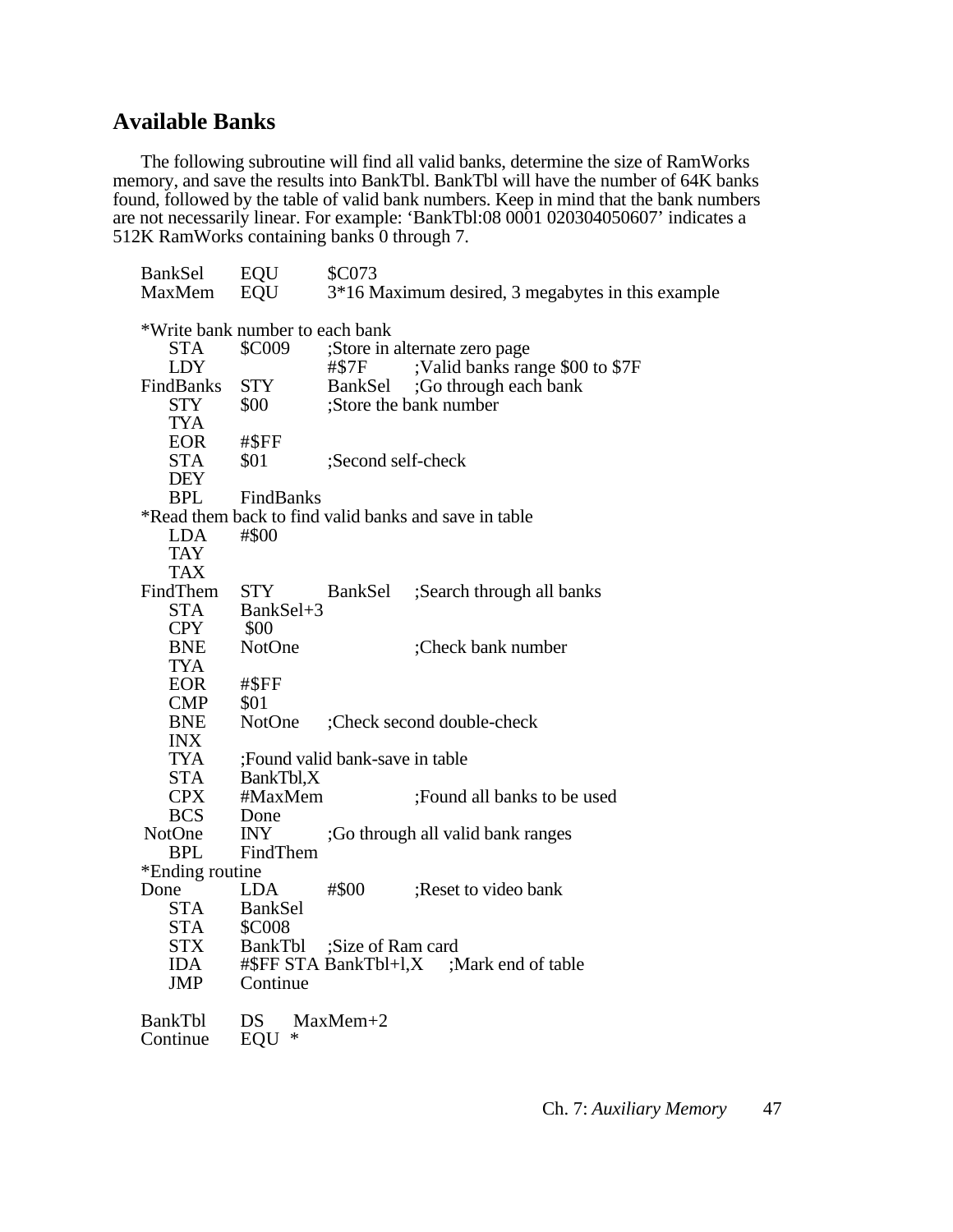## *A: Early "Revision A" Apple* //e *Computers*

There are currently three revision levels of domestic (U.S.) Apple //e main logic boards (motherboards). The first, the "early Revision A board", was sold for a very short period during early 1983. This board had a part number of 820 - 0064 - A and it did not support double high resolution graphics. Shortly thereafter, Apple introduced part number 820 - 0064 - B (revision B) which did fully support double High-Res graphics. The Enhanced //e, introduced in early 1985, has a redesigned main logic board with a new part number, 820 - 0087 - A, and, of course, does support double High-Res. Illustration 2-1 on page 3 indicates the location of the part number.

Important Note: If you have an early "revision A" computer, contact your authorized Apple dealer about an upgrade to a later revision. He can provide you with information on Apple Computer's update policy for Rev. A owners who want double high resolution graphics.

If you do have the early "revision A" Apple //e, you can still use RamWorks, but the RamWorks card must be modified. However, your computer will still not support double high resolution graphics. In fact, the 820-0064-A motherboard will not work at all with an unmodified RamWorks.

<span id="page-53-0"></span>The modification is simple; just cut the "solder switch" marked "DH" on the RamWorks printed circuit card. This switch, located slightly above the gold edge connector on the component side of the board, looks like a tiny bowtie. (See illustration A-1.) Use an Exacto knife or sharp penknife to just break the connection where the two points join. Be careful to cut only this connection, not the adjacent printed circuit traces! This switch can be reconnected with a small blob of solder.

**Warning!** Cutting any other traces will void the warranty!

## **Illustration A-1 Double High Resolution Graphics Switch**



48 *Ram Works III and RamWorks basic*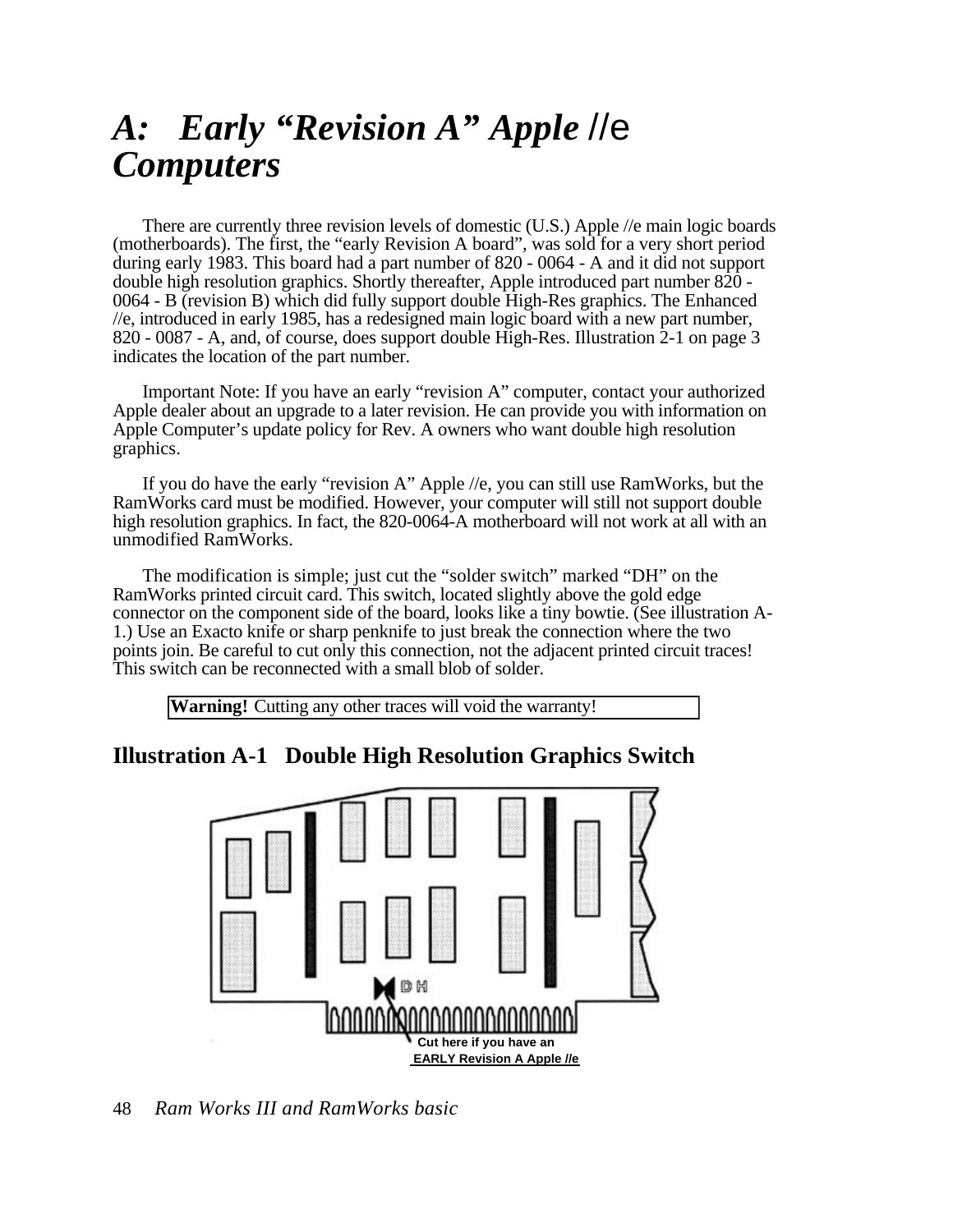## **B:** *The Ram Works Memory Test*

Use the RamWorks Memory Test to verify the basic operation and hardware reliability of the RamWorks card. If you encounter problems when running a program that you feel relate to RamWorks memory, this test is a good first step in diagnosing the problem.

DO NOT attempt to repair your RamWorks card!

To run this test program, turn the computer off, insert the Super Desktop Expander disk or the AW 2 Expander disk in your startup drive, and turn the computer on. When the main menu appears, select the "RamWorks Memory Test" option. Select the appropriate option from the memory-test options menu. If you hold the Open-Apple key  $\circled{c}$  down momentarily while you select the memory test, it will execute a longer more thorough memory test.

A graphic representation of the product being tested will appear on the screen. The test indicates any defective RAM chips or empty RAM sockets with a "XX" in the corresponding chip location on the graphic display. After eight successful passes, the program displays the message "Card Passed," indicating that the circuitry on the card has passed. In the lower left corner of the screen, a "pass indicator" will show how many times the program has run the memory test. The program will repeat the memory test indefinitely. Press any key to terminate the RAM test and enter the 80 column and highresolution display portion of the RamWorks test.

<span id="page-54-0"></span>If the test passes and you still experience problems with your program, the next step will be to eliminate the software as a possible source of the problem. Try to run different software packages or another copy of the program you are having problems with. Our experience shows that a large majority of "program crashes" are not necessarily caused by hardware failures but by software problems. Many software publishers offer technical support for software related problems.

If the RamWorks Memory Test fails, turn the system off, insure that all of the socketed memory chips and connectors are correctly and securely seated. (Often, just reseating the chips and connectors has a magical healing effect on a sick computer!) Turn the system on and run the memory test again, if it still fails, refer to the Technical Support section in the preface of this manual.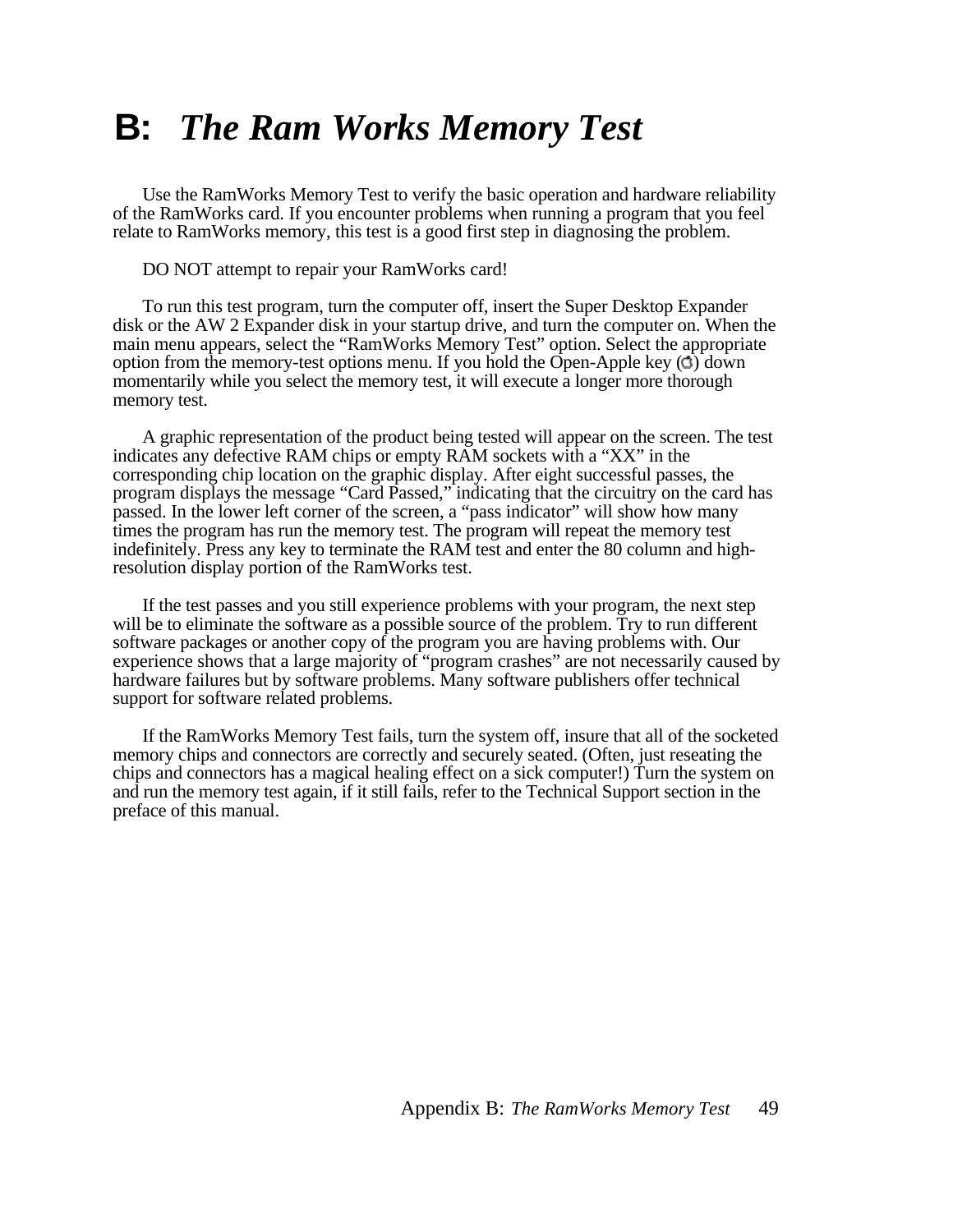## **C:** *RGB Color Option for Ram Works*

For those users who want RGB color graphics and expanded memory, Applied Engineering offers the Digital Prism and the ColorLink RGB options for the RamWorks. The Digital Prism option is fully compatible with Apple's Extended 80 Column Color Card and Applied Engineering's earlier version of the RGB option card while the ColorLink supports both IBM digital and Apple analog compatible screens. Since virtually all //e software which supports RGB conforms to this standard, you are assured of the highest degree of software compatibility when using one of the Applied Engineering RGB options.

Both of the RGB options consist of a circuit board which plugs into the connectors on the solder side of the RamWorks card and interface cables which connect the output of the RGB card to the rear panel of the computer.

Hardware output of the Digital Prism RGB option interface card is true digital RGB (as opposed to the analog RGB supported by ColorLink). Both provide output to 9 pin and 15 pin "D-shell" connectors. Some manufacturers provide special cables which interface their monitors and the standard connectors.

<span id="page-55-0"></span>Below is a list of RGB monitors that Applied Engineering has tested and knows to be compatible with the RGB options. Applied Engineering recommends the monitors indicated by an asterisk (\*) for their excellent color and sharp, clear image.

| <b>RGB</b> Monitor              | <b>RGB</b> Option<br>Compatible | Digital Prism<br>Compatible | ColorLink<br>Compatible | Comments                                     |
|---------------------------------|---------------------------------|-----------------------------|-------------------------|----------------------------------------------|
| Apple Color 100                 | Y                               | v                           | N                       | Comes with cable and 15 pin<br>connector     |
| AppleColor~ RGB Monitor*        | N                               | N                           | Y                       | Comes with cable and 15 pin<br>connector     |
| Sony KV1311 CR*                 | N                               | Y                           | Y                       | Requires Sony CTG-503 RGB<br>cable.          |
| NEC Multisync JCl4Ol3PA         | N                               | Y                           | Y                       |                                              |
| Taxan 420 $*$<br>(discontinued) | Y                               | Y                           | N                       | Requires Taxan cable, part<br>number 410-05. |

Monitors Tested with RGB Option

This is only a partial list of the many compatible RGB monitors available. Although every attempt has been made to ensure the accuracy of this list, Applied Engineering is not liable for errors. We suggest you use this list only as a guide when shopping for your monitor. We also recommend that you purchase your monitor through a dealer who will allow you to return it after a few days if it does not perform as expected.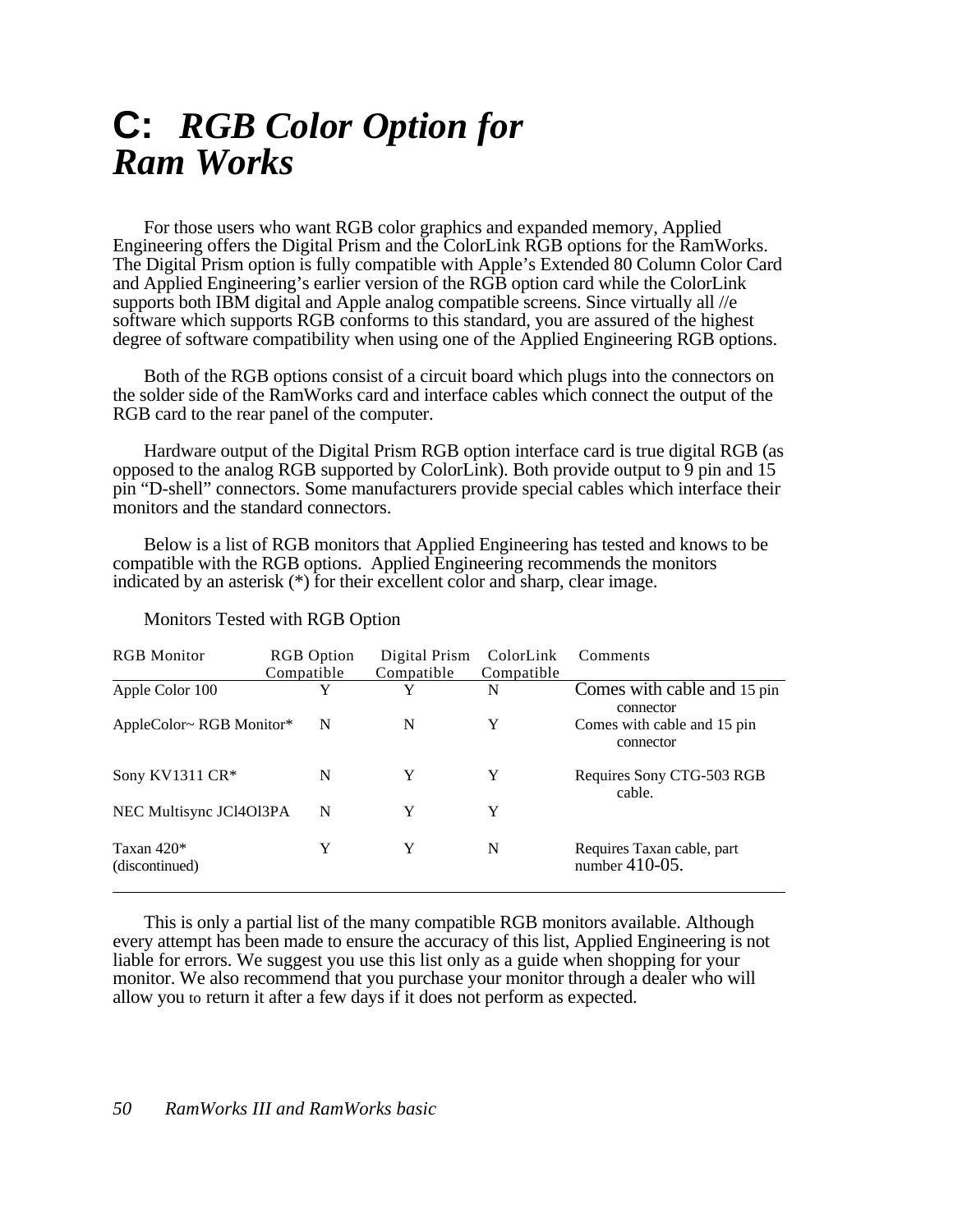## **D:** *A Brief ProDOS Tutorial*

This is a brief explanation of the **Pro**fessional **D**isk **O**perating **S**ystem, **ProDOS** for those who are completely new to it. All of this information and more is included in your *Apple Owner's Guide,* but we have provided it here for your convenience.

## **Operating System**

ProDOS is one of several operating systems for the Apple. Others include DOS 3.3 and Pascal. Operating systems, as defined in the *Apple Owner's Guides,* are programs that control how information is loaded into memory, how the computer handles the information, how the information is stored on a disk, and how the computer communicates with the printer and other peripherals.

## **Naming Volumes**

<span id="page-56-0"></span>ProDOS must have a way to locate which disk (often called "volume") you want to access. Instead of typing in the location of the disk as in DOS 3.3 (ex: S6,D1), you simply type in the name of the disk (the volume name). Some rules for volume names are

- 1) Name can include letters, numbers, or periods but not spaces
- 2) Name must begin with a letter
- 3) Name can be up to 15 characters long

These rules also hold true for subdirectory names.

## **Root Directory and Subdirectory**

The main directory of the volume is called the root directory. The root directory uses the same name as your disk. Subdirectories are ProDOS' way of organizing information on a disk.

Think of the root directory as a file drawer and the subdirectories as folders within the drawer. You can

- 1) Put files directly into the root directory like putting documents straight into the file drawer
- 2) Place files within subdirectories like putting documents in folders
- 3) Put subdirectories within subdirectories like putting folders within folders.

## **Pathname**

The name of the directory combined with the names of one or more subdirectories is called a pathname. Volume names and subdirectory names are preceded by a slash, "/". (Note that some applications add the slash for you.) For example, you could have a volume named /MY . DISK and a file called /MY.FILE on the root directory of that disk. To access that file, you would use the pathname /MY . DISK/MY. FILE. You could also have a file /JuL . AUG in a subdirectory (folder) called /PHONE on a disk called /BILLS.